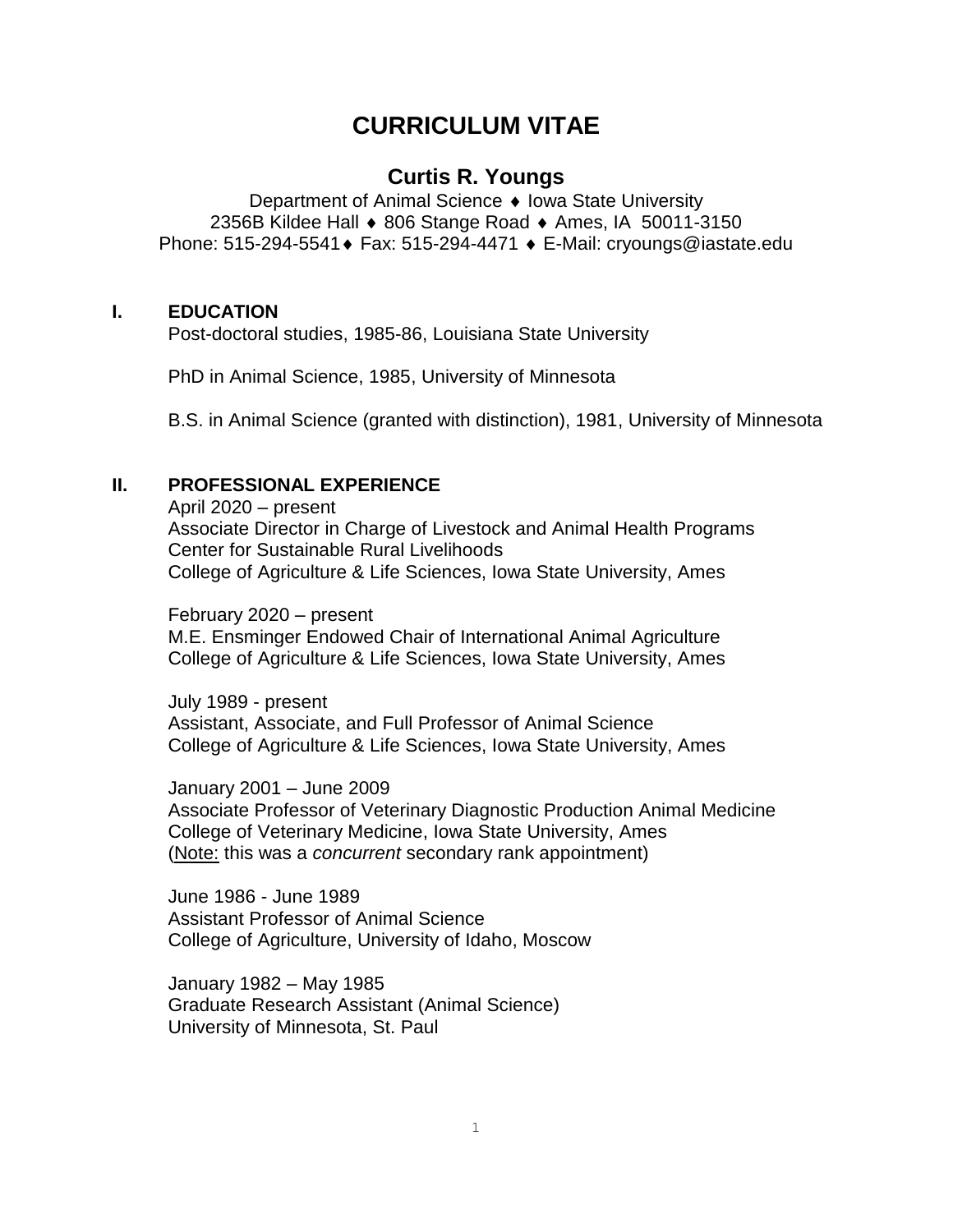## **II. PROFESSIONAL EXPERIENCE (continued)**

July 1981 – September 1981 Undergraduate research assistant (Animal Science) University of Minnesota, St. Paul

Temporary research technician Ohio Agricultural Research and Development Center, Wooster June 1979 - September 1979

## **III. AWARDS AND HONORS**

Certificate of Appreciation, Consulate of the Republic of Kosovo, 2019 Honorary Member, Golden Key International Honour Society, 2019 Regents Award for Faculty Excellence, Iowa State University, 2018 Bouffault International Animal Agriculture Award, American Society of Animal Science, 2017

Honorary Member, Algerian Association of Experimental Animal Sciences, 2017 Outstanding Achievement in International Agriculture, College of Agriculture and Life Sciences, Iowa State University, 2017

20 Influential Farm Animal Veterinary Professors, Vet Tech Colleges, 2015 Outstanding Service in Student Recruitment and Retention Award, College of

Agriculture & Life Sciences, Iowa State University, 2015 Excellence in College and University Teaching in the Food and Agricultural

Sciences, North Central Region, USDA Higher Education Programs, 2014 Distinguished Teacher Award, American Society of Animal Science, 2014

W Robert Parks Honors Commendation for Faculty, ISU Honors Student Board, 2014

International Award of Merit, Gamma Sigma Delta, 2013

Faculty Row inductee, 2013

Outstanding Faculty Member, Iowa State University Greek Community, 2013 Fellow (Teaching), American Society of Animal Science, 2012

MAP-Works® Excellence Award for Academic Advising, 2012

Central Region Outstanding Teacher, North American Colleges and Teachers of Agriculture, 2012

Louis M. Thompson Distinguished Undergraduate Teacher, Iowa State University, 2012

Director's Award for Faculty, Iowa State University Multicultural Student Affairs Office, 2012

Mission Award for Teaching, Gamma Sigma Delta, 2011

Excellence in Honors Mentoring/Advising, Iowa State University Honors Program, 2011

Honorary Member, National Society of Leadership and Success, 2011

Influential Faculty Member in Fostering Academic Achievement, Collegiate Panhellenic Council, Iowa State University, 2011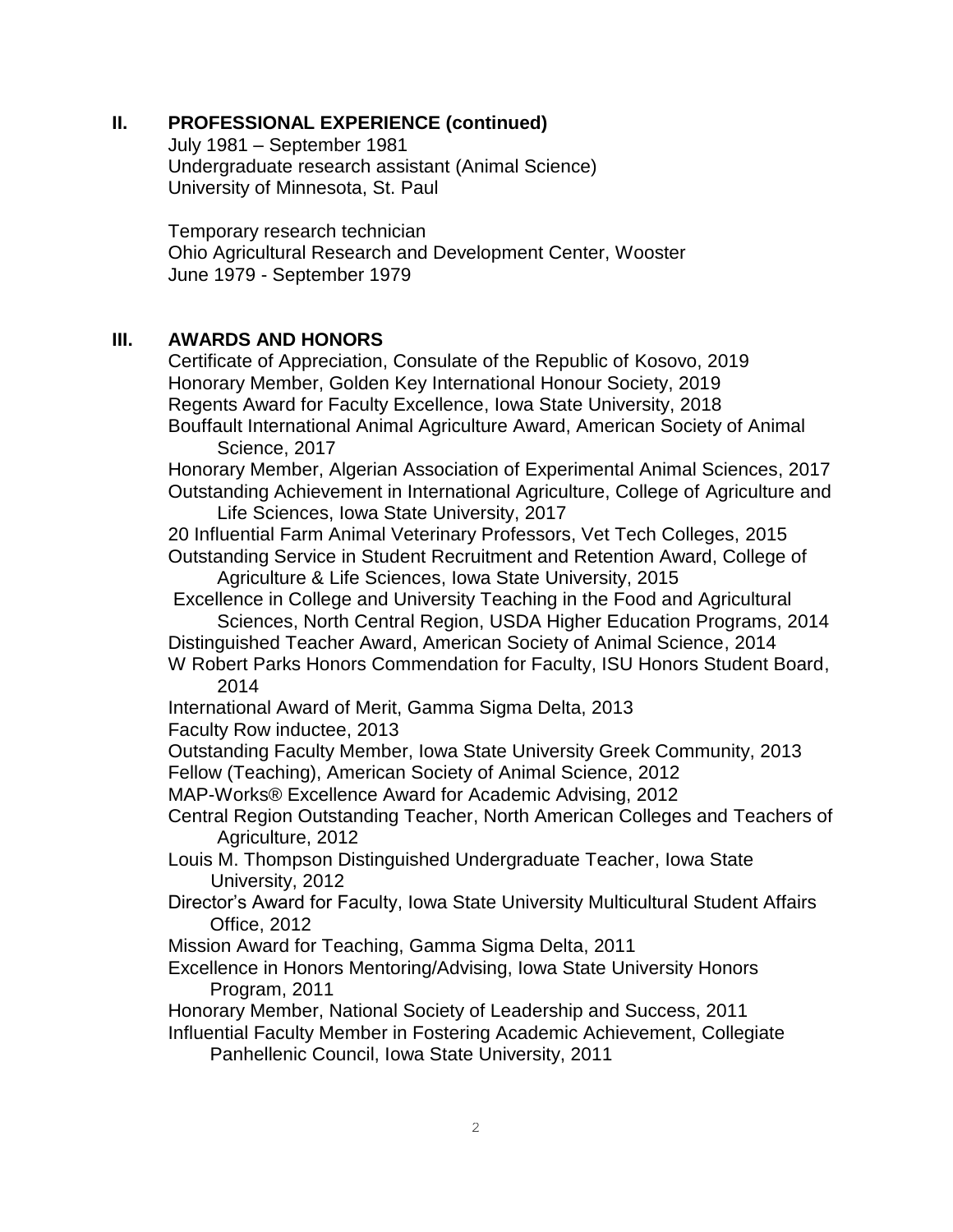## **III. AWARDS AND HONORS (cont'd)**

- Inductee, Advising Academy, Iowa State University College of Agriculture and Life Sciences, 2011
- Faculty Recognition Award, Iowa State University Division of Student Affairs, 2009
- Student Scholars and Leaders Recognition, Iowa State University, 2009, 2007, 2004, 2003, 2002, 2000, 1999, 1998
- College of Agriculture Faculty of the Year, LINC (Leaders Inspiring Connections), 2005
- Outstanding Faculty Member, Iowa State University Collegiate Panhellenic Council, 2005, 2004, 2002
- Outstanding Service to Students, VEISHEA, 2004
- Most Effective Instructor, Academic Success Center, 2003
- Advisor Recognition, Iowa State University Student Activities Center, 2003, 2002 Excellence in Academic Advising Award, Iowa State University Foundation, 2002 Outstanding Adviser Award, Iowa State University College of Agriculture, 2002

Event Dedication, Iowa State University Block & Bridle Club Little North

American Showmanship Competition, 2002

Outstanding Faculty Member, VEISHEA, 2000

Outstanding Achievement in Teaching Award, Iowa State University College of Agriculture, 1999

- Teacher Fellow, National Association of Colleges and Teachers of Agriculture (NACTA), 1998
- Outstanding Teacher Award, Midwest Section of the American Society of Animal Science, 1998

Honorary Member, Iowa State University Block & Bridle Club, 1992 Outstanding Young Men of America, 1988

University of Minnesota Outstanding Alumnus Under Age 40, 1987 UMW Alumni Association Personal Achievement Award, 1987 International Youth in Achievement, 1982

## **IV. PROFESSIONAL SOCIETY MEMBERSHIPS**

American Dairy Science Association (1995-1998; 2015-present) American Embryo Transfer Association (2000 – present) American Society of Animal Science (1982 – present) Association for Applied Animal Andrology (2012 – 2014) Gamma Sigma Delta Honor Society for Agriculture (1982 – present) International Embryo Transfer Society (1985 – present) National Academic Advising Association (2012 – 2014) North American College and Teachers of Agriculture (1985 – present) Society for Cryobiology (2019-present)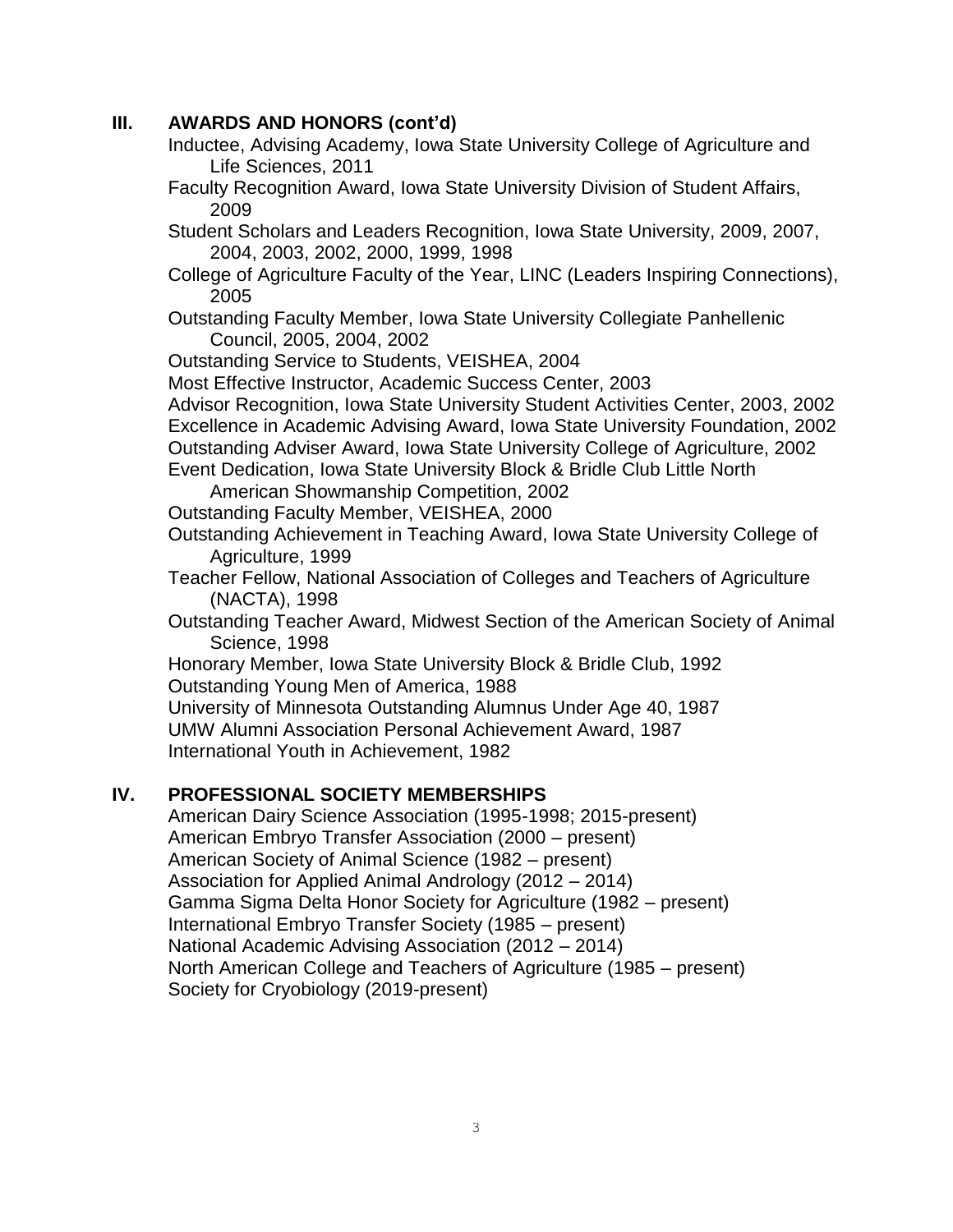## **V. PUBLICATIONS**

## **A. Peer-Reviewed**

- 1. Benaissa, MH, N Mimoune, B Faye, Y Bentria, FZ Mimouni, **CR Youngs**, and R Kaidi. 2021. First serological evidence of BHV-1 virus in Algerian dromedary camels: Seroprevalence and associated risk factors. *Comparative Immunology, Microbiology, and Infectious Diseases* 76:101638, https://doi.org/10.1016/j.cimid.2021.101638
- 2. Ibishi L, A Musliu, B Mehmedi, A Rexhepi, **CR Youngs**, and B Behluli. 2021. Economic losses due to clinical lameness in dairy cattle. *Veterinarska Stanica* (accepted for publication May 10, 2021).
- 3. Valenzuela S, Benites RM, Moscoso J, **Youngs CR**, and Gomez-Quispe O. 2021. Impact of cria protection strategy on post-natal survival and growth of alpacas (*Vicugna pacos*). *Veterinary and Animal Science* 11:100162 <https://doi.org/10.1016/j.vas.2020.100162>
- 4. Whitaker BD, WR Lamberson, MF Smith, BS Walters, and **CR Youngs**. 2021. What best animal science teachers do. *Translational Animal Science* 5:1- 6,txaa223,<https://doi.org/10.1093/tas/txaa223>
- 5. Benaissa MH, Y Bentria, N Mimoune, T Kernif, A Boukhelkhal, **CR Youngs**, R Kaidi, B Faye, and Y Halis. 2020. Seroprevalence and risk factors for *Trypanosoma evansi*, the causative agent of surra, in the dromedary camel (*Camelus dromedarius*) population in southeastern Algeria. *Onderstepoort Journal of Veterinary Research* 87(1), a1891. <https://doi.org/10.4102/ojvr.v87i1.1891>
- 6. Benaissa MH, N Mimoune, **CR Youngs**, R Kaidi, and B Faye. 2020. First report of *Chlamydophila abortus* infection in the dromedary camel (*Camelus dromedarius*) population in eastern Algeria. *Comparative Immunology, Microbiology and Infectious Diseases* 73 (2020) 101557, <https://doi.org/10.1016/j.cimid.2020.101557>
- 7. Lutz JC, SL Johnson, KJ Duprey, PJ Taylor, HW Vivanco, DP Salazar, MM Gonzales, and **CR Youngs**. 2020. Birth of a live cria after transfer of a vitrified-warmed alpaca (*Vicugna pacos*) preimplantation embryo. *Frontiers in Veterinary Science* 7:581877,<https://doi.org/10.3389/fvets.2020.581877>
- 8. Olagaray KE, BJ Bradford, LM Sordillom, JC Gandy, LK Mamedova, TH Swartz, TD Jackson, EK Persoon, CS Shugart, and **CR Youngs**. 2020. Postpartum meloxicam administration alters plasma haptoglobin, polyunsaturated fatty acid, and oxylipid concentrations in postpartum ewes. Journal of Animal Science and Biotechnology 11:68 <https://doi.org/10.1186/s40104-020-00473-y>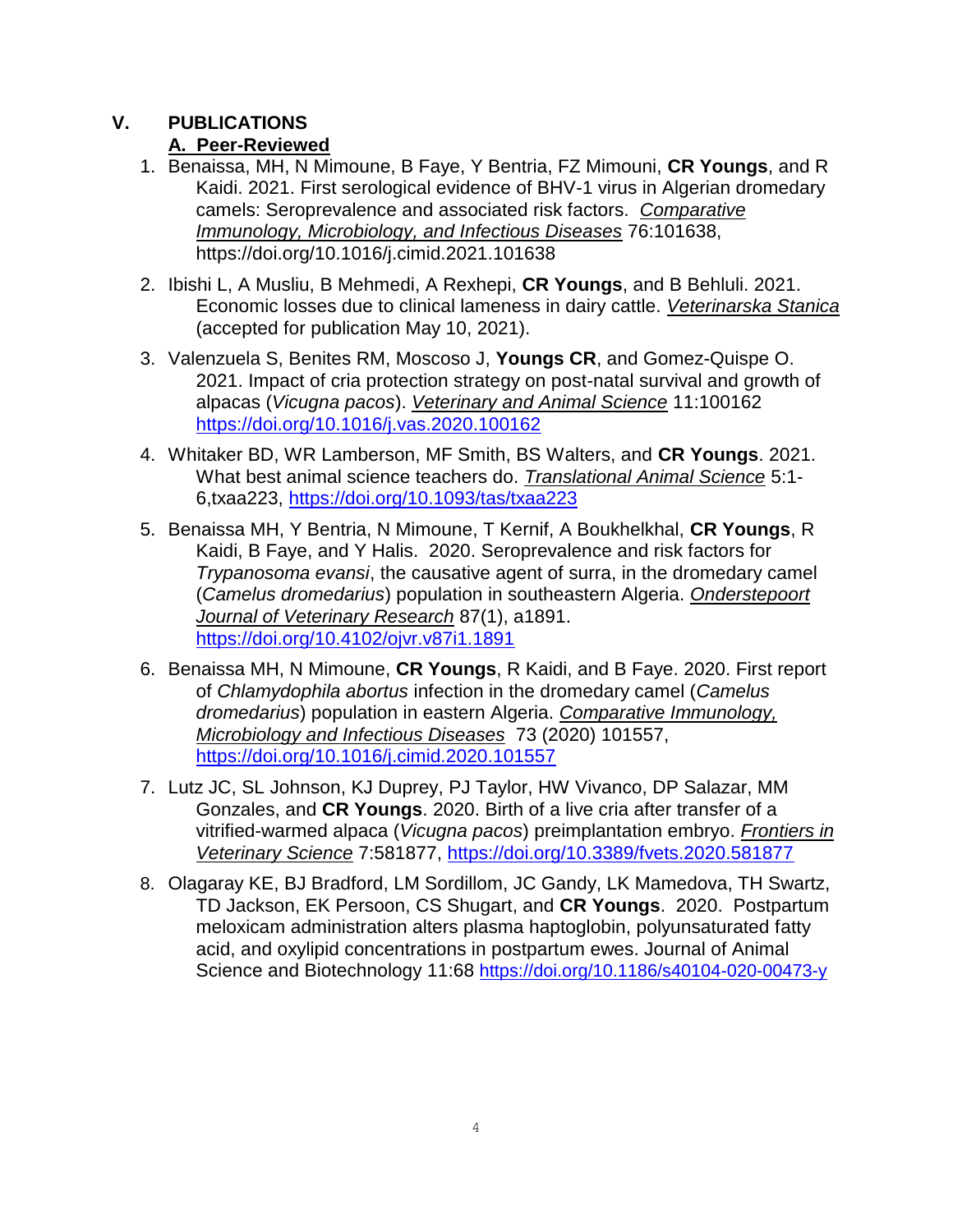- 9. Belala R, L Briand-Amirat, A Martinot, C Thorin, S Michaud, S Desherces, **CR Youngs**,and D Bencharif. 2019. A comparison of liquid and lyophilized egg yolk plasma to low density lipoproteins for freezing of canine spermatozoa. *Reprod. Dom. Anim.* 54(8):1131-1138 [https://doi.org/10.1111/rda.13476.](https://doi.org/10.1111/rda.13476)
- 10. Elshazly AG and **CR Youngs**. 2019. Feasibility of utilizing advanced reproductive technologies for sheep breeding in Egypt. Part 1. Genetic and nutritional resources. *Egyptian Journal of Sheep & Goat Sciences* 14(1):39- 52. [https://ejsgs.journals.ekb.eg/article\\_33235\\_c2fd1cc6b968bbc2124356222fc929cf.pdf](https://ejsgs.journals.ekb.eg/article_33235_c2fd1cc6b968bbc2124356222fc929cf.pdf)
- 11. Gómez-Quispe OE, GA Gutierrez-Reynoso, A Gallegos-Cardenas, FG Fumuso, M Asparrin, M Asparrin-Del Carpio, CW Jara, D Salazar-Ponce, M Miguel-Gonzales, **CR Youngs**, HW Vivanco. 2019. Motility and recovery of alpaca (*Vicugna pacos*) spermatozoa after centrifugation in a density gradient solution. *Iranian Journal of Veterinary Research* 20(2):96-104. [http://ijvr.shirazu.ac.ir/article\\_5257\\_80ac7e09a2bbc52a890720d283c01227.pdf](http://ijvr.shirazu.ac.ir/article_5257_80ac7e09a2bbc52a890720d283c01227.pdf)
- 12. Long JA, HD Blackburn, A Martin, FG Silversides, RL Taylor, Jr, and **CR Youngs**. 2019. Protecting Food Animal Gene Pools for future generations – a paper in the series on The Need for Agricultural Innovation to Sustainably Feed the World by 2050. *Council on Agricultural Science and Technology (CAST) Issue Paper 65*, 24 pages.
- 13. Degefa T, A Lemma, E Demissie, S Ali, A Funga, and **CR Youngs**. 2018. Superovulation response and *in vivo* embryo production potential of Boran cows in Ethiopia. *Ethiop. J. Agric. Sci.* 28(1):71-80.
- 14. **CR Youngs**. 2018. Embryo transfer technologies in pigs In (H. Niemann and C. Wryzenski, Eds.) *Animal Biotechnology 1: Reproductive Biotechnologies*, Springer, pp 167- 178.
- 15. Behluli B, A Musliu, K Sherifi, **CR Youngs**, and A Rexhepi. 2017. Risk factors for occurrence of displaced abomasum and their relation to nutritional management of Holstein dairy cattle. *Veterinarski Arhiv* 87(4):419-430. DOI: 10.24099/vet.arhiv.a60216
- 16. Benaissa MH, S Ansel, A Mohamed-Cherif, K Benfodil, D Khelef, **CR Youngs**, R Kaidi, and K Ait-Oudhia. 2017. Seroprevalence and risk factors for *Coxiella burnetii*, the causative agent of Q fever in the dromedary camel (*Camelus dromedarius*) population in Algeria. *Onderstepoort Journal of Veterinary Research* 84(1):a1461.<https://doi.org/10.4102/ojvr.v84i1.1461>
- 17. Benaissa MH, B Faye, **CR Youngs**, R Kaidi. 2016. Slaughterhouse survey of culled female camels (*Camelus dromedarius*) in southeast Algeria: Fetal wastage and pregnancy characteristics. *Emirates Journal of Food and Agriculture* 28(11):805-812. doi:10.9755/ejfa.2016-06-735.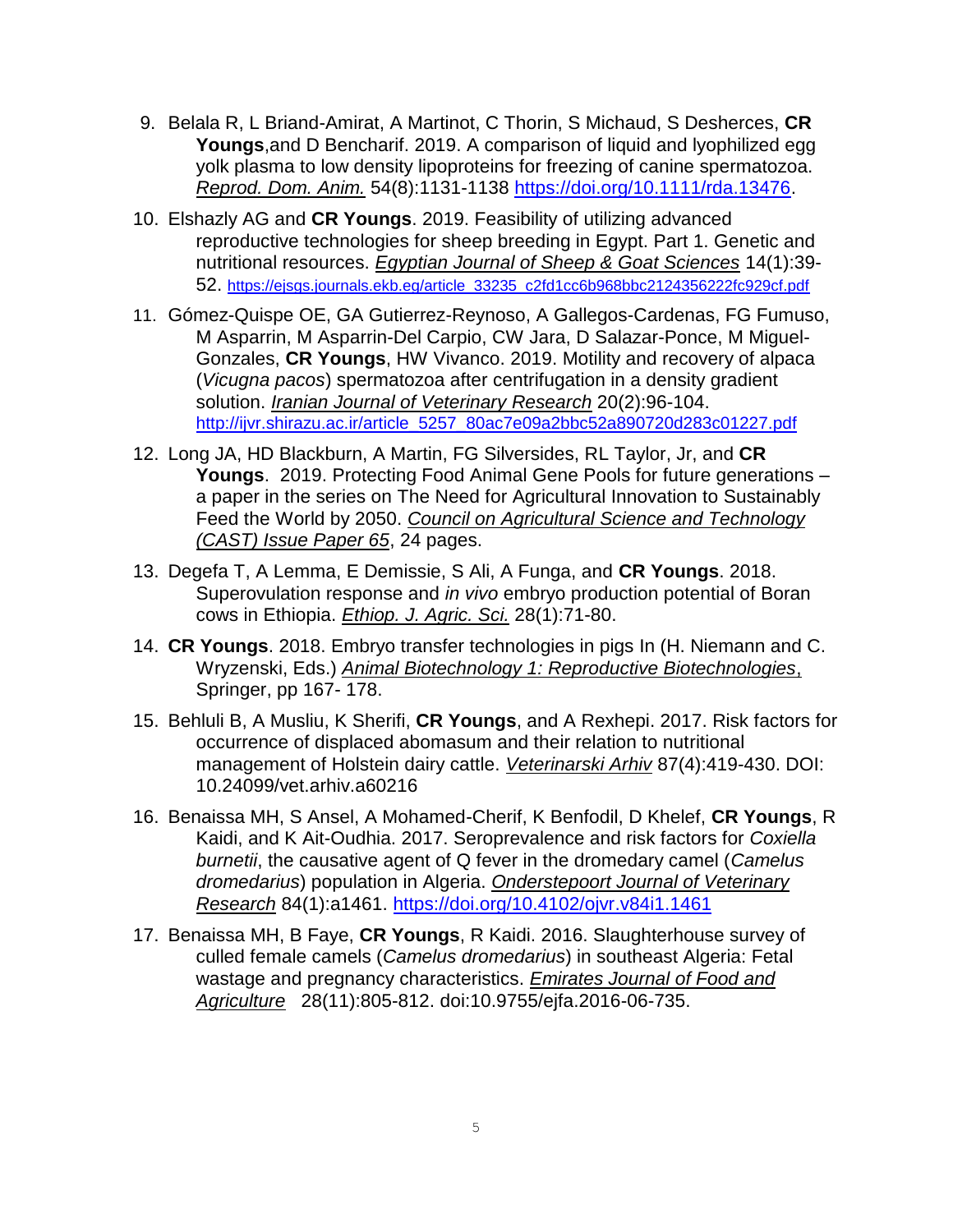- 18. Degefa T, A Lemma, J Jemal, G Mamo, A Tegegne, **CR Youngs**. 2016. Ovarian follicular dynamics in purebred and crossbred Boran cows in Ethiopia. *African Journal of Biotechnology* 15(33):1763-1770. DOI: 10.5897/AJB2016.15267
- 19. Degefa T, A Lemma, A Tegegne, **CR Youngs**. 2016. Effects of genotype and FSH dose on estrus and ovarian response of Boran and Boran x Holstein Friesian cows in Ethiopia. *Livestock Research for Rural Development* 28(9):article 169. <http://www.lrrd.org/lrrd28/9/dege28169.html>
- 20. Madison RJ, LE Evans, and **CR Youngs**. 2013. The effect of 2 hydroxypropyl- $\beta$ -cyclodextrin on post-thaw parameters of cryopreserved jack and stallion semen. *Journal of Equine Veterinary Science* 33(4):272-278. DOI: 10.1016/j.jevs.2012.07.021
- 21. Manthe BN and **CR Youngs**. 2013. An overview of vitamin requirements of the domestic horse. *Natural Sciences Education* 42(1):179-184.
- 22. **Youngs CR** and LE Evans. 2012. Reproductive ultrasonography: Application in farm animal species. In (DR Heldman, D Hoover, MB Wheeler, Eds). *Encyclopedia of Biotechnology in Agriculture and Food* DOI: 10.1081/E-EBAF-120047343.
- 23. **Youngs CR**. 2011. Cryopreservation of preimplantation embryos of cattle, sheep, and goats. *Journal of Visualized Experiments* 5[4](http://www.jove.com/details.php?id=2764) <http://www.jove.com/details.php?id=2764> doi: 10.3791/2764.
- 24. **Youngs CR**. 2011. Embryo cryopreservation in food animal species. In (DR Heldman, MB Wheeler, DG Hoover, Eds.*) Encyclopedia of Biotechnology in Agriculture and Food* DOI: 10.1081/E-EBAF-120047342.
- 25. **Youngs CR**, SP Leibo, and RA Godke. 2011. Embryo cryopreservation in domestic mammalian livestock species. In (D. Hemming, Ed.) *Animal Science Reviews 2010*, CABI, Oxfordshire, UK, pp. 245-256.
- 26. Jepsen RJ, LE Evans, and **CR Youngs.** 2010. Use of direct thaw insemination to establish pregnancies with frozen-thawed semen from a Standard jack. *Journal of Equine Veterinary Science* 30(11):651-656 doi:10.1016/j.jevs.2010.10.001
- 27. **Youngs CR** and RA Godke. 2010. Cattle embryo transfer. In (DR Heldman, MB Wheeler, DG Hoover, Eds.*) Encyclopedia of Biotechnology in Agriculture and Food* DOI: 10.1081/E-EBAF-120042308
- 28. **Youngs CR**, SP Leibo, and RA Godke. 2010. Embryo cryopreservation in domestic mammalian livestock species. *CAB Reviews: Perspectives in Agriculture, Veterinary Science, Nutrition and Natural Resources* Vol. 5, No. 60, 11 pages. doi:10.1079/PAVSNNR20105060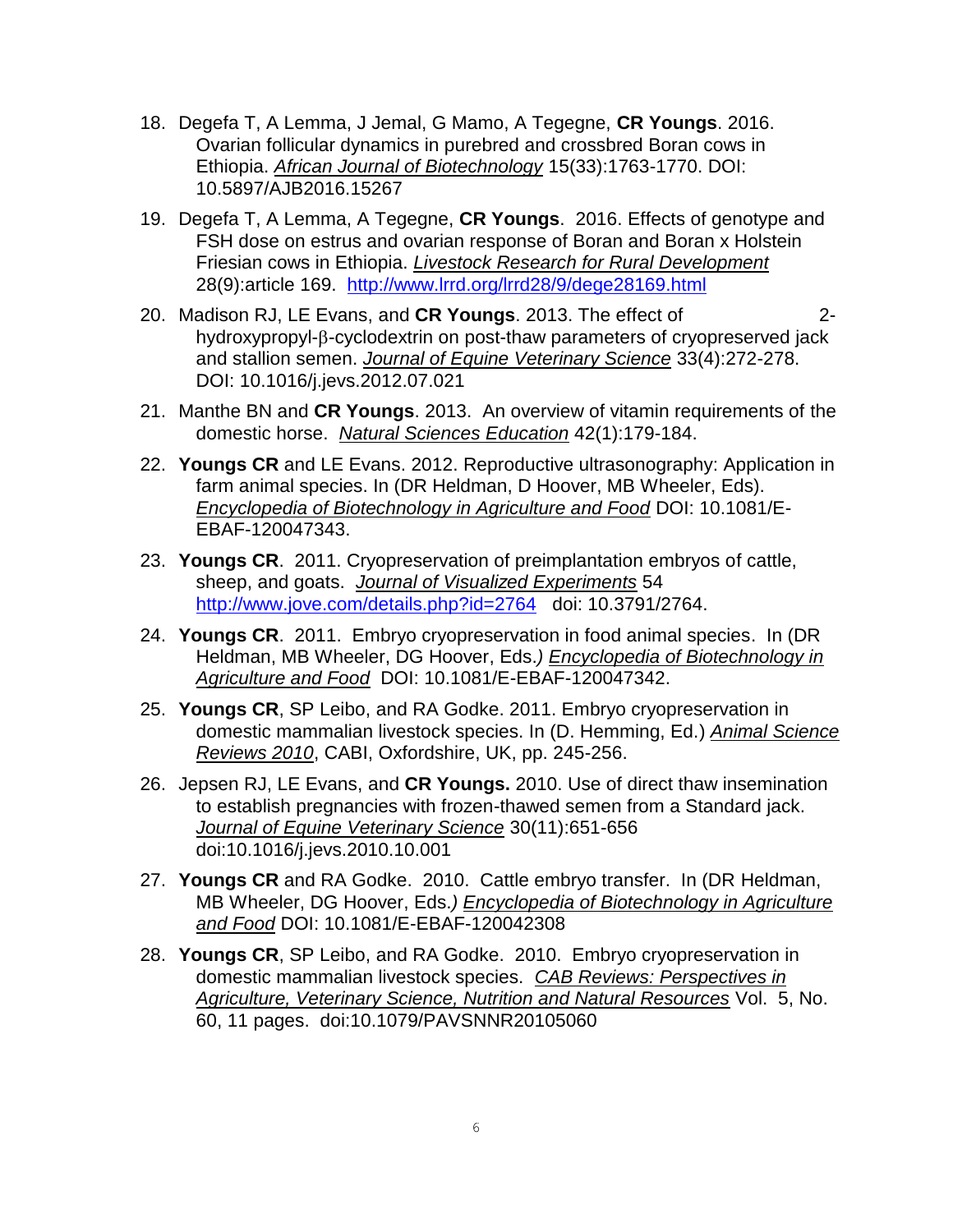- 29. **Youngs CR** and AE Freeman. 2005. Breeding (animal). In *McGraw-Hill Encyclopedia of Science & Technology* http://www.accessscience.com, DOI 10.1036/1097-8542.095000.
- 30. Godke RA and **CR Youngs**. 2004. Biotechnology: Embryo Technology for Cattle. In (W. Pond, Ed.) *Encyclopedia of Animal Science* (on-line). Marcel Dekker, New York, NY, DOI:10.1081/E-EAS 120019483, pp. 136-138.
- 31. **Youngs CR**. 2001. Factors influencing the success of embryo transfer in the pig. *Theriogenology* 56:1311-1320.
- 32. Geshi M, **CR Youngs**, and T. Nagai. 1999. Addition of cysteamine to a serumfree maturation medium enhances in vitro development of IVM-IVF bovine oocytes. *J. Mamm. Ova Res.* 16:135-140.
- 33. Caamaño JN, ZY Ryoo, and **CR Youngs**. 1998. Promotion of development of bovine embryos produced in vitro by addition of cysteine and  $\beta$ mercaptoethanol to a chemically defined culture system. *J. Dairy Sci.* 81:369-374.
- 34. Wilson ME, NJ Biensen, **CR Youngs** and SP Ford. 1998. Development of Meishan and Yorkshire littermate conceptuses in either a Meishan or Yorkshire uterine environment to day 90 of gestation and to term. *Biol. Reprod.* 58:905-910.
- 35. Caamaño JN, ZY Ryoo, JA Thomas, and CR Youngs. 1996. Bmercaptoethanol enhances blastocyst formation rate of bovine in vitro matured/in vitro fertilized embryos. *Biol. Reprod.* 55:1179-1184.
- 36. Kaminski MA, SP Ford, **CR Youngs**, and AJ Conley. 1996. Lack of effect of sex on pig embryonic development in vivo. *J. Reprod. Fertil.* 106:107-110.
- 37. Rivera RM, **CR Youngs**, and SP Ford. 1996. A comparison of the number of inner cell mass and trophectoderm cells of preimplantation Meishan and Yorkshire pig embryos at similar developmental stages. *J. Reprod. Fertil.* 106:111-116.
- 38. Weber PK and **CR Youngs**. 1994. Investigation of cryoprotectant toxicity to porcine embryos. *Theriogenology* 41:1291-1298.
- 39. **Youngs CR**, LK Christenson, and SP Ford. 1994. Investigations into the control of litter size in swine: III. A reciprocal embryo transfer study of early conceptus development. *J. Anim. Sci.* 72:725-731.
- 40. Ford SP and **CR Youngs**. 1993. Early embryonic development in the prolific Meishan pig. *J. Reprod. Fertil. Suppl. 48*: 271-278.
- 41. McGinnis LK, SC Duplantis Jr, and **CR Youngs**. 1993. Cryopreservation of sheep embryos using ethylene glycol. *Anim. Reprod. Sci.* 30:273-280.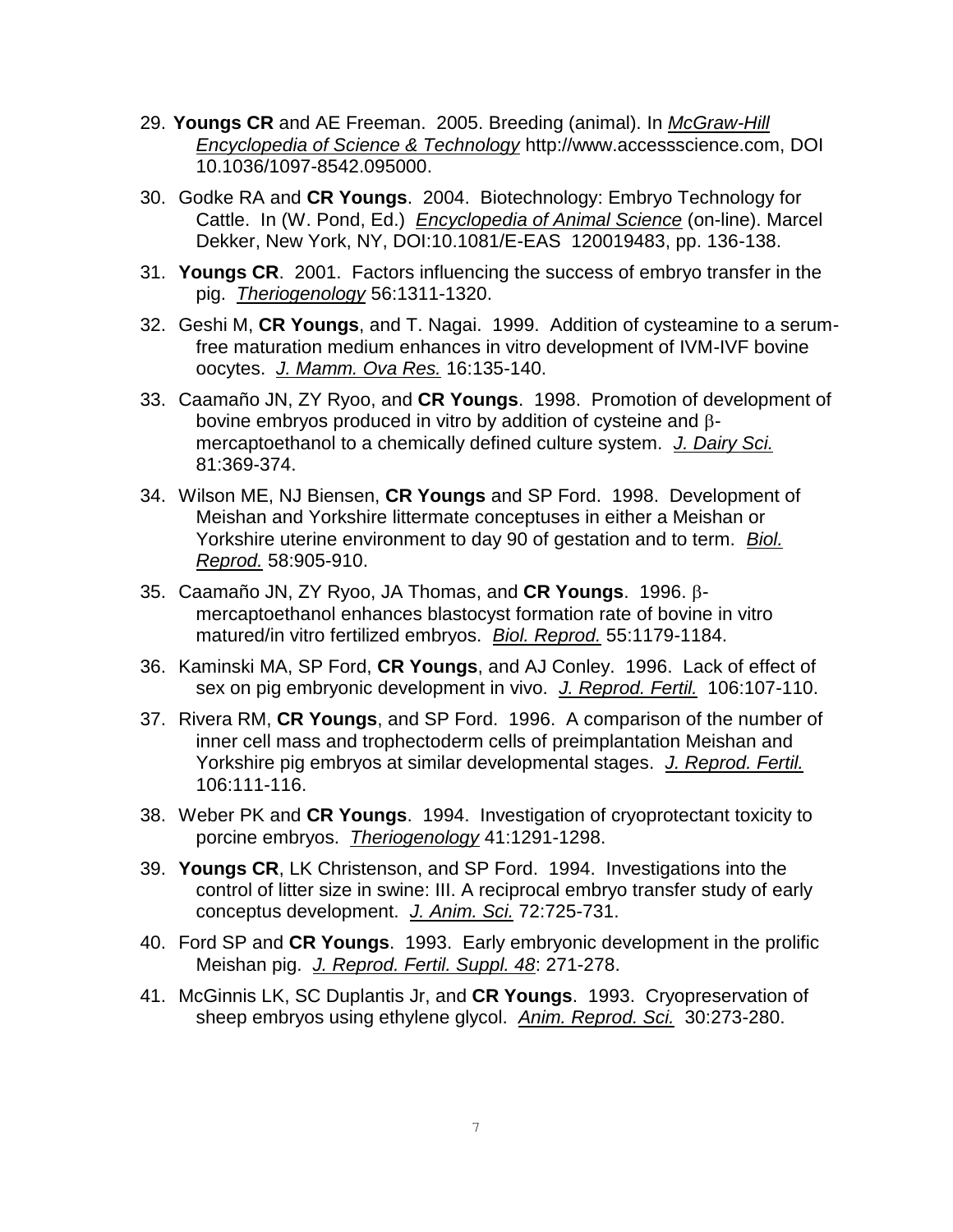- 42. **Youngs CR**, SP Ford, LK McGinnis, and LH Anderson. 1993. Investigations into the control of litter size in swine: I. Comparative studies on in vitro development of Meishan and Yorkshire preimplantation embryos. *J. Anim. Sci.* 71:1561-1565.
- 43. McGinnis LK and **CR Youngs**. 1992. In vitro development of ovine embryos in CZB medium. *Theriogenology* 37:559-569.
- 44. Pendleton RJ, **CR Youngs**, RW Rorie, SH Pool, MA Memon, and RA Godke. 1992. Follicle stimulating hormone versus pregnant mare serum gonadotropin for superovulation of dairy goats. *Small Rumin. Res.* 8:217- 224.
- 45. Pendleton RJ, **CR Youngs**, RW Rorie, SH Pool, MA Memon, and RA Godke. 1992. Comparison of fluorogestone acetate sponges with norgestomet implants for induction of estrus and ovulation in anestrous dairy goats. *Small Rum. Res.* 8:269-273.
- 46. **Youngs CR** and PK Weber. 1992. A survey of Iowa sheep flocks for seroprevalence of *Brucella ovis*. *Sheep Res. J.* 8:73-76.
- 47. Rorie RW, RJ Pendleton, SH Pool, **CR Youngs**, and RA Godke. 1987. The viability of bovine `half' embryos produced before and after liquid nitrogen (LN2) freezing. In *Future Aspects of Human in Vitro Fertilization* (W. Feichtinger and P. Kemeter, Eds.), Springer-Verlag, Heidelberg, West Germany, pp. 26-35.

## **B. Invited papers (non-refereed)**

- 1. **Youngs CR**. 2016. Modern reproductive technologies to improve cattle production. *Ceiba* 54(1):31-40, DOI: 10.5377/ceiba.v54i1.2775
- 2. **Youngs CR**. 2015. Importance of animal production in global food security [Importancia de la producción animal en la seguridad alementaria mundial]. *Proceedings of the 38th Annual Scientific Meeting of the Peruvian Association of Animal Production*, October 7-9, Ayacucho, Peru, pp. 14-17.
- 3. **Youngs CR** and KL Klemesrud. 2015. Update on bovine pregnancy testing technologies [Actualización sobre tecnologías de pruebas de gestación bovina]. *Proceedings of the 38th Annual Scientific Meeting of the Peruvian Association of Animal Production*, October 7-9, Ayacucho, Peru, pp. 23-28.
- 4. **Youngs CR**, HW Vivanco-Mackie, DP Salazar, M Miguel, M Asparrin. 2015. Recent research on the cryopreservation of preimplantation embryos from South American camelids [Investigaciones recientes sobre la criopreservación de embriones de preimplantación de camélidos sudamericanos]. *Proceedings of the 38th Annual Scientific Meeting of the*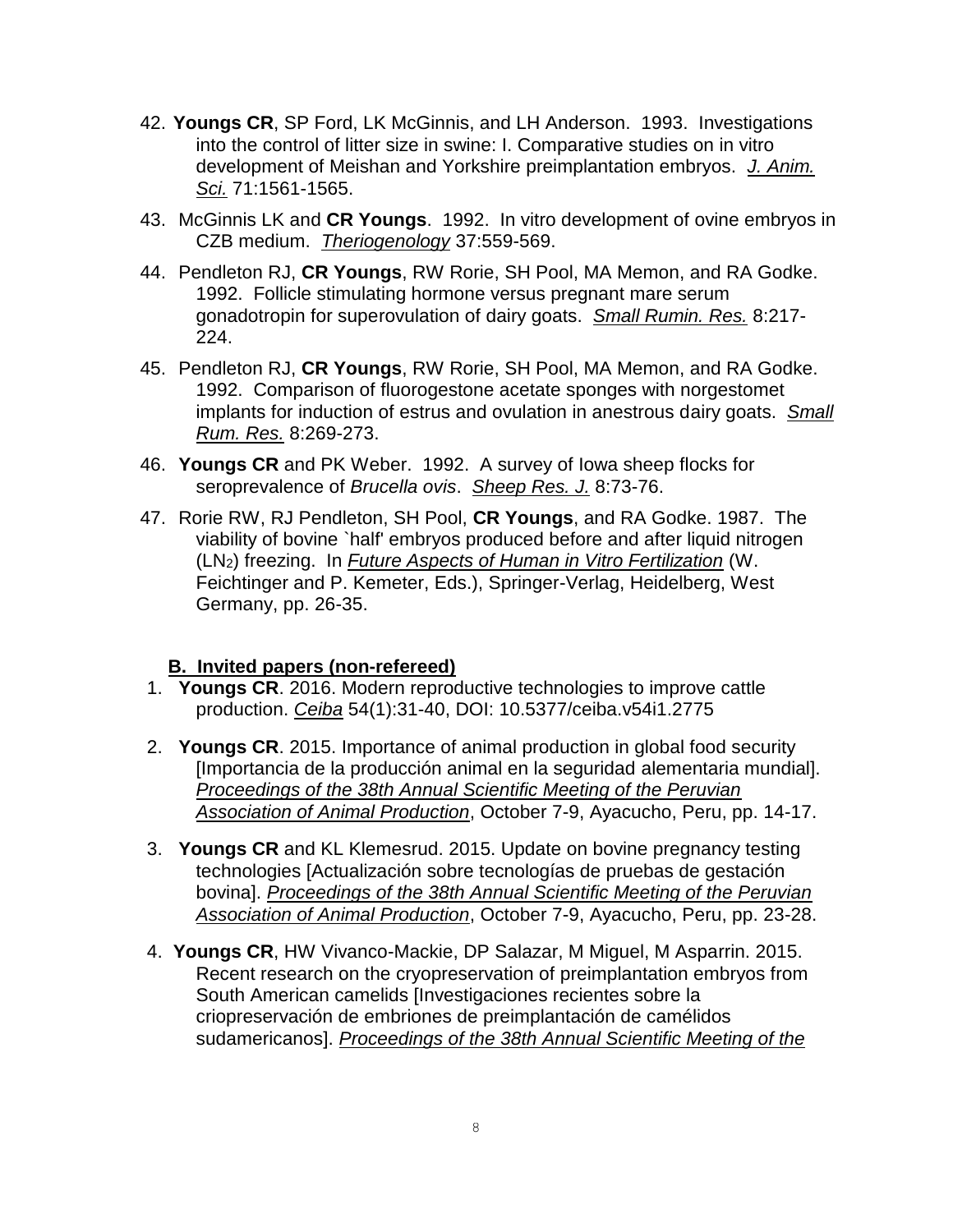*Peruvian Association of Animal Production*, October 7-9, Ayacucho, Peru, pp. 18-22.

- 5. **Youngs CR**. 2014. Embryo development and survival in ruminant livestock species. In (G. Gutierrez and M Rothschild, Eds.). *Proc. International Seminar on Advances in Animal Production in Latin America*, November 5-7, 2014, Lima Peru, pp. 40-51
- 6. **Youngs CR**. 2007. Embryo transfer in beef cattle. *Proc. Applied Reproductive Strategies in Beef Cattle*, September 11-12, Billings, MT, pp. 267-284. http://beefrepro.unl.edu/proceedings/2007billings/18 bmt\_et\_youngs.pdf
- 7. **Youngs CR**. 2007. Methods for disease-free introduction of swine germplasm resources. *Proc. American Association of Swine Veterinarians 38th Ann. Mtg, Seminar #9 Reproduction: Optimizing Genetics, Health, and Production*, Orlando, FL, pp. 7-12.
- 8. **Youngs CR**. 2001. Sheep and goat reproduction. *Proc. Student American Veterinary Medical Association Symposium,* March 8-10, Ames, IA, pp. 122- 128.
- 9. **Youngs CR**. 2001. Cattle breeding in the 21<sup>st</sup> century. *Proc. 30th Ann. Cornbelt Cow-Calf Conference*, February 24, Ottumwa, IA, pp. 1-9.
- 10. **Youngs CR**. 1997. Genetic testing for susceptibility to scrapie disease. *Proc. 115th Ann. Mtg. Iowa Veterinary Medical Association*, Des Moines, IA, pp. 359-366.
- 11. **Youngs CR**. 1996. Use of embryo transfer to identify a potential strategy for increased litter size in the pig. *Proc. Symposium on Animal Biotechnology*, March 12, Tsukuba, JAPAN, pp. 27-34.
- 12. **Youngs CR**. 1993. Progress toward eradication of ovine progressive pneumonia from the Iowa State University teaching flock. *Proc. 111th Ann. Mtg. Iowa Veterinary Medical Association*, Des Moines, IA, pp. 51-54.
- 13.**Youngs CR**. 1992. Utilization of norgestomet (Syncro Mate B®) implants for out of season breeding of sheep. *Proc. Out of Season Breeding Symposium*, Ames, IA, pp. 115-122.
- 14.**Youngs CR** and DC Beitz. 1991. Current developments in transgenic research in domestic farm animals. In *Recent Developments of Agricultural Biotechnology in the World,* Tsukuba, JAPAN, pp. 2-15.
- 15.**Youngs CR**. 1990. Nutrition of the ewe and its impact on flock health. *Proc. 108th Ann. Mtg. Iowa Veterinary Medical Association*, Des Moines, IA, pp. 151- 157.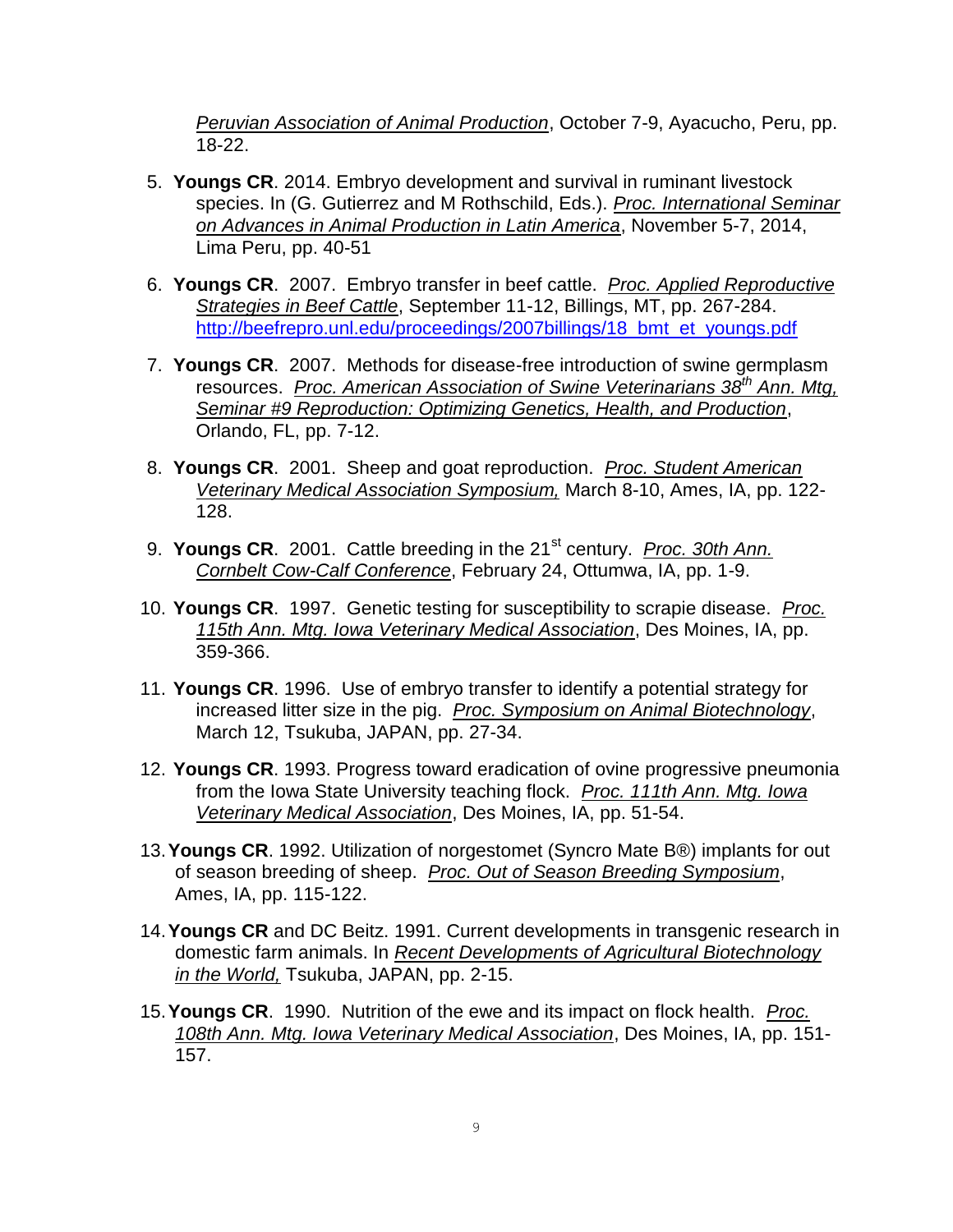## **C. Books and chapters in books (non-refereed)**

- 1. Jahnke M, **CR Youngs**, RJ Mapletoft, and GA Bó. 2021. Superovulation in cattle. In (RM Hopper, Ed) Bovine Reproduction, 2<sup>nd</sup> edition (chapter 82, in press).
- 2. MM Jahnke, JK West, and **CR Youngs**. 2021. Evaluation of in vivo-derived bovine embryos. In (RM Hopper, Ed) Bovine Reproduction, 2nd edition (chapter 85, in press).
- 3. Jahnke MM, JK West, and **CR Youngs**. 2015. Evaluation of in vivo derived bovine embryos. In (RM Hopper, Ed) *Bovine Reproduction*, Wiley & Sons, Hoboken NJ, pp.733-748.
- 4. Godke RA, M Sansinena, and **CR Youngs**. 2014. Assisted reproductive technologies and embryo culture methods for farm animals. In (CA Pinkert, Ed.) *Transgenic Animal Technology: A Laboratory Handbook, 3rd Ed.*, Elsevier, London, pp. 581-638.<http://dx.doi.org/10.1016/B978-0-12-410490-7.00022-0>
- 5. Godke, RA and **CR Youngs**. 2011. Cattle: Embryo Technology. In (WG Pond and AW Bell, Eds). *Encyclopedia of Animal Science, 2nd Ed*. 1:193-195.
- 6. Godke RA, M Sansinena, and **CR Youngs**. 2002. Assisted reproductive technologies and embryo culture methods for farm animals. In (C.A. Pinkert, Ed.) *Transgenic Animal Technology: A Laboratory Handbook, 2nd Ed.* Academic Press, San Diego, CA, pp. 513-568.
- 7. **Youngs CR**, Ed. 2001. Proceedings of the International Conference Commemorating the 50<sup>th</sup> Anniversary of the First Successful Embryo Transfer in the Pig, Kiev, Ukraine. *Theriogenology* 56(8):1285-1376. (special issue).
- 8. Godke RA and **CR Youngs**, Eds. 1993. *Proceedings of the Symposium on Recent Developments in Embryo Biotechnology for Farm Animals*.
- 9. **Youngs CR**. 1992. Laparoscopic ovarian examination in sheep and goats. In (P.J. Dziuk and M.B. Wheeler, Eds) *Handbook of Methods for Study of Reproductive Physiology in Domestic Animals*, pp. II:D,1.
- 10. **Youngs CR**. 1992. Dissociative anesthesia for sheep and goats. In (P.J. Dziuk and M.B. Wheeler, Eds) *Handbook of Methods for Study of Reproductive Physiology in Domestic Animals*, pp. II:I,3.
- 11. **Youngs CR**. 1992. Nuclear staining of sheep and pig embryos. In (P.J. Dziuk and M.B. Wheeler, Eds) *Handbook of Methods for Study of Reproductive Physiology in Domestic Animals*, pp. V:B,4.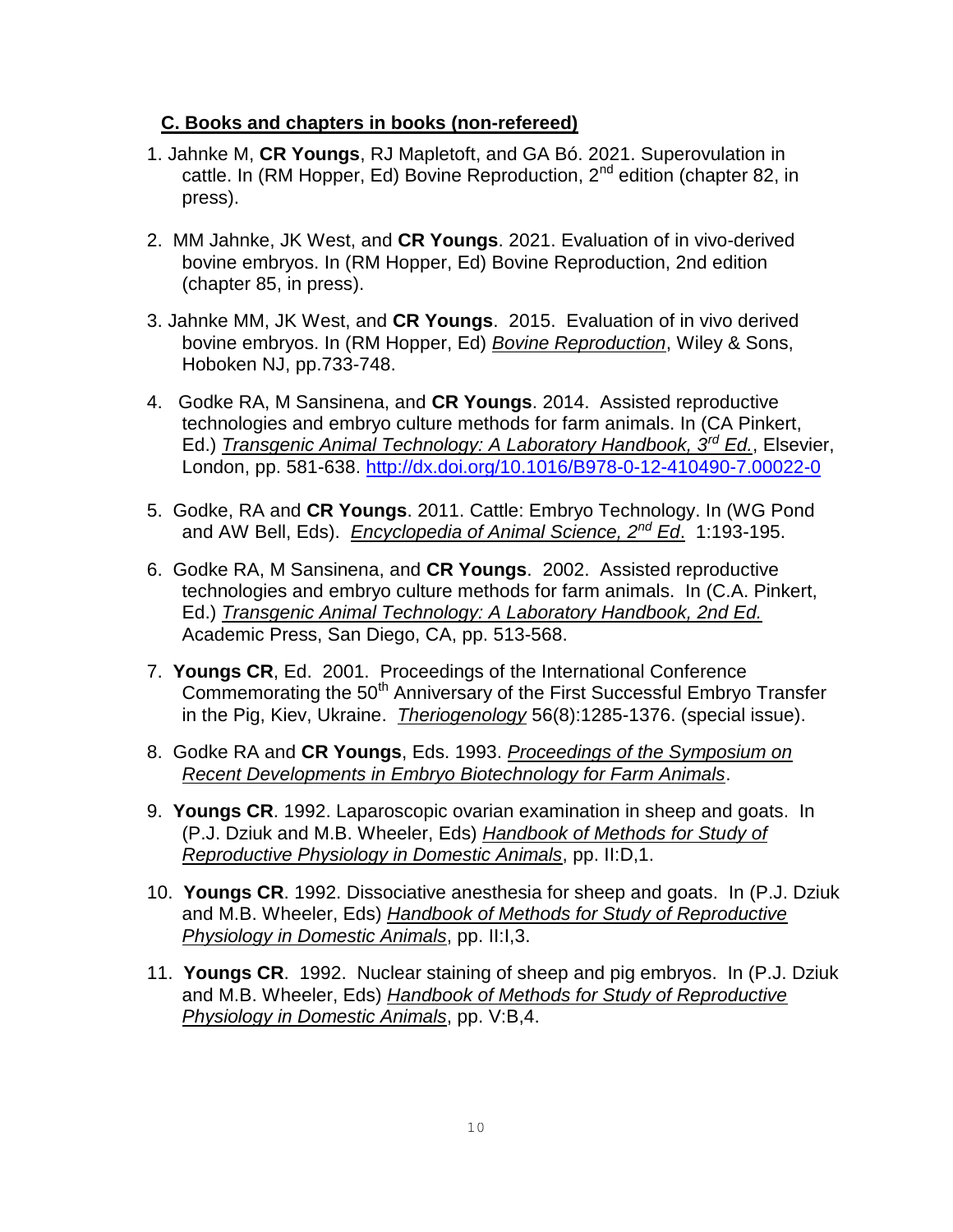## **D. Technical publications (non-refereed)**

- 1. **Youngs CR**. 2020. Structured class discussion within a learning management system to facilitate student learning (teaching tip). NACTA Journal [https://www.nactateachers.org/images/TeachingTips/2020/TT\\_2020-](https://www.nactateachers.org/images/TeachingTips/2020/TT_2020-0221_FOR_WEB.pdf) [0221\\_FOR\\_WEB.pdf](https://www.nactateachers.org/images/TeachingTips/2020/TT_2020-0221_FOR_WEB.pdf)
- 2. **Youngs CR** and A Basha. 2018. International engagement to enhance global food security: An example in the republic of Kosova. *Iowa State University Animal Industry Report*, AS 664, ASL R3206, 4 pp., [http://lib.dr.iastate.edu/ans\\_air/vol664/iss1/4.](http://lib.dr.iastate.edu/ans_air/vol664/iss1/4)
- 3. **Youngs CR**, SL Patten, CD Krebill, KL Klemesrud, ZA Thompson, BJ Duran, and JR Juarez. 2018. Preliminary evaluation of administration site of two manufacturer's reproductive hormones on induction of ovulation in postpartum dairy cows. *Iowa State University Animal Industry Report*, AS 664, ASL R3206, 3 pp., [http://lib.dr.iastate.edu/ans\\_air/vol664/iss1/32.](http://lib.dr.iastate.edu/ans_air/vol664/iss1/32)
- 4. Degefa T, A Lemma, A Tegegne, and **CR Youngs**. 2016. Superovulation of Boran cattle in Ethiopia: A preliminary report. *Iowa State University Animal Industry Report*, AS 662, ASL R3067, [http://lib.dr.iastate.edu/ans\\_air/vol662/iss1/28](http://lib.dr.iastate.edu/ans_air/vol662/iss1/28)
- 5. Sommer MM and **CR Youngs**. 2016. Impact of embryo transfer technology on the production of artificial insemination sires for the US dairy cattle industry. *Iowa State University Animal Industry Report*, AS 662, ASL R3072, [http://lib.dr.iastate.edu/ans\\_air/vol662/iss1/33](http://lib.dr.iastate.edu/ans_air/vol662/iss1/33)
- 6. Vivanco, W, D Ponce, M Miguel, **C Youngs**, E Huamán, S. León, M Asparrin. 2014. Repeatability of the ovarian response and embryo production in superovulated Huacaya alpacas. *Spermova* 4(1):77-79.
- 7. **Youngs CR**, MD Kenealy, PL Spike, B Driscoll, H Swanbom, MS Retallick, M Gaul. 2012. Experiential learning opportunities for career preparation of animal science students. *Iowa State University Animal Industry Report*, AS Leaflet R2745, 4 pp.
- 8. **Youngs CR**, J Sun, D Whalen, G Arthur, MJ Gonzales. 2012. Exploration of MAP-Works® as a tool to facilitate success of first-year college of agriculture and life sciences students. *Iowa State University Animal Industry Report*, AS Leaflet R2746, 4 pp.
- 9. **Youngs CR**. 2011. Using topics in animal science as a platform to teach bioethics to university honors program students. *Iowa State University Animal Industry Report*, AS Leaflet R2666, 3 pp.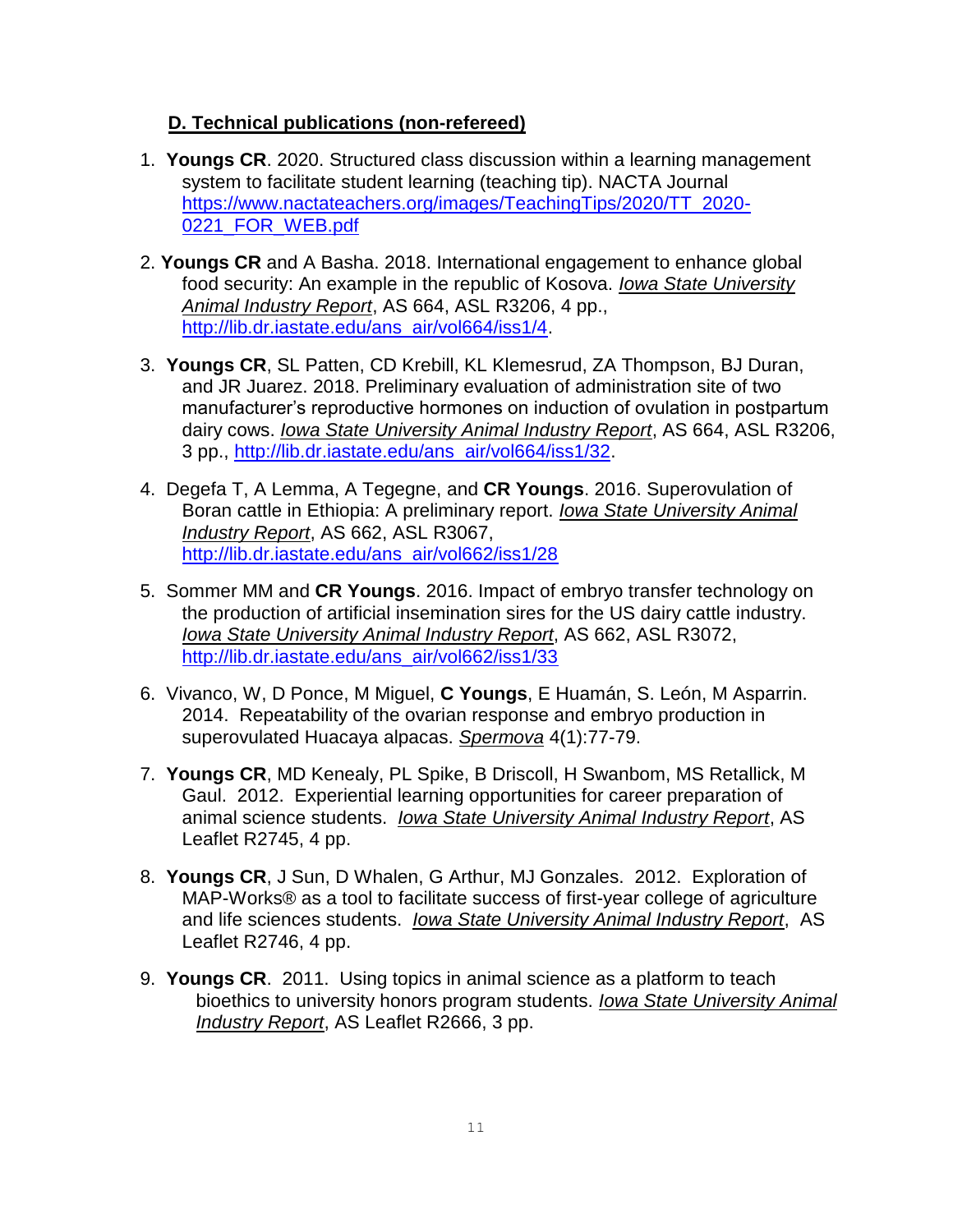- 10. Benton J, PA Miller-Auwerda, **CR Youngs**, LE Evans. 2010. Induction of ovulation and LH response in cyclic mares treated with gonadorelin diacetate tetrahydrate. *Iowa State University Animal Industry Report*. AS Leaflet 2535, 3 pp.
- 11. **Youngs CR**. 2010. Book review: Illustrated anatomy of the bovine male and female reproductive tracts. *NACTA Journal* 54(3):53.
- 12. **Youngs CR**. 2010. Development of a course in embryo transfer and related technologies. *Iowa State University Animal Industry Report*, AS Leaflet R2574, 2 pp.
- 13. **Youngs CR**. 2007. IETS Foundation Update. *Embryo Transfer Newsletter* 25(2):19.
- 14. **Youngs CR** and RA Godke. 2005. Early stage mammalian embryos. Educational Tutorial Slide Set, International Embryo Transfer Society Foundation Slide Set IV: 1-42.
- 15. Pugh ML, MB Moreira, GR Gilbert, and **CR Youngs.** 2004. Influence of prostaglandin F2 $\alpha$  synthesis inhibitors on pregnancy rate of embryo transfer recipients. *Proc. 15th Int'l. Cong. Anim. Reprod*. 2:399, 2 pp.
- 16. **Youngs CR**, AM Powers-Meyer, MG Wonderlich, and MB Moreira. 2004. The effect of cloprostenol or dinoprost, administered at two different sites, on the expression of estrus in postpartum dairy cattle. *Proc. 15th Int'l. Cong. Anim. Reprod*. 1:60.
- 17. **Youngs CR**. 2002. 2002 IETS Foundation student research competition. *Embryo Transfer Newsletter* 20(1):4.
- 18. Sieren KR and **CR Youngs**. 2001. Assessment of BoviPure for the in vitro production of bovine embryos. *Beef Research Report, Iowa State University*, AS Leaflet R1768, pp. 142-144.
- 19. **Youngs CR**. 2000. IETS Foundation competition award winners for 2000. *Embryo Transfer Newsletter* 18(2):18.
- 20. Pence M, ML Pugh, S Robbe, L Timms, JN Caamaño, JU Thomson, **CR Youngs**, and R BreDahl. 1999. Comparison of various methods of estrus detection in synchronized virgin beef heifers. *Beef Research Report, Iowa State University*, AS Leaflet R1655, pp. 132-133.
- 21. Pugh ML, M Pence, JN Caamaño, S Robbe, LL Timms, JU Thomson, R BreDahl, and **CR Youngs**. 1999. The use of a vaginal conductivity probe to influence calf sex ratio via altered insemination time. *Beef Research Report, Iowa State University*, AS Leaflet R1652, pp. 112-120.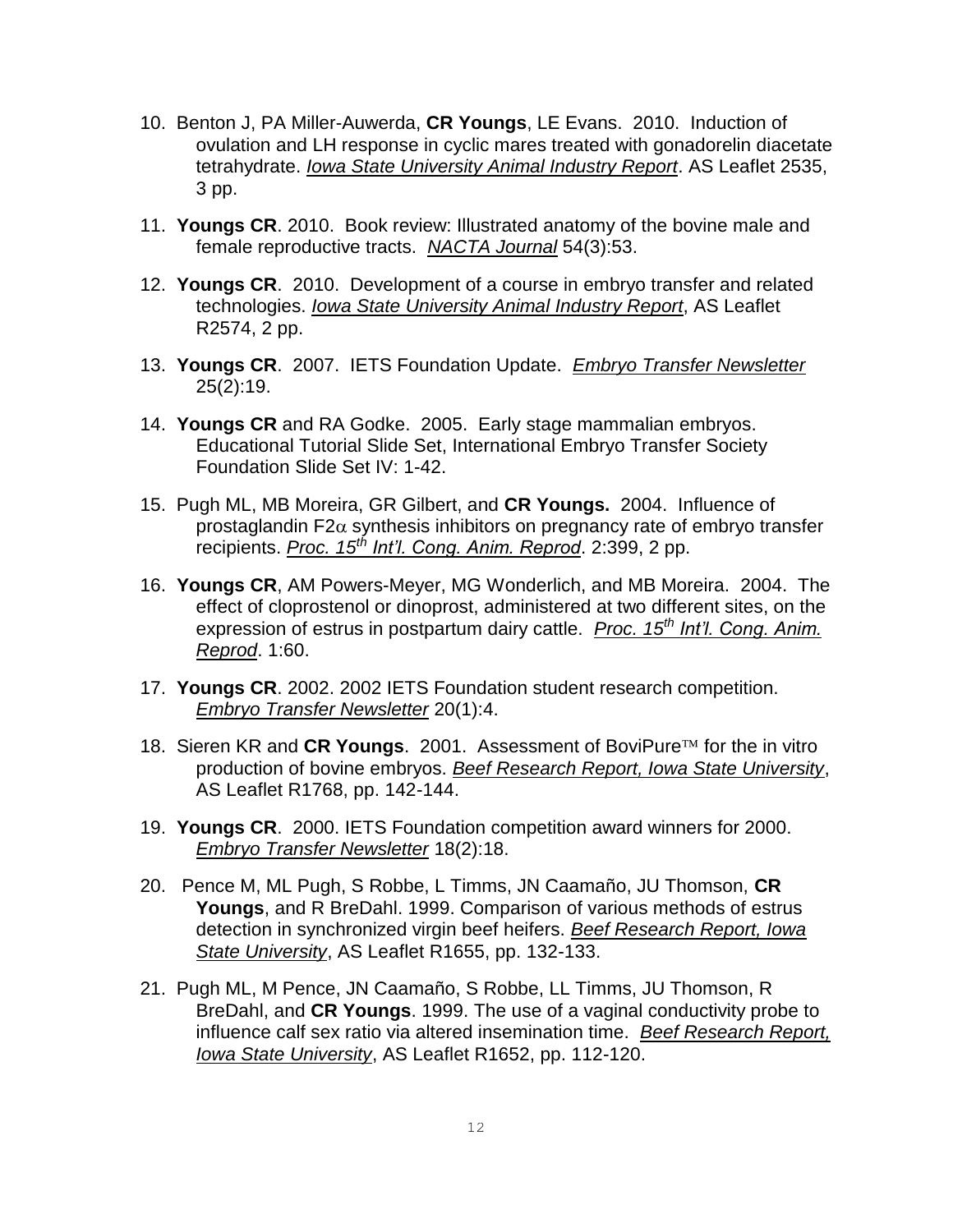- 22. Pugh ML, LL Timms, and **CR Youngs**. 1999. Preliminary report on the use of a vaginal conductivity probe to alter calf sex ratio. *Dairy Report, Iowa State University*, DSL-171, pp. 70-71.
- 23. Seidel GE Jr, **CR Youngs**, and RA Godke. 1999. Assisted reproductive technologies in farm animals: A historical perspective. Educational Tutorial Slide Set, International Embryo Transfer Society Foundation 2:1-75.
- 24. Pugh ML, DR Maxwell, and **CR Youngs**. 1998. The efficacy of an 8-day  $MGA/PGF2\alpha$  treatment for synchronization of estrus in crossbred beef heifers. *Iowa State University McNay Memorial Research and Demonstration Farm 1997 Annual Progress Report*, pp. 28-34.
- 25. Caamaño JN, ML Pugh, LL Timms, and **CR Youngs**. 1997. Preliminary report on the developmental potential of oocytes recovered from postpartum dairy cows. *Dairy Report, Iowa State University*, DSL128, pp. 48-50.
- 26. Raasch GA, DG Morrical, and **CR Youngs**. 1997. Effect of parenteral vitamin E and/or A on reproductive performance of ewes mated on pasture or in drylot. *Sheep Research Report, Iowa State University*, A.S. Leaflet R1467, pp. 1-9.
- 27. Raasch GA, DG Morrical, and **CR Youngs**. 1997. Effect of supplemental vitamin E and A on reproductive performance and serological profiles of ewes managed in drylot. *Sheep Research Report, Iowa State University*, A.S. Leaflet R1468, pp. 10-15.
- 28. **Youngs CR**, AK Purdy, and JR Mickelson. 1997. A preliminary report on the frequency of scrapie susceptibility alleles in Hampshire sheep. *Sheep Research Report, Iowa State University*, AS Leaflet R1469, pp. 16-19.
- 29. Geshi M and **CR Youngs**. 1996. Fetal development in Meishan and Yorkshire gilts mated reciprocally. *Proc. 13th International Congress on Animal Reproduction*, Sydney, Australia, June 30-July 4, 3:P16-8.
- 30. Geshi M, **CR Youngs**, and T Nagai. 1996. Addition of cysteamine to a serumfree maturation medium enhances in vitro development of IVM-IVF bovine oocytes. *Proc. 8th Asian-Australasian Association of Animal Production (AAAP) Animal Science Congress*, Makahari, Chiba, Japan, October 13-18, 2:484-485.
- 31. Morrical DG, **CR Youngs**, and A McClain. 1996. The influence of MGA and PG600 on the out of season reproductive performance of ewes. *Sheep Research Report, Iowa State University*, A.S. Leaflet R1475, pp. 34-36.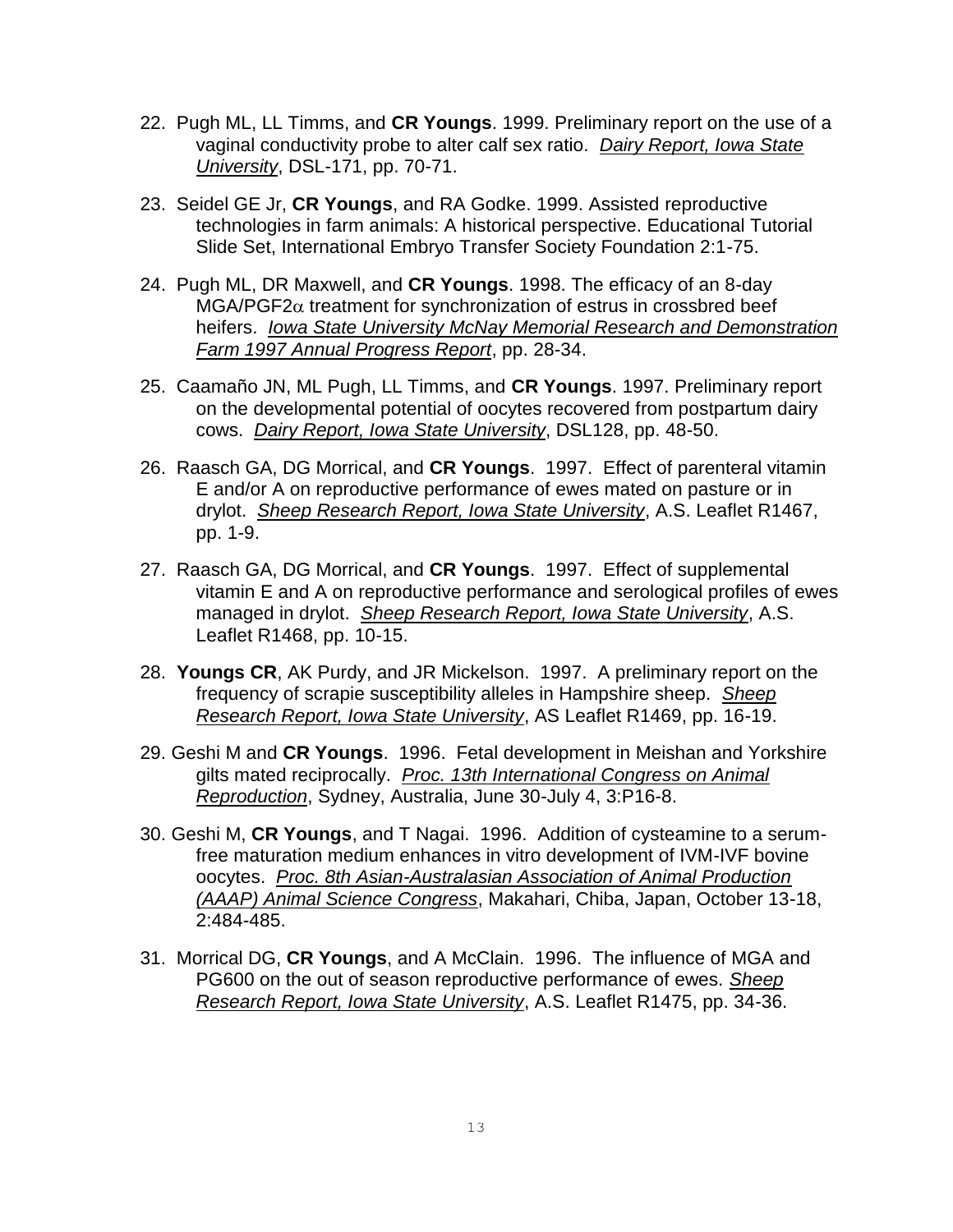- 32. **Youngs CR**, AK Dunn, GA Raasch, and JN Caamaño. 1996. Failure to establish pregnancy after transfer of Day 11 pig embryos. *Proc. 13th International Congress on Animal Reproduction*, Sydney, Australia, June 30- July 4, 3:P16-10.
- 33. Dunn AK, TH Brandes, RK Smith, and **CR Youngs**. 1995. Investigation of genetic variation in mitochondrial DNA sequence of bovine oocytes. *Beef Research Report, Iowa State University*, AS Leaflet R1225, pp. 44-47.
- 34. Dunn AK, CR Looney, BR Lindsay and **CR Youngs**. 1995. Genetic variation in mitochondrial DNA sequence of bovine oocytes from a single dairy cow. *Dairy Research Report, Iowa State University*, DSL-30, pp. 59-61.
- 35. Godke RA, DM Barry, M Meintjes and **CR Youngs**. 1995. New assisted reproductive technologies for domestic goats. *Proc. Goat Production and Marketing Opportunities in the South*, August 19, Baton Rouge, LA, pp. 23- 36.
- 36. Morrical DG, NR Hartwig and **CR Youngs**. 1995. Colostrum and health of newborn lambs. Sheep Management Fact Sheet No. 12, *Iowa State University Extension publication* Pm-989-12 (revised), 2 pp.
- 37. Seiler S, D Maxwell, T Goode, DR Strobehn, and **CR Youngs**. 1995. The effect of progesterone on fertility rates in MGA-synchronized beef heifers. *Beef Research Report, Iowa State University*, AS Leaflet R1259, pp. 187-190.
- 38. Youngs CR. 1995. Synchronized lambing: schedule the weekend and go to it! *Proc. Ann. Iowa Sheep Symposium*, pp. 6-11.
- 39. Youngs CR. 1995. The callipyge (muscle) gene: What we know. *Proc. Ann. Iowa Sheep Symposium*, pp. 16-21.
- 40. Ford SP and **CR Youngs**. 1994. Reduced piglet birth weights: Key to increased litter size? *Swine Research Report, Iowa State University*, AS
- 41. Godke RA, DM Barry, M Meintjes, and **CR Youngs**. 1994. New assisted reproductive technologies for domestic goats. *Proc. The Potential for the Boer Goat in the Southern United States*, July 28, Baton Rouge, LA, pp. 77- 94.
- 42. Hummel DK and **CR Youngs**. 1994. Teaching, research, and outreach activities at the Iowa State University sheep teaching farm. *Sheep Research Report, Iowa State University*, A.S. Leaflet R1166, pp. 1-2.
- 43. Morrical DG, GA Raasch, and **CR Youngs**. 1994. Detection of fetal loss during early pregnancy in ewes. *Sheep Research Report, Iowa State University*, AS Leaflet R1173, pp. 20-23.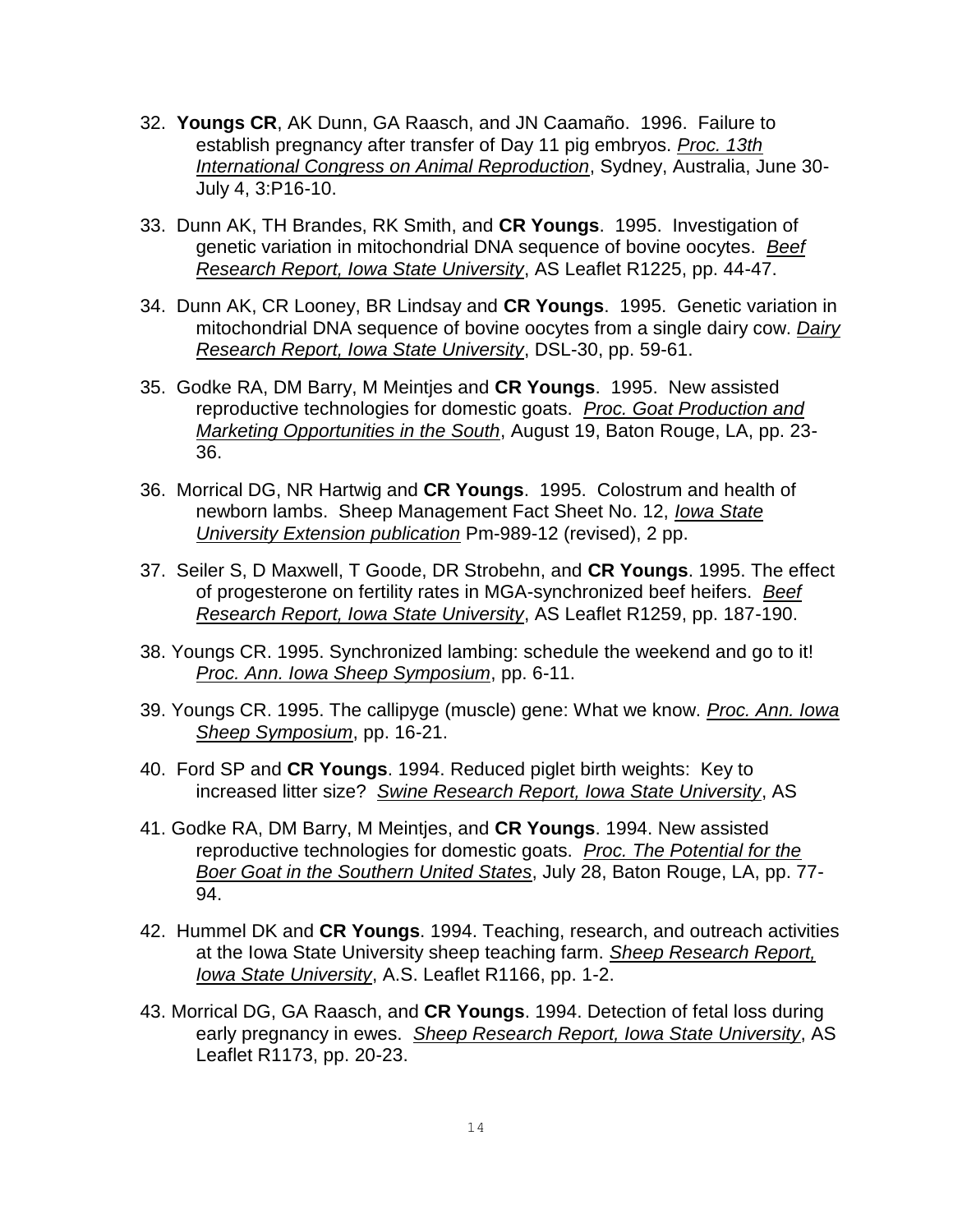- 44. Tsuchiya Y, TL Brandes, and **CR Youngs**. 1994. Effect of osmotic pressure on in vitro culture of IVM/IVF bovine oocytes. *Proc. N.Z. Embryo Transfer Workshop*, January 14-15, Hamilton, NZ, pp. 88-89.
- 45. Tsuchiya Y and **CR Youngs**. 1994. Isolation of ICM-derived cell colonies from sheep blastocysts. *Sheep Research Report, Iowa State University*, AS Leaflet R1175, pp. 27-28.
- 46. **Youngs CR**, GA Raasch, and DG Morrical. 1994. Accuracy of real-time ultrasound for assessment of reproductive wastage in ewes. *Sheep Research Report, Iowa State University*, AS Leaflet R1172, pp. 16-19.
- 47. **Youngs CR**, LK Christenson, and SP Ford. 1993. Why are Meishan pigs more prolific? *Swine Research Report, Iowa State University*, AS Leaflet R1081, pp. 43-45.
- 48. **Youngs CR**, DK Hummel, and PG Eness. 1993. Progress toward eradication of ovine progressive pneumonia from the Iowa State University sheep teaching flock. *Beef-Sheep Research Report, Iowa State University*, AS Leaflet R1065, pp. 211-212.
- 49. Onishi A and **CR Youngs**. 1992. Progress toward isolation of embryonic stem cells from pigs. *Swine Research Report, Iowa State University*, AS Leaflet 967, pp. 87-90.
- 50. **Youngs CR**. 1992. How to make your dead lambs talk. *Proc. Northwest Iowa Lamb and Wool Education Project Lambing Time Workshop*, pp. 9-12.
- 51. **Youngs CR**. 1992. Improving reproductive efficiency. *Proc. Sheep Breeding and Feeding for Profit Symposium*, pp. 15-21.
- 52. **Youngs CR**, SP Ford, LK McGinnis, and LH Anderson. 1992. Comparative studies on in vitro development of Meishan and Yorkshire preimplantation embryos. *Swine Research Report, Iowa State University*, AS Leaflet 965, pp. 80-83.
- 53. **Youngs CR** and DK Hummel. 1992. The effect of injectable vitamins ADE on survival and pre-weaning growth of lambs. *Beef-Sheep Research Report, Iowa State University*, AS Leaflet R931, pp. 147-148.
- 54. **Youngs CR** and LK McGinnis. 1992. The effects of glutamine and lactate on development of sheep embryos cultured in vitro. *Beef-Sheep Research Report, Iowa State University*, AS Leaflet R934, pp. 152-153.
- 55. **Youngs CR**, RW Rorie, RJ Pendleton-Rorie, and RA Godke. 1992. Embryo transfer in dairy goats. *Proc. Int'l Goat Production Symposium*, pp. 170-176.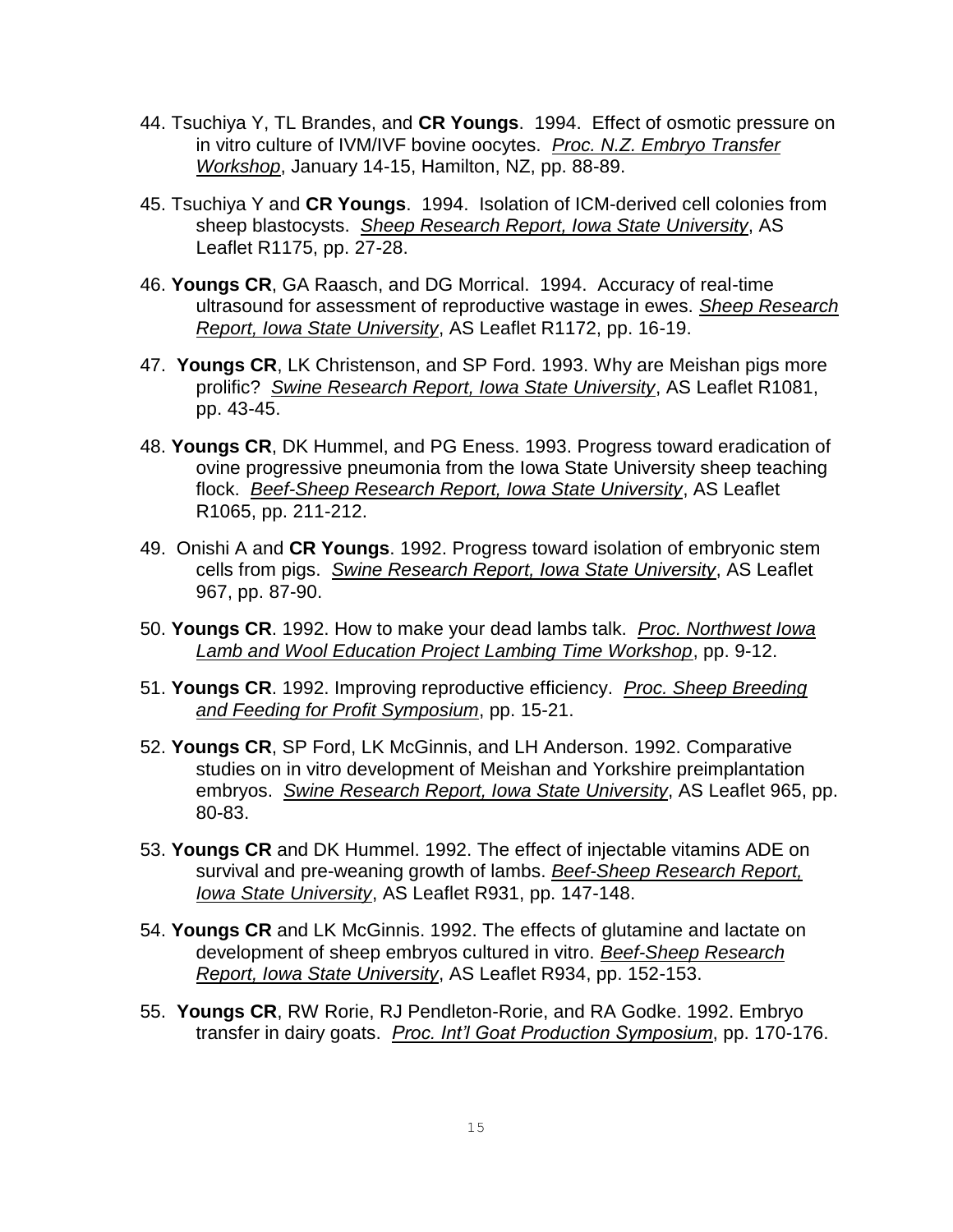- 56. **Youngs CR** and PK Weber. 1992. A survey of Iowa sheep flocks for seroprevalence of Brucella ovis. *Beef-Sheep Research Report, Iowa State University*, AS Leaflet R928, pp. 136-137.
- 57. McGinnis LK and **CR Youngs**. 1991. In vitro culture of sheep embryos in CZB medium. *Beef-Sheep Research Report, Iowa State University*, AS Leaflet R842, pp. 164-165.
- 58. McGinnis LK and **CR Youngs**. 1991. The use of human chorionic gonadotropin to enhance production of one-cell embryos from superovulated sheep. *Beef-Sheep Research Report, Iowa State University*, A.S. Leaflet R843, pp. 165- 167.
- 59. **Youngs CR**. 1991. The basics of sheep reproduction. *Proc. 13th Ann. Iowa Sheep Symposium and Holiday*, pp. 110-112.
- 60. **Youngs CR**. 1991. Genetic aspects of sheep reproduction. *Proc. 13th Ann. Iowa Sheep Symposium and Holiday*, pp. 113-116.
- 61. **Youngs CR**. 1991. Hormonal manipulation of breeding and lambing. *Proc. 13th Ann. Iowa Sheep Symposium and Holiday*, pp. 117-122.
- 62. **Youngs CR** and DK Hummel. 1991. Vitamin supplementation for newborn lambs. *Beef-Sheep Research Report, Iowa State University*, AS Leaflet R838, pp. 154-155.
- 63. **Youngs CR**, LK McGinnis, and SP Ford. 1991. In vitro development of Chinese Meishan pig embryos. *Swine Research Report, Iowa State University*, A.S. Leaflet R858, pp. 30-31.
- 64. **Youngs CR**, LK McGinnis, and SP Ford. 1991. In vitro culture of pig embryos in chemically defined media. *Swine Research Report, Iowa State University*, AS Leaflet R862, pp. 35-36.
- 65. **Youngs CR**, LK McGinnis, and PK Weber. 1991. An attempt to develop an onfarm pig embryo freezing technique. *Swine Research Report, Iowa State University*, AS Leaflet R861, pp. 34-35.
- 66. Casey PL, **CR Youngs**, and RA Godke. 1990. Using computerized image analysis to evaluate cattle embryos before transfer. *Louisiana Agriculture* 33:9-12.
- 67. **Youngs CR**. 1990. Forage utilization by sheep. In (M.H. Hall, Ed.) *Idaho Forage Handbook*, University of Idaho Agricultural Experiment Station Bulletin No. 547, pp. 33-34.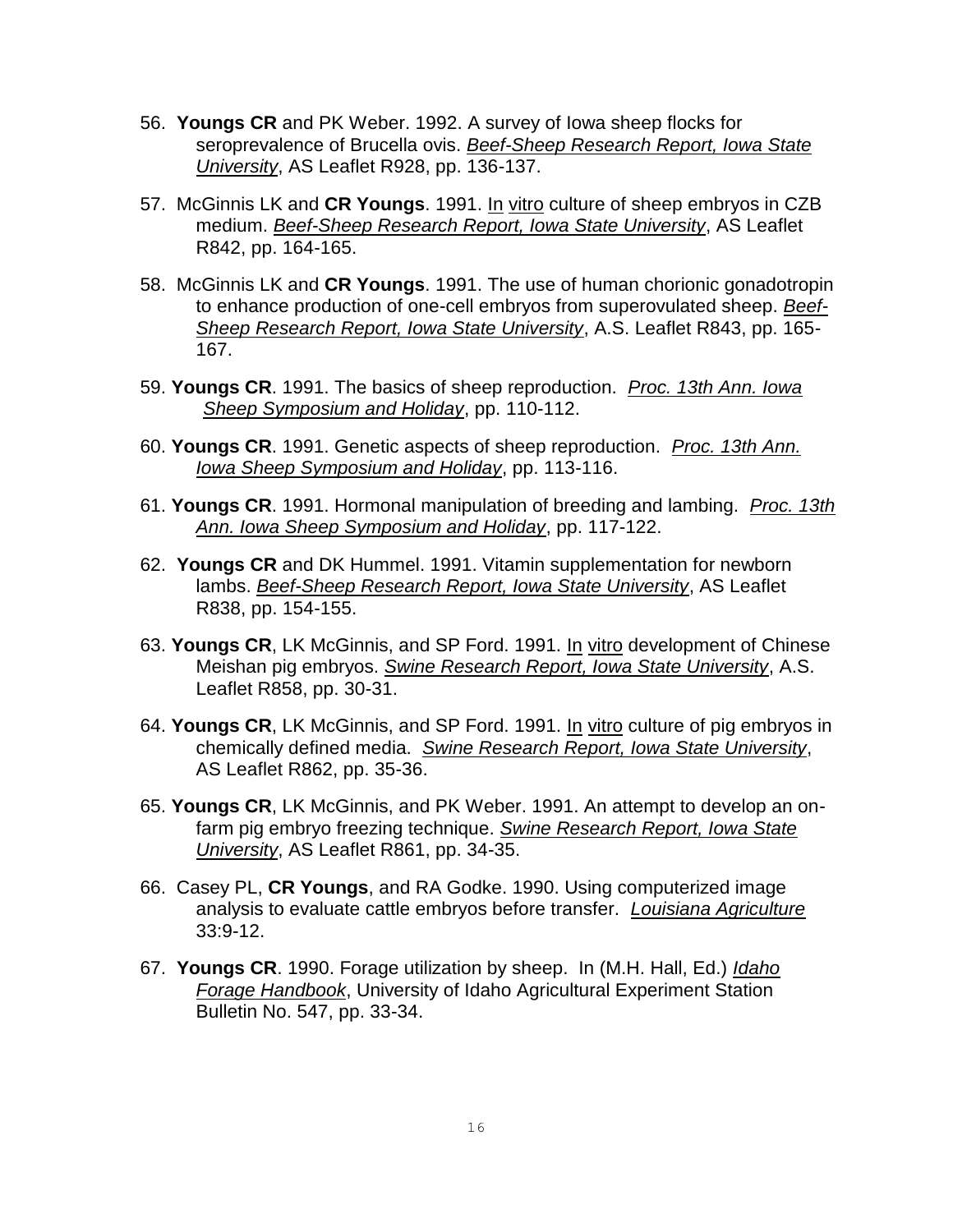- 68. **Youngs CR**. 1990. Creep feeding lambs. *Proc. Northwest Iowa Lamb & Wool Education Project Lambing Time Workshop*, pp. 1-3.
- 69. **Youngs CR**. 1990. Lactation diets for ewes rearing multiple lambs. *Proc. Northwest Iowa Lamb & Wool Education Project Lambing Time Workshop*, pp. 11-16.
- 70. **Youngs CR**. 1990. Methods to synchronize breeding of the ewe flock. *Proc. Midwest Sheep Reproduction Workshop*, pp. 27-31.
- 71. **Youngs CR**. 1990. Breeds of sheep and their use in commercial lamb production. *Proc. 11th Ann. Iowa Sheep Symposium and Holiday*, pp. 79-91.
- 72. **Youngs CR** and DK Hummel. 1990. Future direction of the sheep teaching farm. *Beef-Sheep Research Report, Iowa State University*, AS Leaflet R688, pp. 15-16.
- 73. **Youngs CR**, LK McGinnis, and SP Ford. 1990. In vitro culture of pig preimplantation embryos. *Swine Research Report, Iowa State University*, AS Leaflet R761, pp. 34-35.
- 74. **Youngs CR**, LK McGinnis, and M Jernigan. 1990. Evaluation of progestagen and gonadotropin treatments for laparoscopic artificial insemination programs for sheep. *Beef-Sheep Research Reports, Iowa State University*, AS Leaflet R744, pp. 135-137.
- 75. **Youngs CR**. 1989. When should you breed your ewes? *Iowa State University Northwest Area Extension Publication Series*, Breeding Season Management, No. 4, 3 pp.
- 76. **Youngs CR**. 1989. Reducing reproductive wastage in sheep. *Proc. 10th Annual Iowa Sheep Symposium and Holiday*. pp. 58-62.
- 77. **Youngs CR**, LK McGinnis, and SC Duplantis,Jr. 1989. An overview of sheep embryo transfer technologies. In (K. Erskine, Ed.) *Colored Sheep and Wool: Exploring Their Beauty and Function [Proceedings of the World Congress on Coloured Sheep]*, Black Sheep Press, Ashland, OR, pp. 210-214.
- 78. Rorie RW, RJ Pendleton, **CR Youngs**, LL Southern, MA Memon, FG Hembry, and RA Godke. 1988. The use of microsurgery to produce split-embryo transplant offspring from sheep, goats, and swine. *Proc. 11th Int'l Congress on Animal Reproduction and Artificial Insemination* 2:188 (3 pp.).
- 79. **Youngs CR**, RJ Pendleton, RW Rorie, PL Casey, and RA Godke. 1988. A preliminary study on the use of a computerized image analysis system for the characterization of dairy goat embryos*. Proc. 11th Int'l Congress on Animal Reproduction and Artificial Insemination* 2:200 (3 pp.).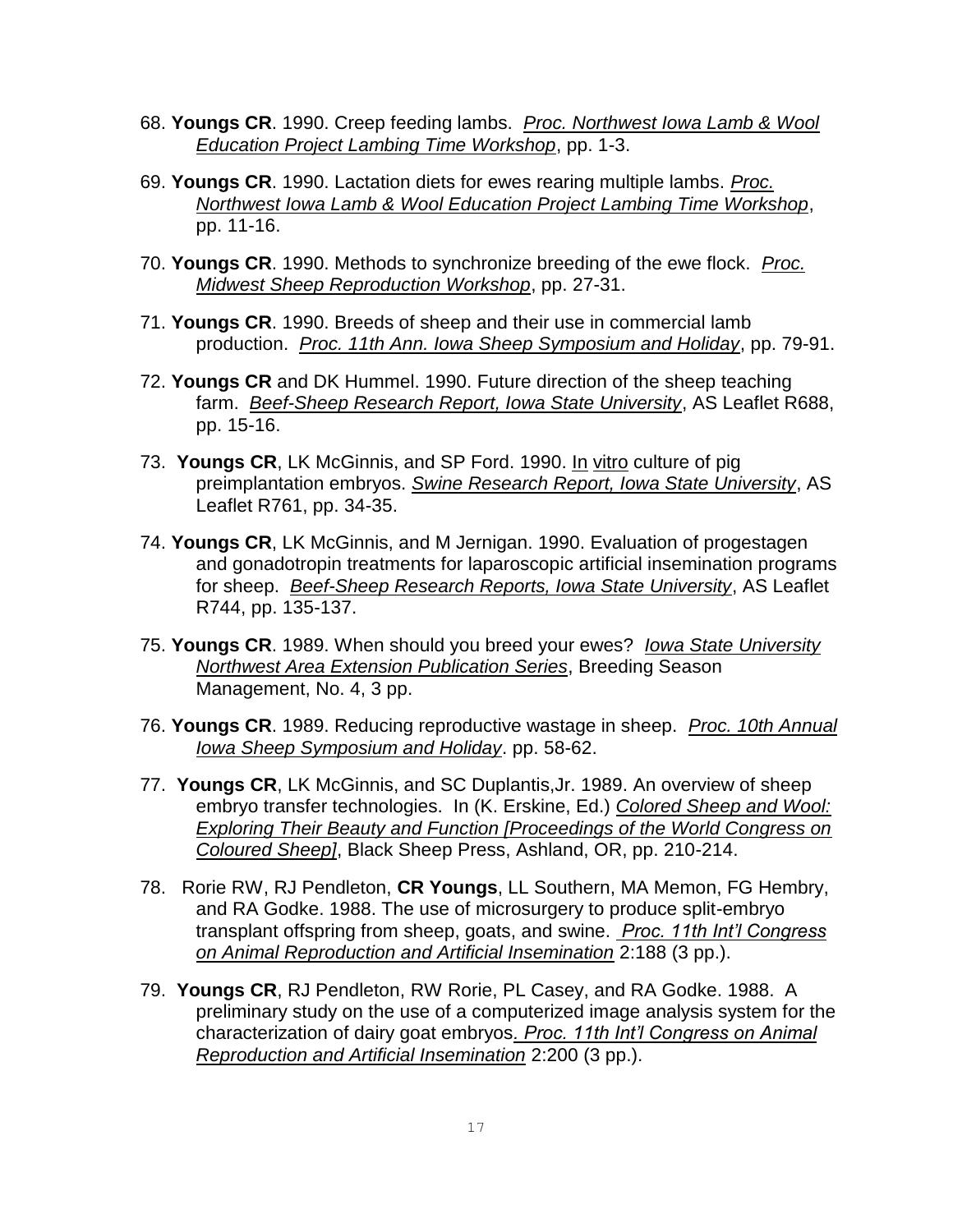- 80. Duren EP and **CR Youngs**. 1987. Idaho Sheep Production Educational Resources, 30 pp.
- 81. Hoffman KA, SL Waller, LM Kelly, and **CR Youngs**. 1987. The use of Syncro-Mate B implants and follicle stimulating hormone for estrus synchronization and superovulation in sheep. *University of Idaho Animal Science Department Annual Report*, Miscellaneous Series No. 108, pp. 97-101.
- 82. Lancaster, LL, CW Hunt, DL Auld, LM Kelly, and **CR Youngs**. 1987. The effect of variety of rapeseed forage on chemical composition and performance of lambs. *University of Idaho Animal Science Department Annual Report*, Miscellaneous Series No. 108, pp. 44-47.
- 83. Pendleton RJ, **CR Youngs**, RW Rorie, SH Pool, MA Memon, and RA Godke. 1987. The use of glycerol and sucrose for frozen goat embryos. *Louisiana Livestock Producers Day Report* 27:118-121.
- 84. Pendleton RJ, **CR Youngs**, RW Rorie, MA Memon, and RA Godke. 1986. Goat offspring born from split embryo. *Louisiana Agriculture* 29(3):6-7.
- 85. Pendleton RJ, **CR Youngs**, RW Rorie, SH Pool, MA Memon, and RA Godke. 1986. Offspring born from frozen goat embryos. *Louisiana Agriculture* 30(1):16-17,23.
- 86. **Youngs CR**, PE Humes, and RA Godke. 1986. Genetic aspects of embryo transfer and embryo micromanipulation. *Proc. 3rd World Congress on Genetics Applied to Livestock Production* 12:115-120.
- 87. Pendleton RJ, **CR Youngs**, RW Rorie, MA Memon, and RA Godke. 1985. The use of norgestomet implants and FSH for estrus synchronization and superovulation in goats. *Louisiana Livestock Producers Day Report* 26:117-119.
- 88. **Youngs CR**. 1985. Genetic Variation in Ovulation Rate, Litter Size, and Embryonic Loss in Sheep. *PhD Dissertation*, University of Minnesota.
- 89. **Youngs CR**. 1984. A new method to increase ovulation rate in sheep. *Wool and Wattles* 12(3):6-7.

## **E. Peer-reviewed abstracts**

1. Lutz JC, SL Johnson, KJ Dupree, PJ Taylor, HW Vivanco-Mackie, MD Ponce-Salazar, M Miguel-Gonzales, and **CR Youngs**. 2020. Pregnancy from a vitrified-warmed alpaca preimplantation embryo. *Reprod. Fertil. Dev.* 32(2):128. https://doi.org/10.1071/RDv32n2Ab7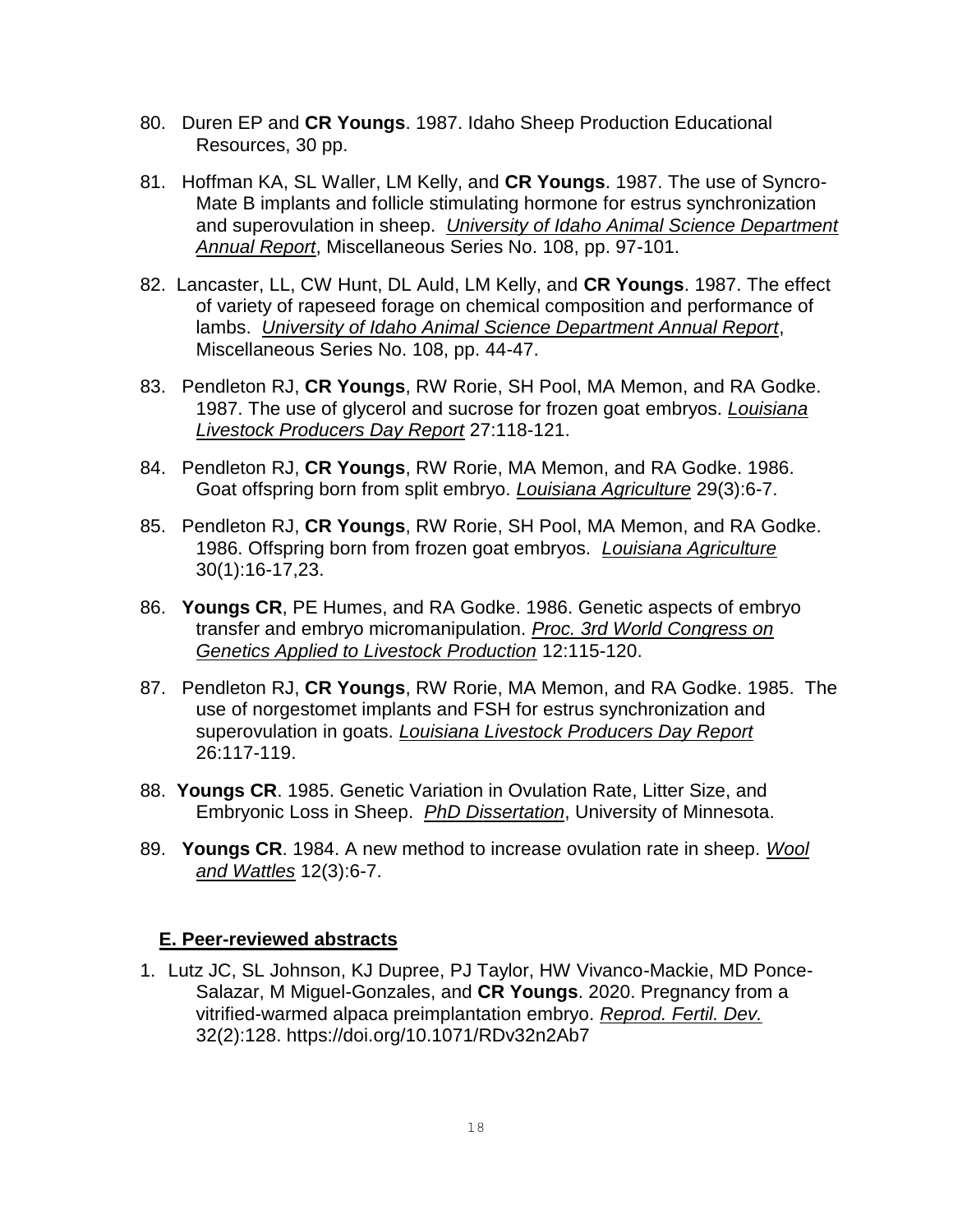- 2. Whitaker BD, WR Lamberson, MF Smith, BS Walters, and **CR Youngs**. 2020. What the best animal science teachers do. *J. Anim Sci.* (accepted for publication)
- 3. Whitaker BD, WR Lamberson, MF Smith, BS Walters, and **CR Youngs**. 2020. Great teachers can create great classrooms. *NACTA Journal* (accepted for publication)
- 4. Basha, A and **CR Youngs**. 2019. Integration of a social science dimension into an international animal agriculture course. *NACTA Journal* 63(Suppl 1):89.
- 5. Olagaray KE, LM Sordillo, JC Gandy, TH Swartz, **CR Youngs**, and BJ Bradford. 2019. Effect of postpartum meloxicam administration to ewes on inflammatory status, plasma fatty acid concentrations, and oxylipid biosynthesis. *J. Dairy Sci.* 102(Suppl. 1):346.
- 6. Vivanco-Mackie HW, MD Ponce-Salazar, M Miguel-Gonzales, **CR Youngs**, C. Jara, and M Asparrin. 2019. Comparative study between slow freezing and vitrification on the survival rate of cryopreserved alpaca embryos posttransfer. *Reprod. Fertil. Dev.* 31(1):182.
- 7. Whitaker BD, WR Lamberson, MF Smith, B Walters, and **CR Youngs**. 2019. A view of the top from the side. *NACTA Journal* 63(Suppl 1):88.
- 8. Vivanco-Mackie HW, MDP Salazar, M Miguel-Gonzales, **CR Youngs**, and M Asparrin. 2018. Effect of treatment with nonsteroidal anti-inflammatory drugs (NSAIDs) on pregnancy rates of recipient alpacas post-embryo transfer. *Reprod. Fertil. Dev.* 30(1):183.
- 9. Behluli B, M Jahnke, JK West, and **CR Youngs**. 2017. Birth of the first bovine embryo transfer calf in the Republic of Kosova. *Reprod. Fertil. Dev*. 29(1):157.
- 10. Vivanco-Mackie HW, MD Ponce-Salazar, M Miguel-Gonzales, **CR Youngs**, C Osorio, and M Asparrin. 2017. Hormonal supplementation strategies for improvement of pregnancy rates in embryo transfer in alpacas. *Reprod. Fertil. Dev.* 29(1):164-165.
- 11.Vivanco-Mackie HW, MDP Salazar, M Miguel, **C Youngs**, and M Asparrin. 2015. Embryo survival to calving according to type of embryo and embryo transfer method in alpacas. *Reprod Fertil Dev* 27(1):173.
- 12.Englin P, **CR Youngs**, and MJ Gonzales. 2012. Leveraging faculty strengths for a student success culture. *Proc. 2012 NASPA Ann. Conf.*, March 10-14, Phoenix, AZ, p. 138 (abstr 423).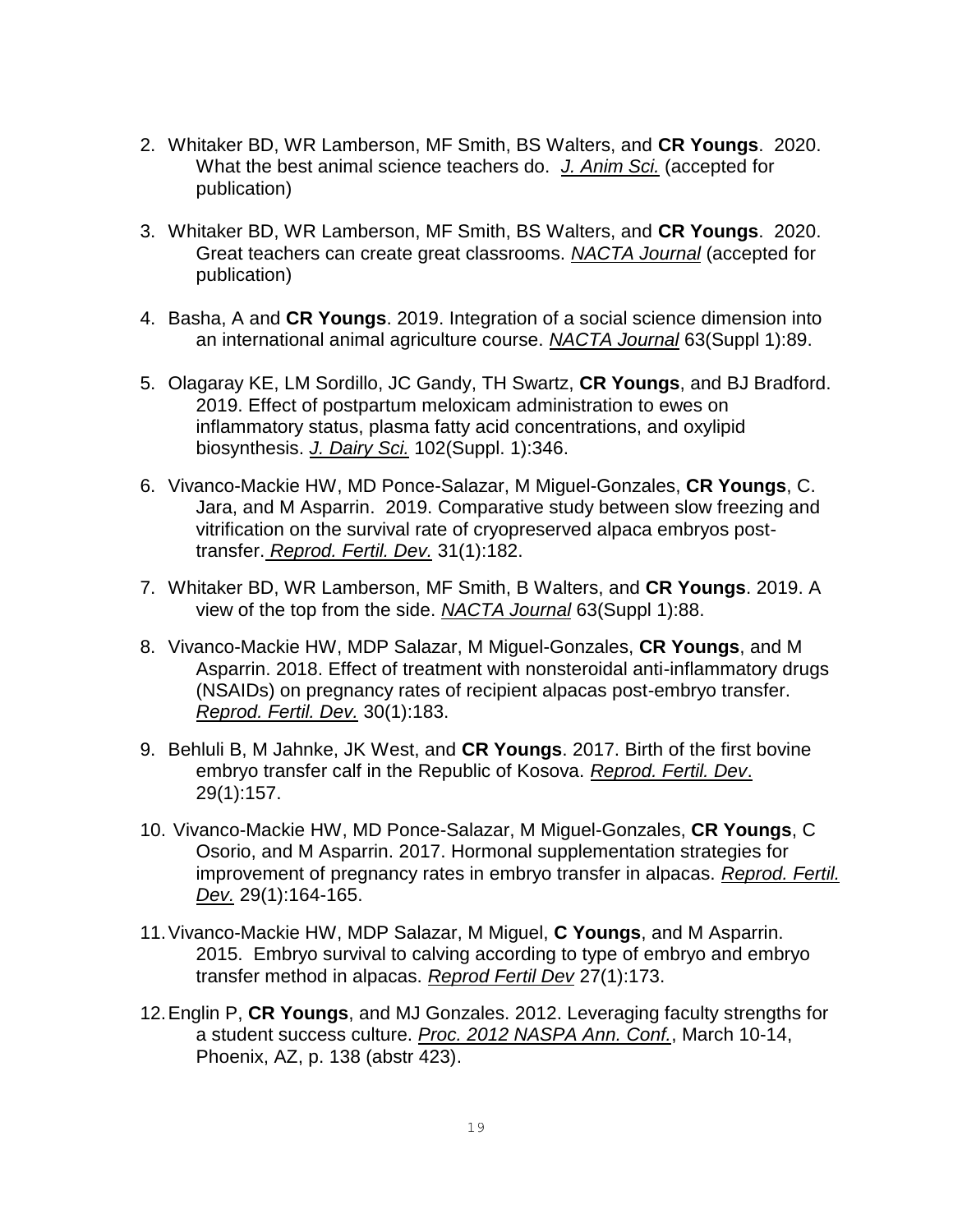- 13.Kramer J, MJ Gonzales, **CR Youngs**, D Wohlgemuth, and J Pontius. 2012. Leveraging academic and student affairs strengths for a student success culture. *Proc. 2012 NASPA Assessment and Persistence Pre-Conference Workshop*, June 7, Tampa, FL. (abstr)
- 14.**Youngs CR**, C Messerschmidt, JK West, and M Jahnke. 2012. Osmotic reaction of Jersey dairy cattle embryos exposed to various cryoprotective additives*. Reprod. Dom. Anim.* 47(Suppl 4):432.
- 15.**Youngs CR**. 2012. Cryopreservation of preimplantation embryos from livestock species used as biomedical research models. *Proc. 5th Annual World Congress on Regenerative Medicine & Stem Cells*, Guangzhou, China, p. 108 (abstr).
- 16.**Youngs CR**. 2006. Development of a course in embryo transfer and related technologies for undergraduate students in agriculture. *J. Anim. Sci.* 84(Suppl. 1):381.
- 17.Dikeman MA, DR Strohbehn, and **CR Youngs**. 2001. Development of a webbased scheduling program for synchronization of estrus in cattle. *J. Anim. Sci.* 79(Suppl. 2):15.
- 18.Pugh ML, M Pence, JN Caamaño, S Robbe, LL Timms, JU Thomson, and **CR Youngs**. 2001. Use of a vaginal mucus electrical resistance probe to alter insemination time and calf gender distribution in beef heifers. *J. Anim. Sci.* 79(Suppl. 2):66-67.
- 19.Pugh ML, KR Sieren, LL Timms, and **CR Youngs**. 2001. Use of a vaginal mucus electrical resistance probe to alter insemination time and calf gender distribution in dairy heifers. *J. Dairy Sci.* 84(Suppl. 1):64.
- 20. Sieren KR and CR Youngs. 2001. Evaluation of BoviPure<sup>™</sup> for in vitro production of bovine embryos. *Theriogenology* 55:438.
- 21.Perez O, R Richard III, HL Green, **CR Youngs**, and RA Godke. 2000. Ultrasound-guided transvaginal oocyte recovery from FSH-treated postpartum beef cows. *Theriogenology* 53:364.
- 22.Kühholzer B, ML Pugh, **CR Youngs** and EW Overström. 1999. In vitro maturation of transported pig oocytes in a defined protein-free medium. *Theriogenology* 51:382.
- 23.Kobrinovitch FN, VS Kot, L Gorbunov, **CR Youngs**, and ND Bezugly. 1999. Creation of an embryo cryobank for cattle of the Grey Ukrainian breed. *Cryobiology* 39:349-350.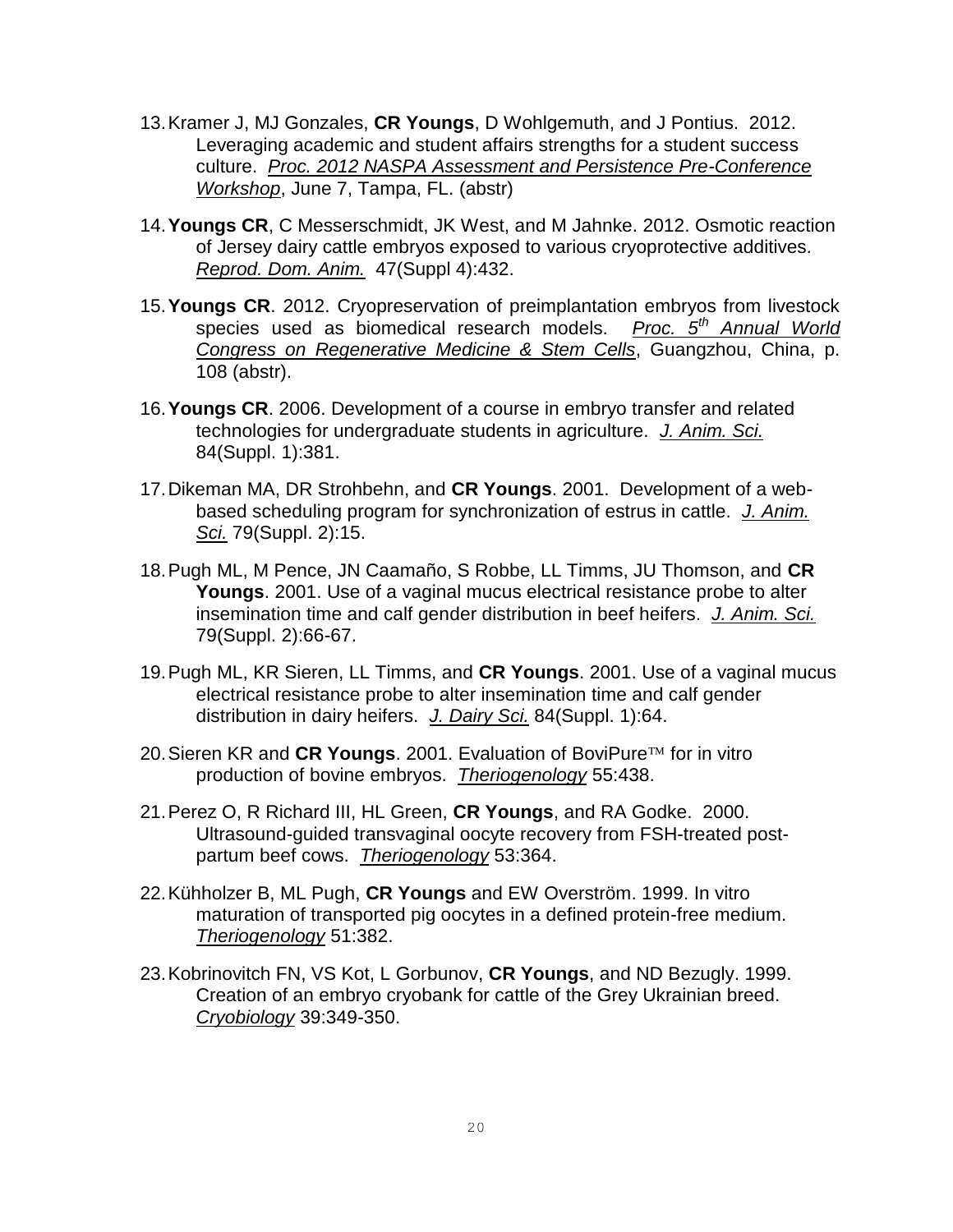- 24.Morozova I, L Gorbunov and **CR Youngs**. 1999. Vitrification properties of glycerol-sucrose solutions at different cooling/thawing speeds. *Proc. 36th Ann. Mtg. Soc for Cryobiology*, July 12-15, Marseille, France, abstr. 204.
- 25.**Youngs CR**, G Zhernoklyov, A Medvedovsky, N Gordienko, and N Bezugly. 1999. Osmotic properties of the pig late (expanded, hatching and hatched) blastocysts. *Proc. 36th Ann. Mtg. Soc for Cryobiology*, July 12-15, Marseille, France, abstr. 202.
- 26.Caamaño JN, ML Pugh, AD Rowson and **CR Youngs**. 1998. Effects of oxygen tension and B-mercaptoethanol on development of in vitro produced bovine embryos. *Theriogenology* 49:196.
- 27.Caamaño JN and **CR Youngs**. 1997. Effect of taurine on development of in vitro produced bovine embryos. *J. Anim. Sci.* 75(Suppl. 1):86.
- 28.Geshi M, T Nagai, and **CR Youngs**. 1997. Effect of zona pellucida removal on in vitro development of 2- to 4-cell bovine embryos obtained via IVM-IVF. Theriogenology 47:306
- 29.McKinney SL, **CR Youngs**, SG Prough, J Blackwell, PJ Gehring, and JK Thibodeaux. 1997. Quantitative measurements of pronuclei within human zygotes. *Theriogenology* 47:195.
- 30.Caamaño JN, ZY Ryoo, and **CR Youngs**. 1996. Beneficial effects of cysteine and  $\beta$ -mercaptoethanol on development of bovine IVM/IVF embryos in a cellfree, serum-free culture system. *Theriogenology* 45:196.
- 31.Geshi M, T Nagai, and **CR Youngs**. 1996. Effect of oxygen tension and BSA on the in vitro development of IVM-IVF bovine oocytes to the blastocyst stage [in Japanese]. *Tohoku Journal of Animal Science and Technology* 46(2):46.
- 32.Geshi M and **CR Youngs**. 1996. Effect of neomycin concentration on development of bovine preimplantation embryos derived from in vitro maturation and fertilization. *J. Anim. Sci.* 74(Suppl. 1):70.
- 33.Biensen NJ, ME Wilson, **CR Youngs** and SP Ford. 1995. Differential vascular density in Meishan (M) versus Yorkshire (Y) placentae in the same uterine environment. *Biol. Reprod.* 52(Suppl. 1):186.
- 34.Ford SP, LK Christenson, RM Rivera, and **CR Youngs**. 1994. Inhibitory effects of the Meishan uterus on growth rate and estradiol-17 $\beta$  (E<sub>2</sub>) secretion of day 30 conceptuses. *Biol. Reprod.* 50(Suppl. 1):175.
- 35.Rivera RM, LK Christenson, **CR Youngs**, and SP Ford. 1994. Competitive survival, growth rate and estrogen secretory activity of Meishan and Yorkshire fetuses. *J. Anim. Sci.* 72(Suppl. 1):78.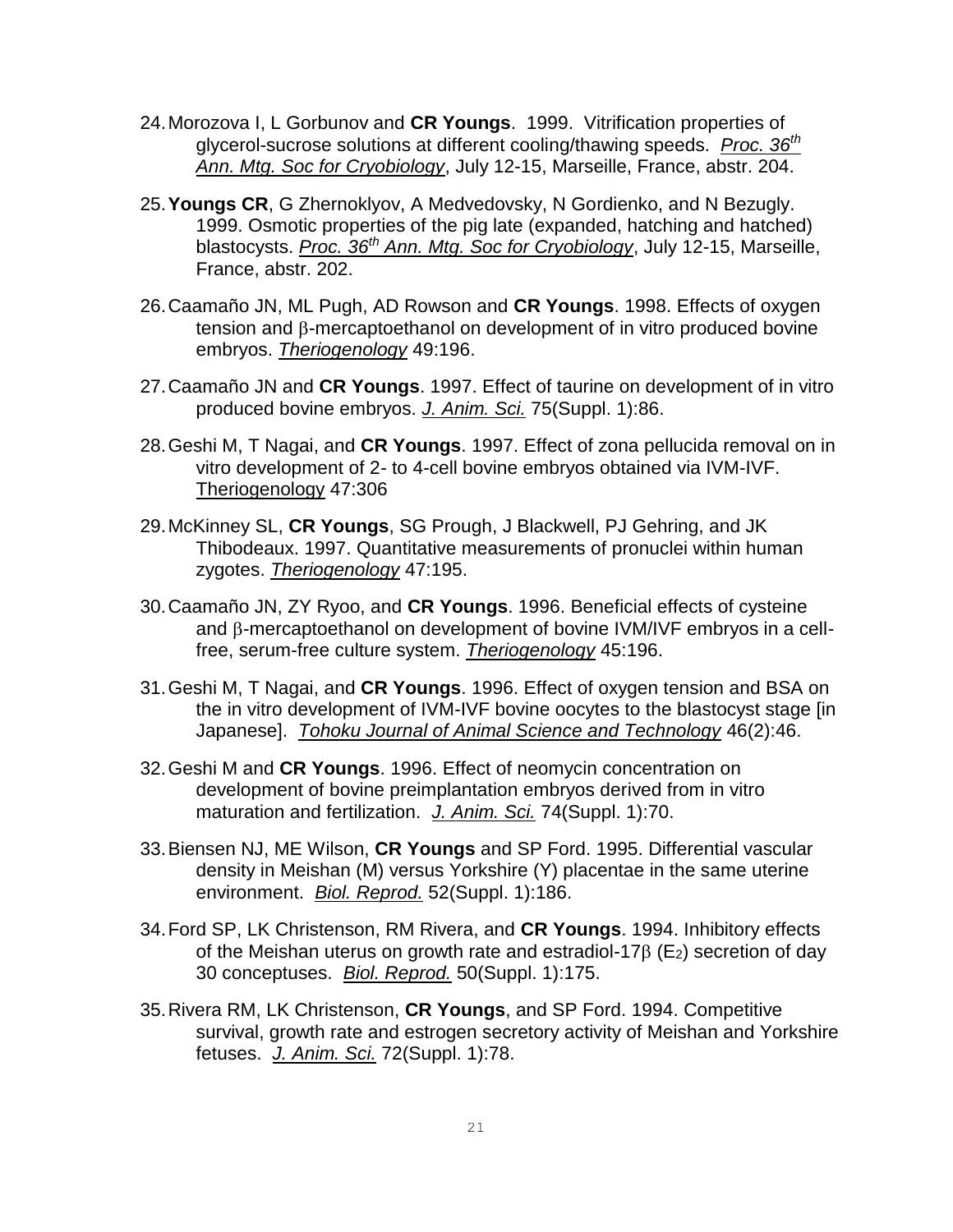- 36.Rivera RM, **CR Youngs**, LK Christenson, and SP Ford. 1994. Inner cell mass (ICM) and trophectoderm (TE) cell numbers in Meishan and Yorkshire pig blastocysts. *J. Anim. Sci.* 72(Suppl. 2):74.
- 37.Tsuchiya Y, GA Raasch, TL Brandes, K Mizoshita, and **CR Youngs**. 1994. Isolation of ICM-derived cell colonies from sheep blastocysts. *Theriogenology* 41:321.
- 38.**Youngs, CR**, TJ Knight, SM Batt, and DC Beitz. 1994. Phospholipid, cholesterol, triacylglycerol, and fatty acid composition of porcine blastocysts. *Theriogenology* 41:343.
- 39.Ford SP, LK Christenson, and **CR Youngs**. 1993. A reciprocal embryo transfer study of conceptus and uterine control of embryonic growth rate and estrogen production in Meishan and Yorkshire gilts. *Biol. Reprod.* 48(Suppl. 1):175.
- 40.Mizoshita K, TL Brandes, and **CR Youngs**. 1993. Effect of antibiotic and inactivation of serum on development of bovine oocytes matured, fertilized, and cultured in vitro. *J. Assisted Reprod. Genet.* 10:229.
- 41.Onishi A and **CR Youngs**. 1993. Comparison of immunosurgery with calcium ionophore treatment for isolation of inner cell masses of porcine blastocysts. *Theriogenology* 39:274.
- 42.Onishi A and **CR Youngs**. 1993. Isolation of inner cell mass (ICM) derived cell colonies from intact porcine blastocysts. *J. Anim. Sci.* 71(Suppl. 1):74.
- 43.Smith RK, J Wu, **CR Youngs**, AE Freeman, and DC Beitz. 1992.Sequence determination of the displacement-loop region of bovine mitochondrial DNA from a single oocyte by using the polymerase chain reaction. *J. Dairy Sci.* 75(Suppl. 1):238.
- 44.Weber PK, LK McGinnis, and **CR Youngs**. 1992. An evaluation of potential vitrification solutions for cryopreservation of porcine embryos. *Theriogenology* 37:321.
- 45.**Youngs CR**, LK McGinnis, and PK Weber. 1992. Glutamine supports in vitro development of sheep embryos in medium lacking pyruvate, lactate and glucose. *Biol. Reprod.* 46(Suppl. 1):120.
- 46.McGinnis LK and **CR Youngs**. 1991. Morphological evaluation versus DNA specific staining for assessment of in vitro development of ovine embryos. *Theriogenology* 35:242.
- 47.**Youngs CR**, LK McGinnis, and SP Ford. 1991. Culture of early pig embryos in medium containing polyvinyl alcohol (PVA). *J. Anim. Sci.* 69(Suppl. 1):135.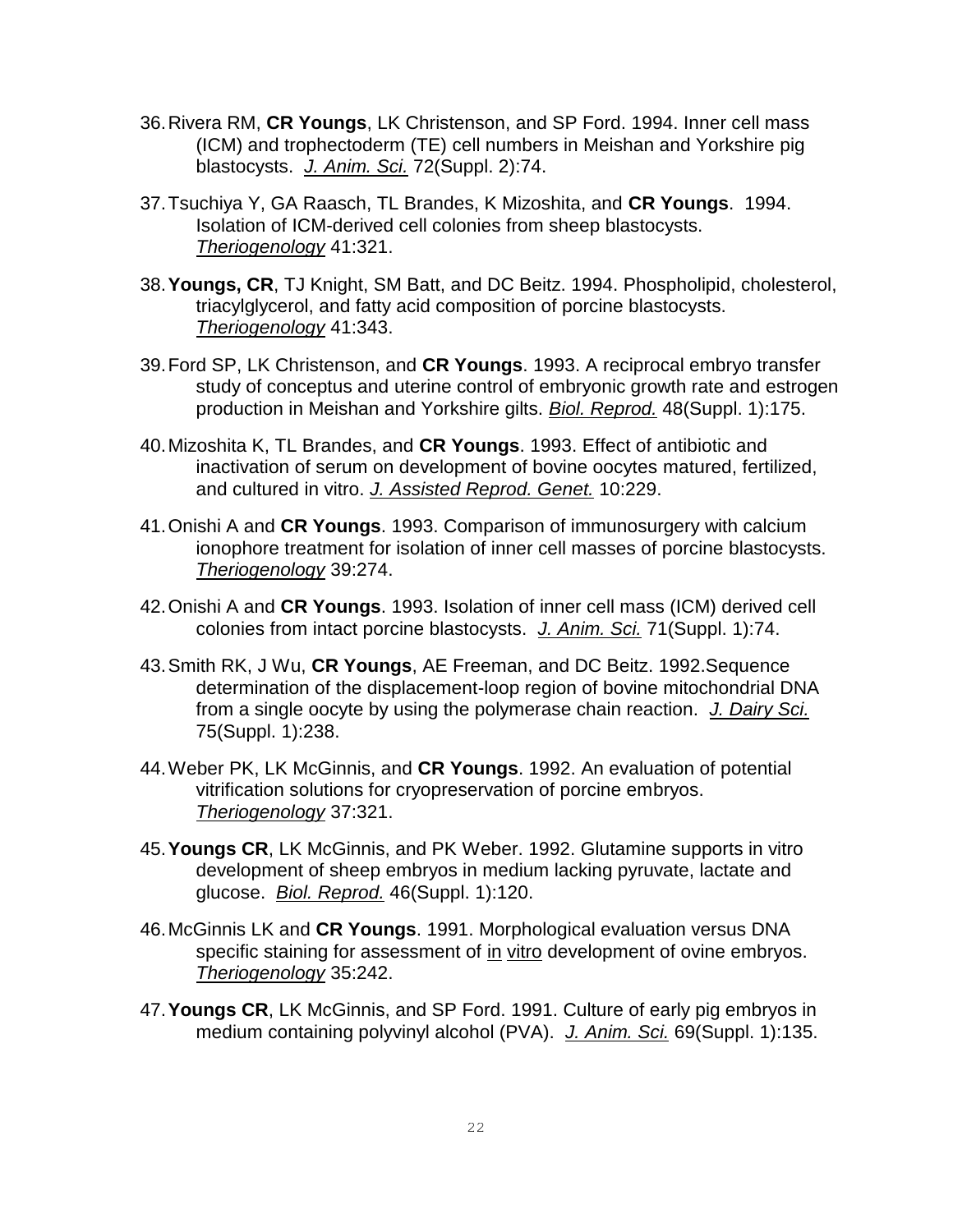- 48.McGinnis LK and **CR Youngs**. 1990. Vitrification of ovine embryos. *Theriogenology* 33:287.
- 49.**Youngs CR** and LK McGinnis. 1990. *In vitro* culture of porcine embryos in Whitten's medium containing varying levels of glucose and bovine serum albumin (BSA). *Biol. Reprod.* 42(Suppl 1):58.
- 50.Casey PL, CR Looney, DC Casey, **CR Youngs**, and RA Godke. 1989. Evaluating bovine embryo quality by computerized image analysis. *Theriogenology* 31:181.
- 51.Duplantis SC Jr, LK McGinnis, and **CR Youngs**. 1989. The use of a computerized image analysis system to evaluate in vitro growth of bovine demi-embryos. *Proc. Society of Experimental Biology and Medicine* 190:304.
- 52.McGinnis LK, SC Duplantis Jr, SL Waller, and **CR Youngs**. 1989. The use of ethylene glycol for cryopreservation of sheep embryos. *Theriogenology* 31:226.
- 53.Casey PL, KE Wiemer, DC DeVore, **CR Youngs**, and RA Godke. 1988. The use of computerized image analysis to evaluate the growth and development of equine embryos *in vitro*. *Theriogenology* 29:233.
- 54.Hoffman KA, SL Waller, and **CR Youngs**. 1988. Once daily versus twice daily treatments with follicle stimulating hormone in ewes synchronized with different doses of norgestomet. *Theriogenology* 29:261.
- 55.Kim HN, RW Rorie, **CR Youngs**, KL White, and RA Godke. 1987. The use of anti-PMSG antibodies with PMSG for superovulating beef cattle. *Theriogenology* 27:243.
- 56.**Youngs CR**, RJ Pendleton, RW Rorie, and RA Godke. 1987. The use of a computerized image analysis system for photometric and morphometric measurements of bovine preimplantation embryos. *Theriogenology* 27:299.
- 57.Pendleton RJ, **CR Youngs**, RW Rorie, MA Memon, and RA Godke. 1986. The use of norgestomet implants and FSH for estrus synchronization and superovulation in goats. *Theriogenology* 25:180.
- 58.Pendleton RJ, **CR Youngs**, RW Rorie, SH Pool, MA Memon, and RA Godke. 1986. A comparison of FSH with PMSG for superovulation of crossbred dairy goats. *J. Anim. Sci.* 63(Suppl. 1): 366.
- 59.Rorie RW, RJ Pendleton, SH Pool, CR Youngs, and RA Godke. 1986. The viability of bovine `half' embryos produced before and after liquid nitrogen (LN2) freezing. *J. In Vitro Fertilization and Embryo Transfer* 3:66.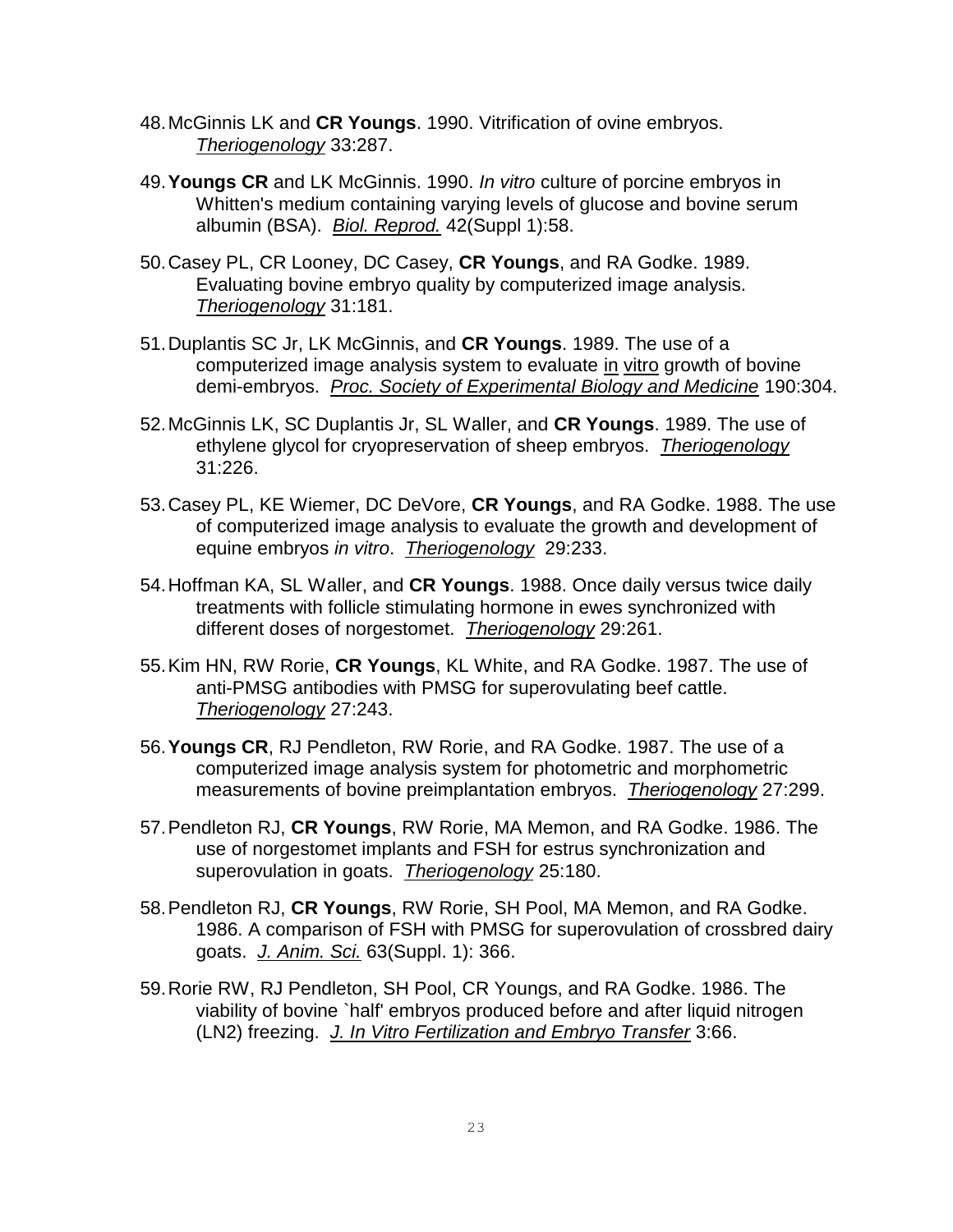- 60.Rorie RW, RJ Pendleton, **CR Youngs**, and RA Godke. 1986. Viability of demi-embryos produced before vs. after deep freezing. *Theriogenology* 25:192.
- 61.Boylan WJ and **CR Youngs**. 1984. Utilization of Mouflon germ plasm for out of season breeding of domestic sheep. *J. Anim. Sci.* 59(Suppl. 1):80.

### **F. Abstracts (not peer-reviewed)**

- 1. Funk DJ and **CR Youngs**. 2001. Embryo transfer, in vitro ferilization, cloning and transgenic production in farm animals: A review. *Proc. Student American Veterinary Medical Association Symposium*, March 8-10, Ames, IA, p. 89.
- 2. Bezugly N, **CR Youngs**, A Medvedovsky, and E Valigura. 1995. Osmotic composition of pig ova and embryos. *Proc. 11th Scientific Meeting of the European Embryo Transfer Association*, p. 128.
- 3. Ford SP and **CR Youngs**. 1993. Early embryonic development in the prolific Meishan pig. *Proc. 4th International Conference on Pig Reproduction*, p. 113.
- 4. Onishi A, LK McGinnis, and **CR Youngs**. 1993. Study on isolation of embryonic stem cells from the pig. *Proc. 87th Annual Mtg. Japanese Society of Zootechnical Science*, p. 310.
- 5. **Youngs CR**, LK McGinnis, and SP Ford. 1993. In vitro development of Chinese Meishan pig embryos. In (B.D. Bavister, Ed.) *Preimplantation Embryo Development*, Springer-Verlag, New York, p. 338.
- 6. **Youngs CR**, LK McGinnis, and SP Ford. 1991. In vitro development of Chinese Meishan pig embryos. *Proc. Symp. on Preimplantation Embryo Development*, p. 74.
- 7. Casey PL, DC DeVore, **CR Youngs**, and RA Godke. 1988. Using image analysis to evaluate different morphological stages of porcine embryos. *Proc. Louisiana Acad. of Sci.* 51:61.
- 8. Casey PL, KE Wiemer, DC DeVore, **CR Youngs**, and RA Godke. 1988. A comparison of morphological measurements of horse and pony embryos. *Proc. Louisiana Acad. of Sci.* 51:60.
- 9. Pendleton RJ, **CR Youngs**, RW Rorie, SH Pool, MA Memon, and RA Godke. 1987. Superovulation of crossbred dairy goat using follicle stimulating hormone. *Proc. IV International Conference on Goat Production and Disease*, March 8-13, Brasilia, Brazil, 2:1490-1491.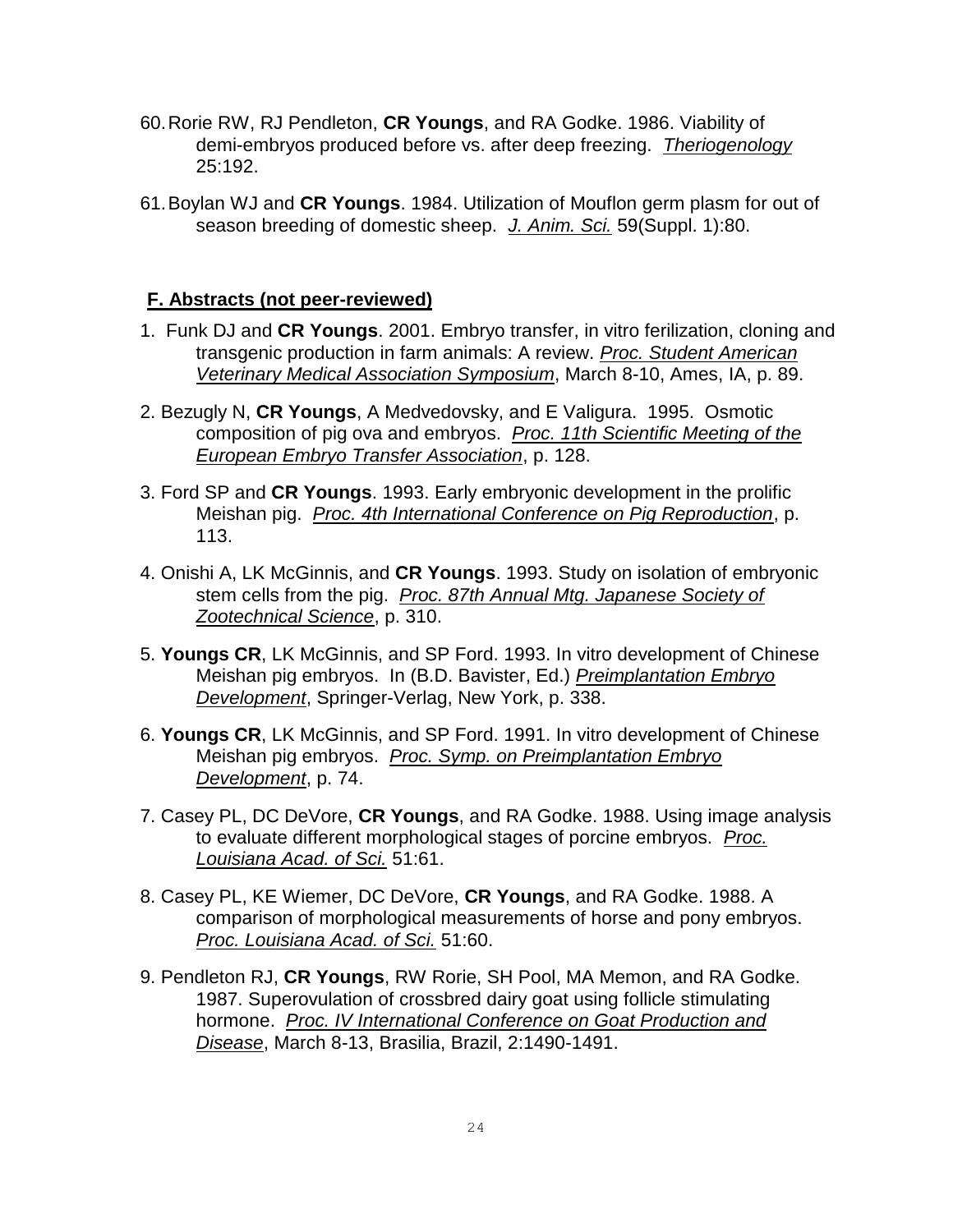- 10. Rorie RW, RJ Pendleton, **CR Youngs**, MA Memon, and RA Godke. 1987 Micromanipulation of goat embryos to produce genetically identical offspring*. Proc. IV International Conference on Goat Production and Disease*, March 8-13, Brasilia, Brazil, 2:1491.
- 11. Kim HN, RW Rorie, **CR Youngs**, and RA Godke. 1986. Superovulation of beef donors with PMSG and anti-PMSG. *Proc. Louisiana Academy of Sciences* 49:58.

### **G. Popular Press Articles (not peer-reviewed)**

- 1. **Youngs CR**. 2005. An update regarding bovine embryo transfer services in Iowa. *Iowa State Dairy Association Newsletter*, July issue, pp. 3-4.
- 2. **Youngs CR**. 2002. Synchronization of estrus in dairy cattle using prostaglandin F2 (Part I). *Iowa Jersey Today* 8(2):10.
- 3. **Youngs CR**. 2002. Synchronization of estrus in dairy cattle using prostaglandin F2 (Part II). *Iowa Jersey Today* 8(3):9-10.
- 4. **Youngs CR**. 2002. The magnificent seven hormones controlling reproduction in the cow (Part II). *Iowa Jersey Today* 8(1):5-6.
- 5. **Youngs CR**. 2001. The magnificent seven... hormones controlling reproduction in the cow (Part I). *Iowa Jersey Today* 7(3):6.
- 6. **Youngs CR**. 2001. A new millennium for the Jersey breed. *Iowa Jersey Today*  $7(2):5.$
- 7. **Youngs CR**. 2001. Use of a vaginal mucus electrical resistance probe as a breeding tool for dairy cattle. *Swiss Valley Dairyman*, November issue, pp. 6-7.
- 8. **Youngs CR**. 1999. Reproductive management for profitable sheep production. *The Shepherd* 44(5):16-20.
- 9. **Youngs CR**. 1999. Artificial insemination of sheep. *The Shepherd* 44(7):34-35.
- 10. **Youngs CR**. 1997. Statement concerning scrapie. *Hampshire Heartbeat* 5(3):2.
- 11. **Youngs CR**. 1996. Scrapie disease of sheep. *Lamb & Wool*, August issue, pp. 2 & 6.
- 12. **Youngs CR**. 1996. Scrapie disease of sheep. *The Shepherd* 41(10):18-20.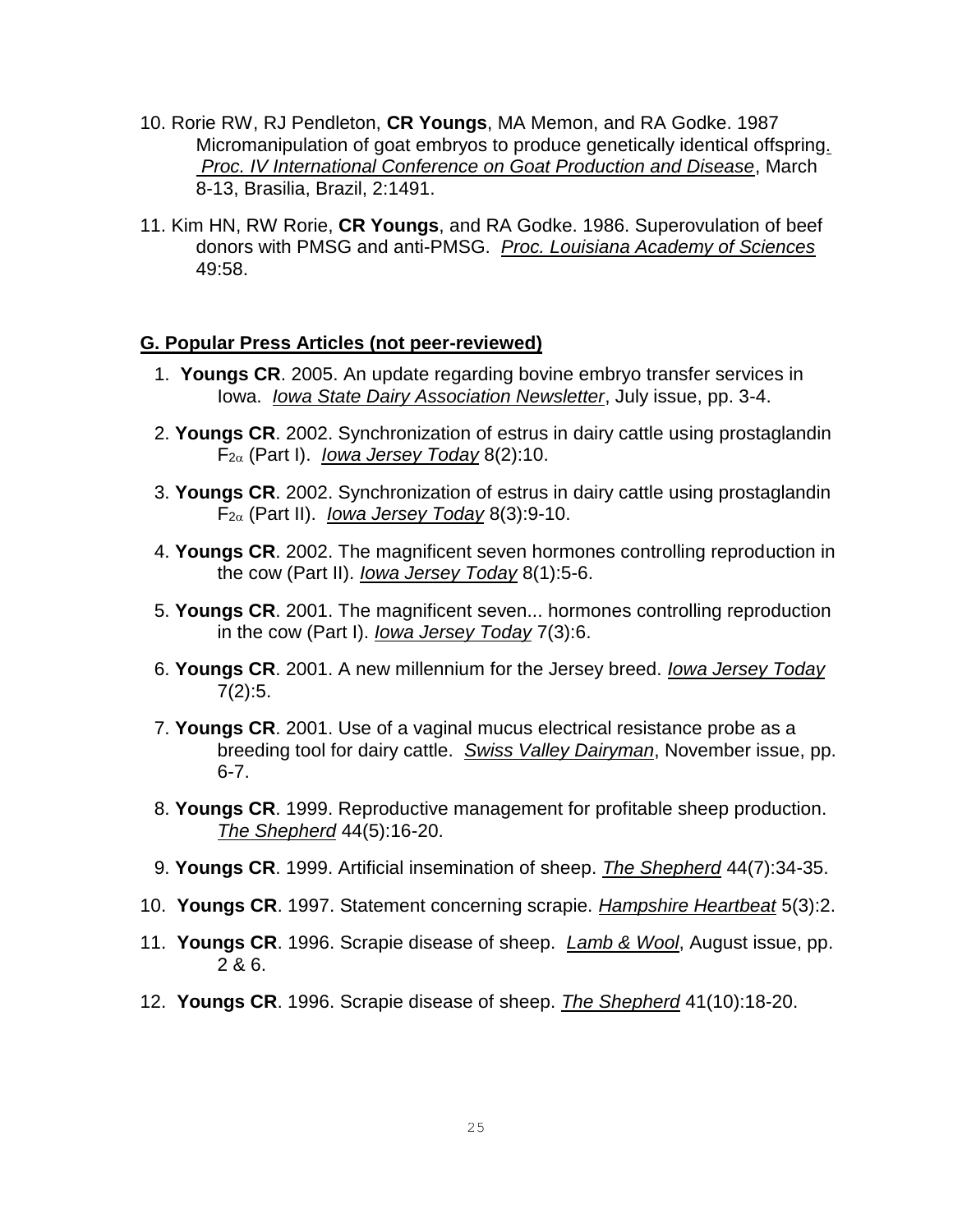- 13. Morrical DG and **CR Youngs**. 1995. ISU Sheep Teaching Farm. *Lamb & Wool*, March issue, p. 2.
- 14. **Youngs, CR**. 1995. Synchronized lambing: schedule the weekend and go to it! *The Shepherd*
- 15. **Youngs CR**. 1993. Improving sheep reproductive efficiency. *Sheep Breeder and Sheepman* 113(10):40,48-51.
- 16. **Youngs CR**. 1993. Out-of-season breeding technology. *Sheep!* 14(3):32-33.
- 17. **Youngs CR**. 1993. When should you breed your ewes? *Lamb & Wool*, July issue, pp. 1,4.
- 18. **Youngs CR**. 1993. Breeding season management. *Lamb & Wool*, September issue, pp. 1-2.
- 19. **Youngs CR**. 1993. When should you breed your ewes? *Jacob Sheep Breeders Association Newsletter* 4(3):24.
- 20. **Youngs CR**. 1991. Are injectable vitamins necessary for newborn lambs? *Lamb and Wool* 1(2):1.
- 21. **Youngs CR**. 1991. No evidence of ram epididymitis in Iowa sheep flocks. *Lamb and Wool* 1(8):1.
- 22. **Youngs CR**. 1991. Shearing ewes before lambing. *Lamb and Wool* 1(10):1,7.
- 23. **Youngs CR**. 1990. Methods of mastitis control in ewes. *The Shepherd* 35(1):38-39.
- 24. **Youngs CR**. 1990. Congenital defects in lambs associated with Cache Valley Virus. *The Shepherd* 35(3):47.
- 25. **Youngs CR**. 1990. Gene mapping in sheep. *The Shepherd* 35(6):28.
- 26. **Youngs CR**. 1990. Killing the scrapie agent. *The Shepherd* 35(9):29.
- 27. **Youngs CR**. 1989. *Brucella ovis* as a cause of ram epididymitis. *The Shepherd* 34(2):32.
- 28. **Youngs CR**. 1989. Scrapie: A contagious disease of sheep. *The Shepherd* 34(6):16-17.
- 29. **Youngs CR**. 1989. Nutritional factors affecting milk yield in ewes. *The Shepherd* 34(9):24-25.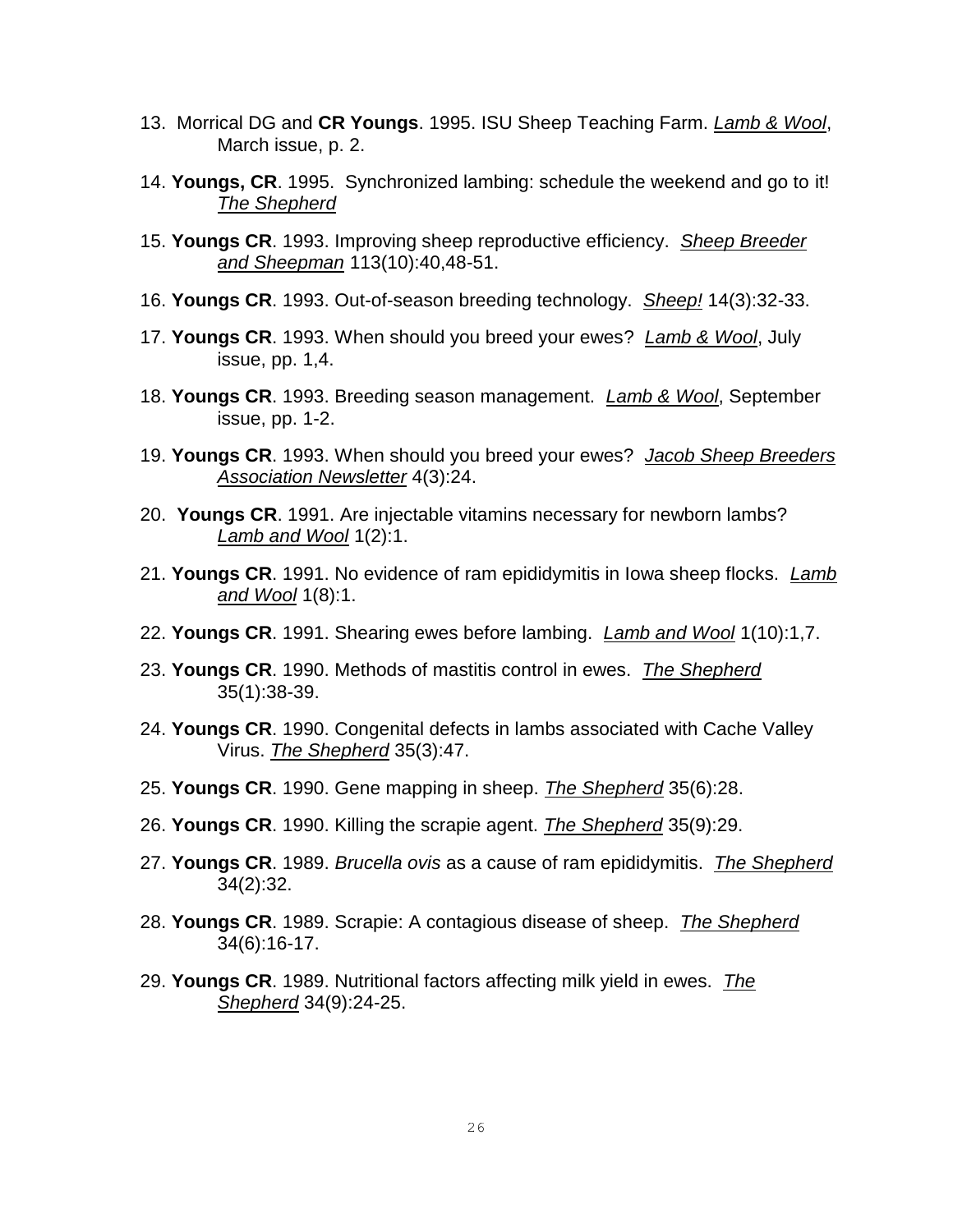- 30. **Youngs CR**. 1989. Economic aspects of pregnancy diagnosis in ewes. *The Shepherd* 34(11):42.
- 31. **Youngs CR**. 1988. Shearing before versus after lambing. *The Shepherd* 33(2):32-33.
- 32. **Youngs CR**. 1988. Cryopreservation of sheep embryos. *The Shepherd* 33(4):30-31.
- 33. **Youngs CR**. 1988. The use of sodium lauryl sulfate for foot rot control in sheep. *The Shepherd* 33(7):32.
- 34. **Youngs CR**. 1988. Laparoscopic artificial insemination in sheep. *The Shepherd* 33(9):34.
- 35. **Youngs CR**. 1988. Abortion in sheep caused by *Campylobacter jejuni*. *The Shepherd* 33(12):23.
- 36. **Youngs CR**. 1987. Scrapie disease in sheep. *The Shepherd* 32(2):26-27.
- 37. **Youngs CR**. 1987. Nuclear transplantation in sheep. *The Shepherd* 32(5):11.
- 38. **Youngs CR**. 1987. Selenium supplementation in sheep. *The Shepherd* 32(8):26.
- 39. **Youngs CR**. 1987. Resistance of sheep to internal parasites. *The Shepherd* 32(11):34.
- 40. Pendleton RJ, **CR Youngs**, RW Rorie, MA Memon, and RA Godke. 1987. The birth of split-embryo goat offspring in Louisiana. *Dairy Goat Journal* 65(1):58-59.
- 41. Pendleton RJ, **CR Youngs**, RW Rorie, SH Pool, MA Memon, and RA Godke. 1987. Offspring from frozen goat embryos born in Louisiana. *Dairy Goat Journal* 65(3):54,61.
- 42. **Youngs CR**. 1984. A new method to increase ovulation rate in sheep. *Sheep Canada Magazine* 9(4):15.

### **VI. INVITED PRESENTATIONS**

1. University of Prishtina, Prishtina, *KOSOVO* International Summer University program, Topic: The Impact of COVID-19 on Global Food Security (July 5-16, 2021; one of only 14 courses offered; taught virtually)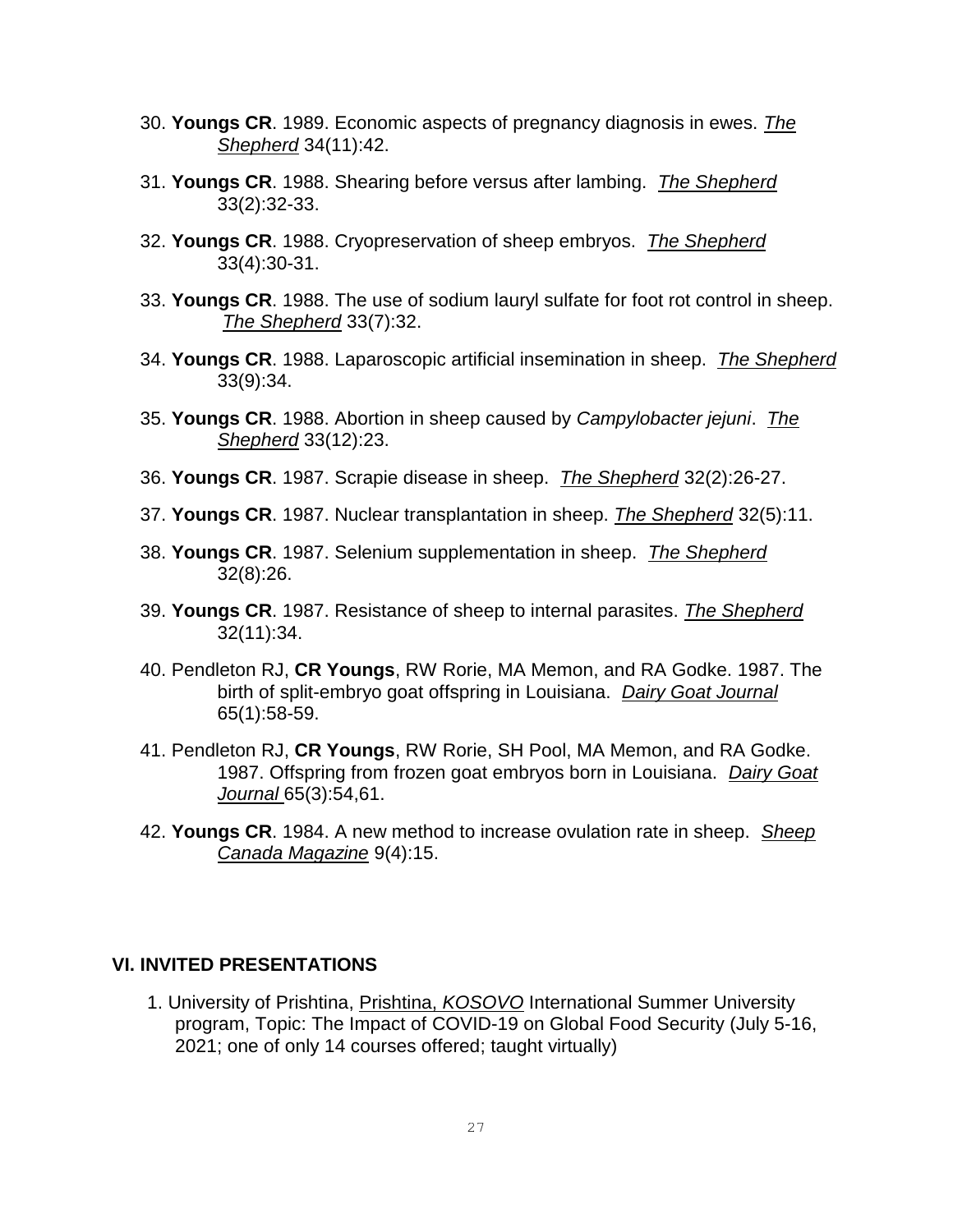- 2. Instituto Nacional de Innovación Agraria (INIA), Lima, PERU, Topic: Cattle Reproductive Biotechnologies (July 1, 2021; presented virtually)
- 3. University of Prishtina, *Prishtina, KOSOVO*, Topic: Genetic improvement trends in the US dairy cattle industry (May 18, 2021)
- 4. International Embryo Transfer Society annual meeting, *New York, New York, USA,* Topic: Pregnancy from a vitrified-warmed alpaca preimplantation embryo (January 19, 2020)
- 5. Lebanese University, *Beirut, LEBANON*, Topics: bovine artificial insemination and bovine embryo transfer (May 20 – June 4, 2019)
- 6. LibanVet, *Zahle, LEBANON*, Topic: Bovine Embryo Transfer (May 20 June 4, 2019)
- 7. Ethiopian Institute of Agricultural Research at *Debre Zeit, ETHIOPIA*, Topic: Use of livestock assisted reproductive technologies to enhance production of animal source foods (July 30, 2018)
- 8. Ethiopian Institute of Agricultural Research at *Holetta, ETHIOPIA* Topic: The Importance of Livestock in Attainment of Global Food Security (July 26, 2018)
- 9. Ethiopian Institute of Agricultural Research, *Holetta, ETHIOPIA* and *Debre Zeit ETHIOPIA* , Topic: Bovine ovum pick-up hands-on wet lab (July 24- August 3, 2018)
- 10.University of Prishtina *KOSOVO* International Summer University program, Topic: Global Food Security: Now and in the Year 2050 (July 7-22, 2018; one of only 15 courses offered)
- 11.LibanVet, *Zahle, LEBANON*, Topic: Reproductive Biotechnologies to Enhance Livestock Production (May 29, 2018)
- 12.La Molina University, *Lima, PERU*, Topic: Cryopreservation of Preimplantation Embryos from Cattle, Sheep, and Goats (short course: November 18-24, 2017)
- 13.Chengdu Research Base for Giant Panda Breeding, *Chengdu (China)* Topic: Aids for Detection of Estrus in Cattle: Potential Application to Breeding of the Giant Panda (*Ailuropoda melanoleuca*) (November 6, 2017)
- 14. Winrock International, *Dhaka, BANGLADESH*, Topic: Bovine Reproductive Technologies for Improvement of Milk Production from Dairy Cattle (June 14, 2017)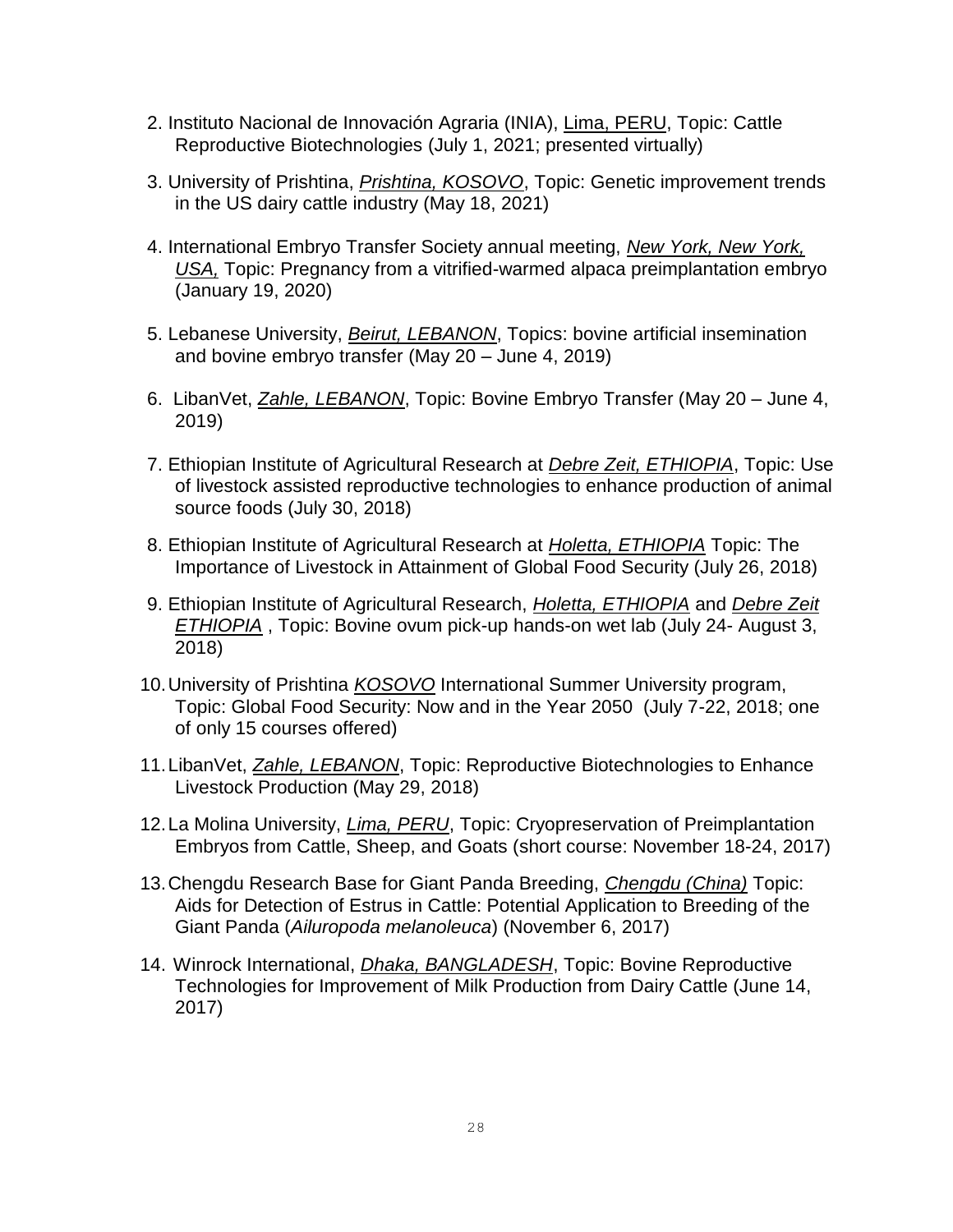- 15.Rural Development Academy, *Bogra, BANGLADESH*, Topic: Opportunities for Students from Bangladesh to Study in US Universities (June 6, 2017)
- 16.Rural Development Academy, *Bogra, BANGLADESH*, Topic: The Role of Animal Biotechnologies in Global Food Security (June 5, 2017)
- 17.Group name?; *Bogra, BANGLADESH*, Topic: Importance of Animal Production in Global Food Security (June 1, 2017)
- 18.Université Houari Boumediene Alger, *Algiers, ALGERIA*, Topic: Regulation and Ethical Considerations in Animal Experiments: A US Perspective (May 18, 2017)
- 19.University Saad Dahlab of Blida 1, *Blida, ALGERIA*, Topic: Importance of Animal Production in Global Food Security (May 16, 2017)
- 20.University Saad Dahlab of Blida 1, *Blida, ALGERIA,* Topic: Opportunities for Algerian Students to Collaborate and Study in US Universities (May 16, 2017)
- 21.Centre National de I'Insemination Artificielle et de l'Amélioration Génétique (CNIAAG*), Algiers, ALGERIA*, Topic: Laboratory Practical in Bovine Artificial Insemination (May 15, 2017)
- 22.Institut National de la Vulgarisation Agricole, *Algiers, ALGERIA*, Topic: The Bovine Embryo Transfer Industry in the United States (May 15, 2017)
- 23.Institut National de la Vulgarisation Agricole, *Algiers, ALGERIA*, Topic: The Bovine Artificial Insemination Industry in the United States (May 15, 2017)
- 24.Group name?, *Djelfa, ALGERIA*, Topic: Actions to Reduce the Incidence of Antimicrobial Resistance (May 13, 2017)
- 25.Group name?, *Ain Ouserra, ALGERIA*, Topic: Sheep Reproductive Biotechnologies (May 12, 2017)
- 26.Group name?, *Ain Ouserra, ALGERIA*, Topic: Actions to Reduce the Incidence of Antimicrobial Resistance (May 12, 2017)
- 27.University Saad Dahlab of Blida 1, *Blida, ALGERIA*, Topic: Reproductive Biotechnologies to Enhance Livestock Production (May 11, 2017)
- 28.Instituto Nacional de Innovacion Agraria (INIA) Santa Ana Research Station, *Huancayo, PERU*, Topic: Cryopreservation of ruminant livestock embryos (March 23, 2016)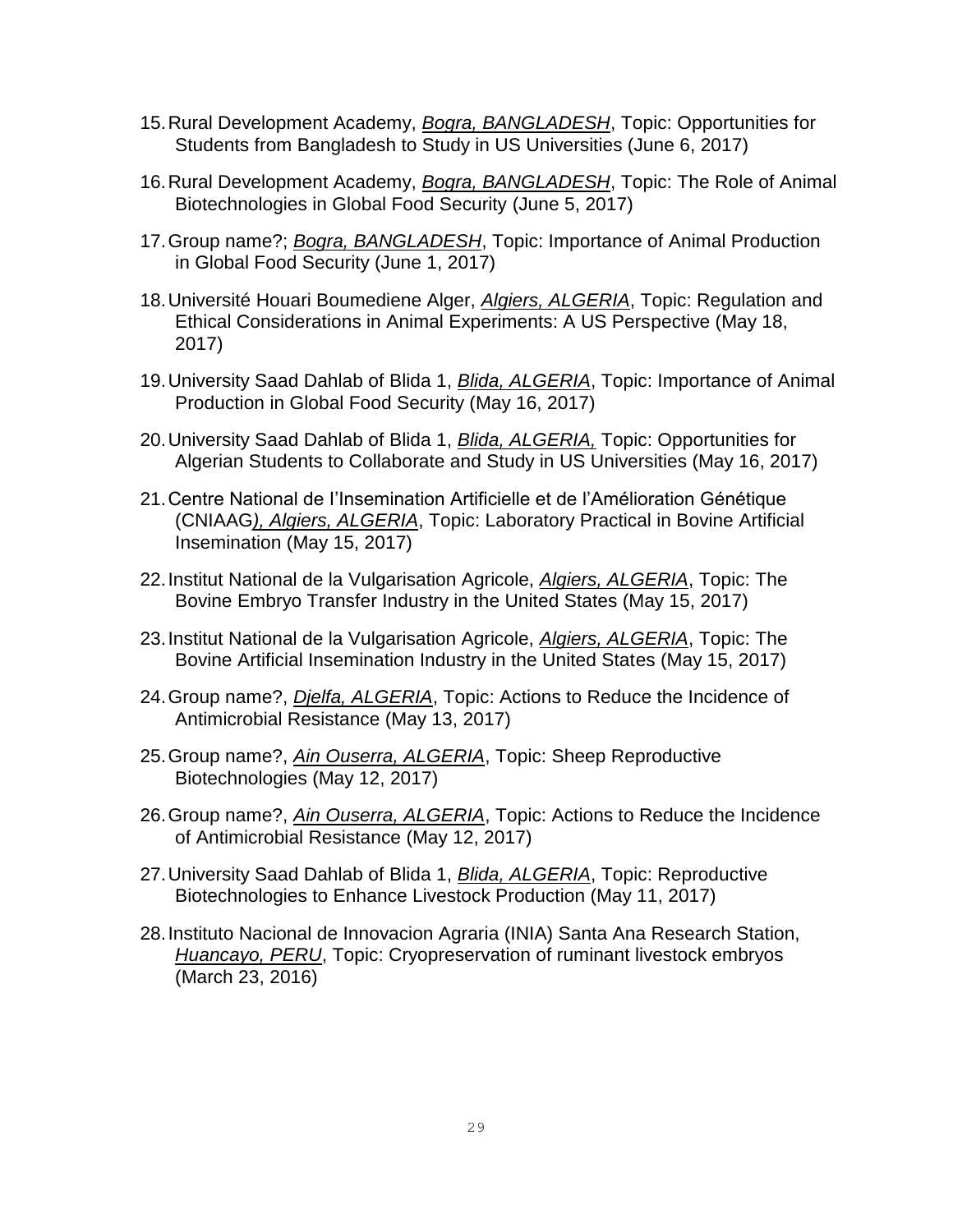- 29.Ensminger School, The Future of Cattle Production in Central America, Zamorano University, *Francisco Morazán, HONDURAS*, Topic: Modern Reproductive Technologies to Improve Cattle Production (May 12, 2016).
- 30. Trakia University, *Stara Zagora, BULGARIA*, Topic: Reproductive Technologies to Enhance Dairy Cattle Production (May 20, 2016; First-ever US citizen to have travel to Europe funded by the Erasmus+ program)
- 31. US Department of Agriculture Foreign Agriculture Service, Borlaug Fellowship Program Mentors' Workshop held in Spokane, Washington. Topic: Lessons Learned from Mentoring of Borlaug Fellows from *PERU, KOSOVO, ETHIOPIA, and ALGERIA* (June 3, 2016).
- 32. Ross University School of Veterinary Medicine, *Basseterre, ST. KITTS WEST INDIES*, Topic: Veterinary Medical Loan Repayment Program (VMLRP): A debt relief option for part-time and full-time food animal practitioners (June 20, 2016).
- 33. Ross University School of Veterinary Medicine, *Basseterre, ST. KITTS WEST INDIES*, Topic: Bovine embryo transfer & related technologies: Current state of the art (June 21, 2016).
- 34. Ross University School of Veterinary Medicine, *Basseterre, ST. KITTS WEST INDIES*, Topic: Professionalism in veterinary medicine: Perspectives of a state veterinary medical board member (June 22, 2016).
- 35.University of Prishtina International Summer University, *Prishtina, KOSOVO*, Topic: "Global Food Security: Now and in the year 2050", One of only 11 courses selected in a global competitive process (July 4-15, 2016)
- 36.University of Iowa Provost's Global Forum (held in Des Moines, Iowa); Topic: The Role of Iowa in *KOSOVO's* Path to Independence" (October 15, 2016)
- 37. Peruvian Association of Animal Production Pre-Conference Workshop on Collection, Vitrification, and Transfer of Bovine Embryos, *Ayacucho, PERU*, Topic: Factors Influencing the Success of Bovine Embryo Transfer (October 5, 2015)
- 38. Peruvian Association of Animal Production Pre-Conference Wet Lab on Collection, Vitrification, and Transfer of Bovine Embryos, *Ayacucho, PERU*, Topic: Non-surgical Bovine Embryo Collection (October 6, 2015)
- 39.Peruvian Association of Animal Production annual conference, *Ayacucho, PERU*, Topic: Cryopreservation of Livestock Preimplantation Embryos: Principles and Applications. (October 7, 2015)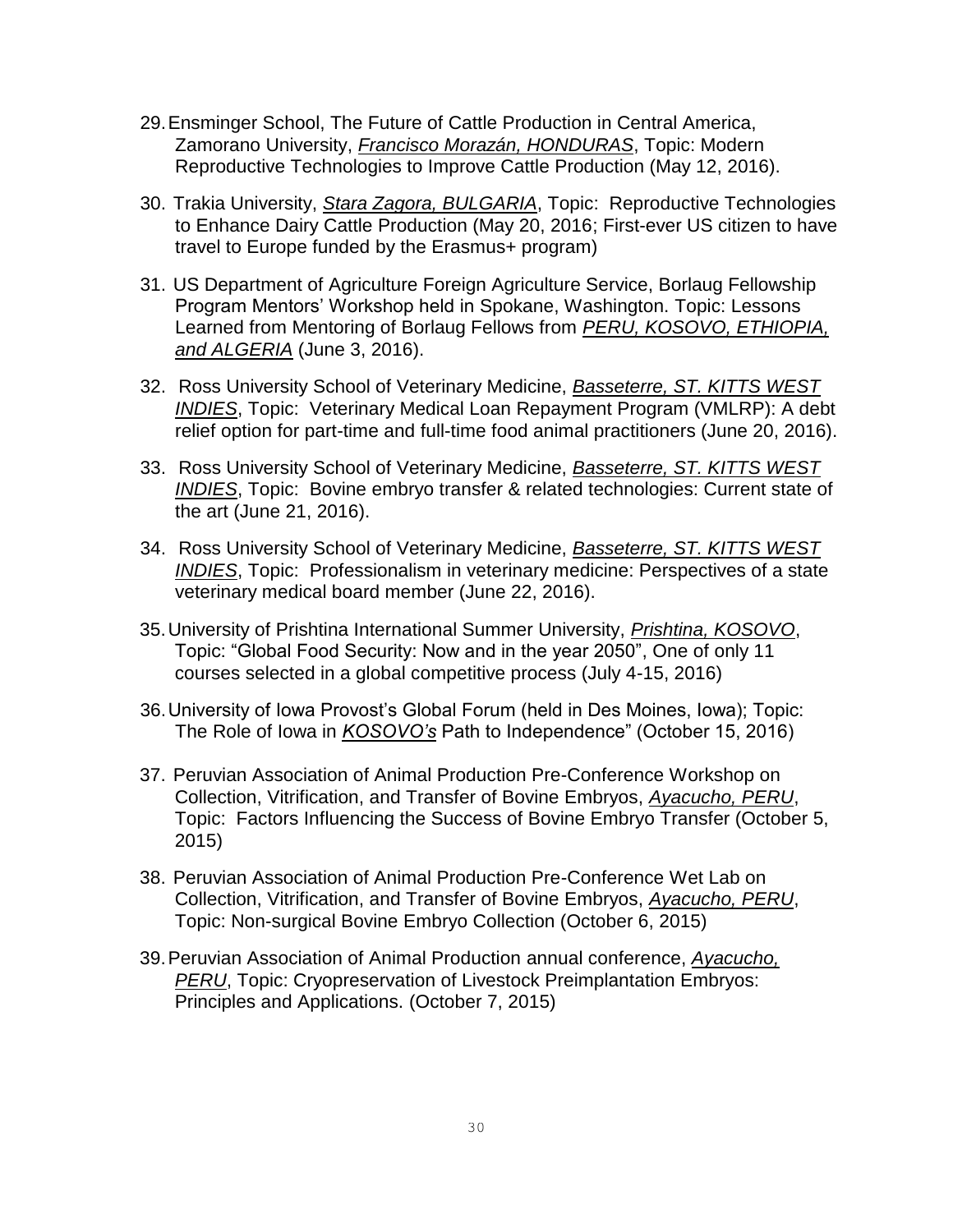- 40. Peruvian Association of Animal Production annual conference, *Ayacucho, PERU*, Topic: Importance of Animal Production in Global Food Security. (October 7, 2015)
- 41. Peruvian Association of Animal Production annual conference, *Ayacucho, PERU*, Topic: Update on Bovine Pregnancy Testing Technologies. (October 8, 2015)
- 42. Peruvian Association of Animal Production annual conference, *Ayacucho, PERU*, Topic: Recent Research on the Cryopreservation of Preimplantation Embryos from South American Camelids. (October 9, 2015)
- 43. Topic: MAP-Works<sup>®</sup> role in in larger strategic initiatives: Understanding utilization of MAP-Works<sup>®</sup> to improve engagement with first-year students. Mastering MAP-Works<sup>®</sup> Summer Conference.
- 44. University of Prishtina International Summer University, *Prishtina, KOSOVO*; Topic: Feeding the World in the Year 2050: The Potential Role of Kosovo and Other Balkan Nations", (July 6-17, 2015; only global applicant selected to teach a workshop)
- 45. Scientific and Technical Research Center for Arid Areas (CRSTRA), *Biskra, ALGERIA* , Topics: Introduction to Iowa State University, Ruminant Livestock Reproductive Efficiency (May 13, 2015)
- 46. Scientific and Technical Research Center for Arid Areas (CRSTRA), *Biskra, ALGERIA* , Topic: Sheep Reproductive Technologies (May 13, 2015)
- 47. Biophysical Station of CRSTRA, *Touggourt, ALGERIA*, Topic: Developing a Successful Career as a Research Scientist (May 17, 2015)
- 48. University of Saad Dahlab, Veterinary Science Department, *Blida, ALGERIA*, Topics: Introduction to Iowa State University, Bovine Artificial Insemination Industry in the US (May 18, 2015)
- 49. University of Saad Dahlab, Veterinary Science Department, *Blida, ALGERIA*, Topic: Bovine Embryo Transfer Industry in the US (May 18, 2015)
- 50. University of Saad Dahlab, Veterinary Science Department, *Blida, ALGERIA*, Topic: An Overview of Veterinary Medicine in the US (May 18, 2015)
- 51. University of Saad Dahlab, Veterinary Science Department, *Blida, ALGERIA*, Topic: Sheep Reproductive Technologies (May 18, 2015)
- 52. Ensminger School, La Molina University, *Lima, PERU*, Topic: Embryo development and survival in ruminant livestock species (November 5, 2014)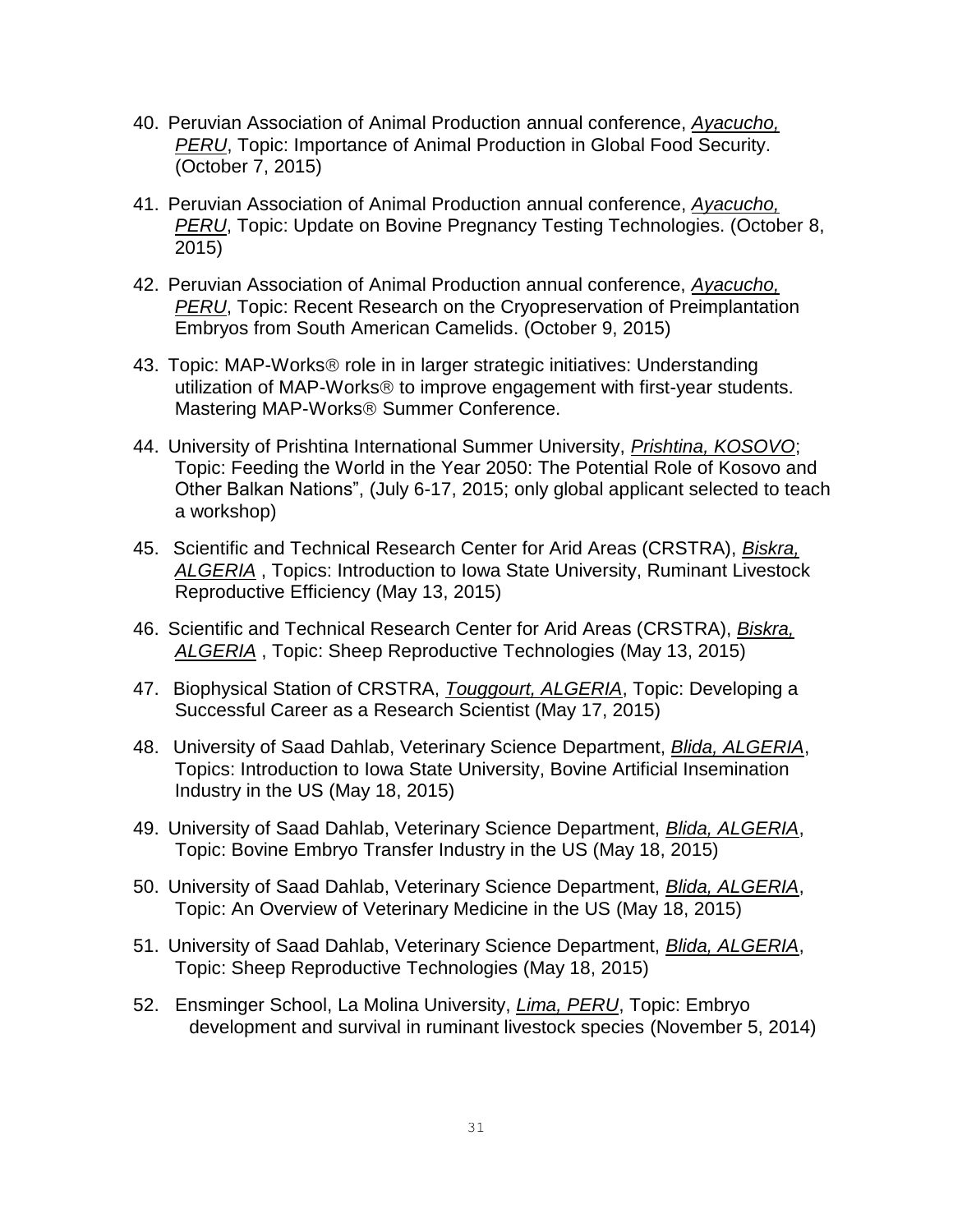- 53. University of Prishtina International Summer University, *Prishtina, KOSOVO*, Topic: Assisted Reproductive Technologies: Biological and Ethical Considerations (July 7-18, 2014; 2-week short course).
- 54. BarCamp Prishtina, *Prishtina, KOSOVO*, Topic: Paving the Road to Opportunity (July 16, 2014)
- 55. Iowa State University Center for Excellence in Learning and Teaching (CELT) Award-Winning Faculty Series, *Ames, Iowa*, Topic: Active Classroom = Engaged Students (February 13, 2014)
- 56. University of Prishtina International Summer University, *Prishtina, KOSOVO*, Topic: Reproductive Technologies for Livestock Genetic Improvement (July 22 – August 2, 2013, a 2-week short course)
- 57.University of Addis Ababa, *Addis Ababa, ETHIOPIA*, Topic: The Bovine Embryo Transfer Industry in the US: Prospects and Limitations for Technology Transfer in Ethiopia (June 13, 2013)
- 58. Ethiopian Institute of Agricultural Research, *Holetta, ETHIOPIA*, Topic: The Bovine Embryo Transfer Industry in the US: Prospects and Limitations for Technology Transfer to Developing Countries (June 12 2013)
- 59. University of Prishtina, *Prishtina, KOSOVO*, Topic: Assisted Reproductive Technologies for Dairy Cattle (May 30, 2013)
- 60. International Symposium on Advances in Dairy Cattle Production, *Lima, PERU*, Topic: Advances in Reproductive Technologies for Dairy Cattle (May 23, 2013)
- 61. International trade meeting with Ambassador to *KOSOVO*, Des Moines, Iowa (April 29, 2013)
- 62. World Congress of Regenerative Medicine & Stem Cell, *Guangzhou, CHINA*, Topic: Cryopreservation of Preimplantation Embryos from Livestock Species Used as Biomedical Research Models. (December 4, 2012)
- 63. Moderator, USDA FAS Borlaug Fellowship Program Roundtable Discussion, *Des Moines, IA* , (October 16, 2012)
- 64. Iowa & Kosovo State Partnership Program Workshop, *Des Moines, IA*, Topic: The Emergence of an Iowa-Kosovo Partnership to Enhance Livestock Productivity in Kosovo (August 17, 2012)
- 65. Mastering MAP-Works® Summer Conference, *Indianapolis, Indiana*. Topic: Establishing a MAP-Works® Users' Group for Faculty Academic Advisers (July 19, 2012)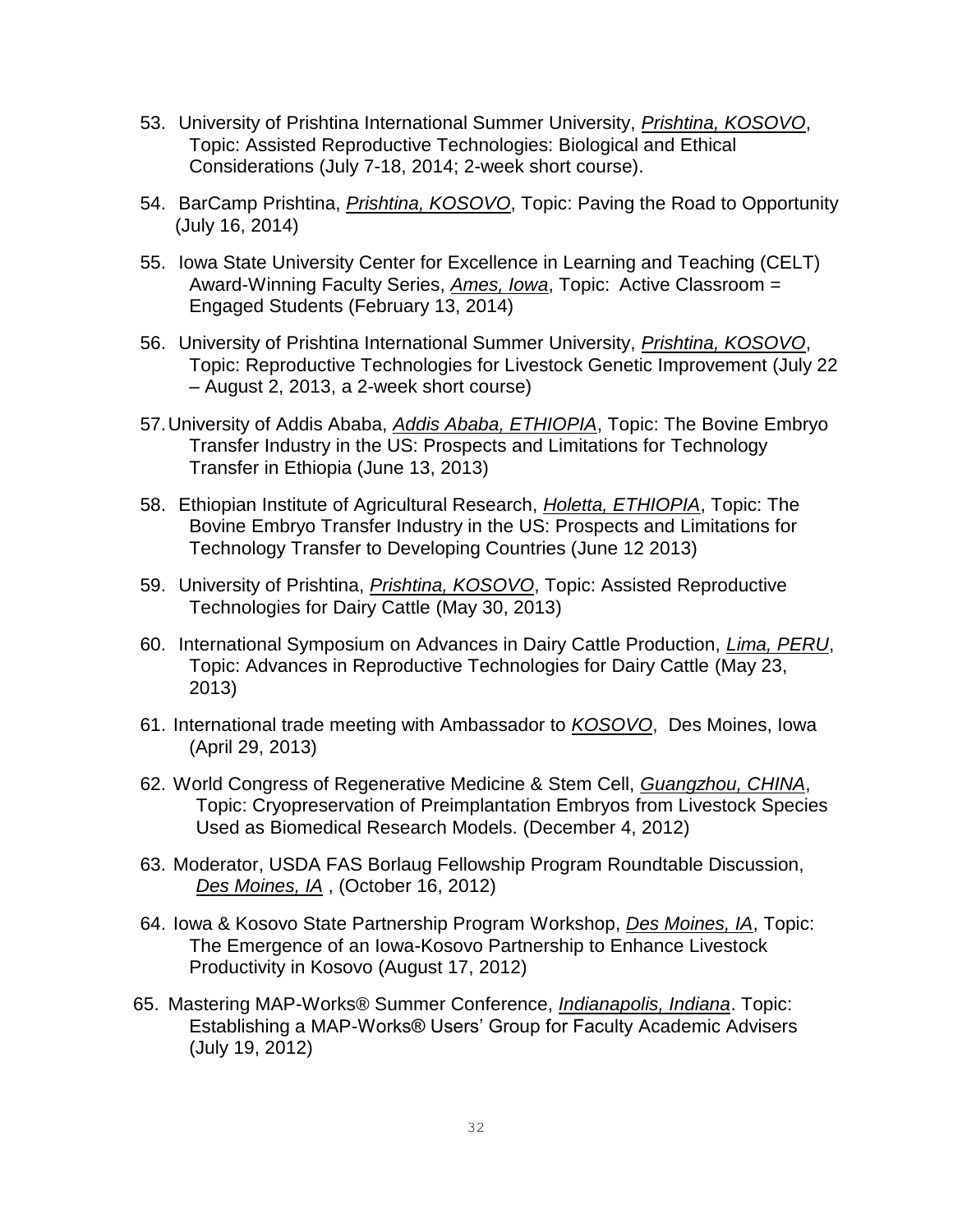- 66. Kosovo Veterinary Association, *Prishtina, KOSOVO*, Topic: An Overview of the Veterinary Medical Profession in the United States and Iowa (May 12, 2012)
- 67. MAP-Works® Webinar Series, *national on-line event*, Topic: How to Inspire Faculty to Use MAP-Works® (December 1, 2011)
- 68. Mastering MAP-Works® Summer Conference, *Indianapolis, Indiana*. Topic: How to Inspire Faculty: Letting Data Sell MAP-Works® (July 21, 2011)
- 69. Reproductive Management Workshop for Small Ruminants, *Fargo, North*  Dakota, Topic: Embryo Transfer in Sheep and Goats (November 11, 2010)
- 70. American Pre-Veterinary Medicine Association regional symposium, *Ames, Iowa*, Topic: Bovine Embryo Transfer Technologies (November 1, 2008)
- 71. Peruvian Society for Animal Production, *Lima, PERU*, Topic: Advances in Animal Reproductive Technologies (October 17, 2008)
- 72. Peruvian Society for Animal Production, *Lima, PERU*, Topic: Accelerated and Out of Season Lambing Systems for Sheep (October 16, 2008)
- 73. Applied Reproductive Strategies in Beef Cattle conference, *Billings, Montana*, Topic: Embryo Transfer in Beef Cattle (September 12, 2007)
- 74. American Association of Swine Veterinarians 38<sup>th</sup> Annual Meeting, Seminar #9 Reproduction: Optimizing Genetics, Health, and Production, *Orlando, Florida*, Topic: Methods for Disease-Free Introduction of Swine Germplasm Resources (March 4, 2007)
- 75. Beef Seedstock Conference, *Ames, Iowa*, Topic: Reproductive Technologies in Our Future (December 2, 2004)
- 76. Iowa Dairy Goat Seminar, *Ames, Iowa*, Topic: Artificial Insemination of the Dairy Goat (November 1, 2003)
- 77. Upper Midwest Honors Council, *Ames, Iowa*, Topic: Genetically Modified Animals (April 5, 2003)
- 78. Student American Veterinary Medical Association conference, *Ames, Iowa*, Topic: Sheep and Goat Reproduction (March 9, 2001)
- 79. Cornbelt Cow-Calf 30<sup>th</sup> Annual Conference (regional conference), Ottumwa, *Iowa*, Topic: Cattle Breeding for the 21<sup>st</sup> Century (February 24, 2001)
- 80. Iowa Veterinary Medical Association 115th Annual Meeting, *Des Moines, Iowa*, Topic: Genetic Testing for Susceptibility to Scrapie Disease of Sheep (January 26, 1997)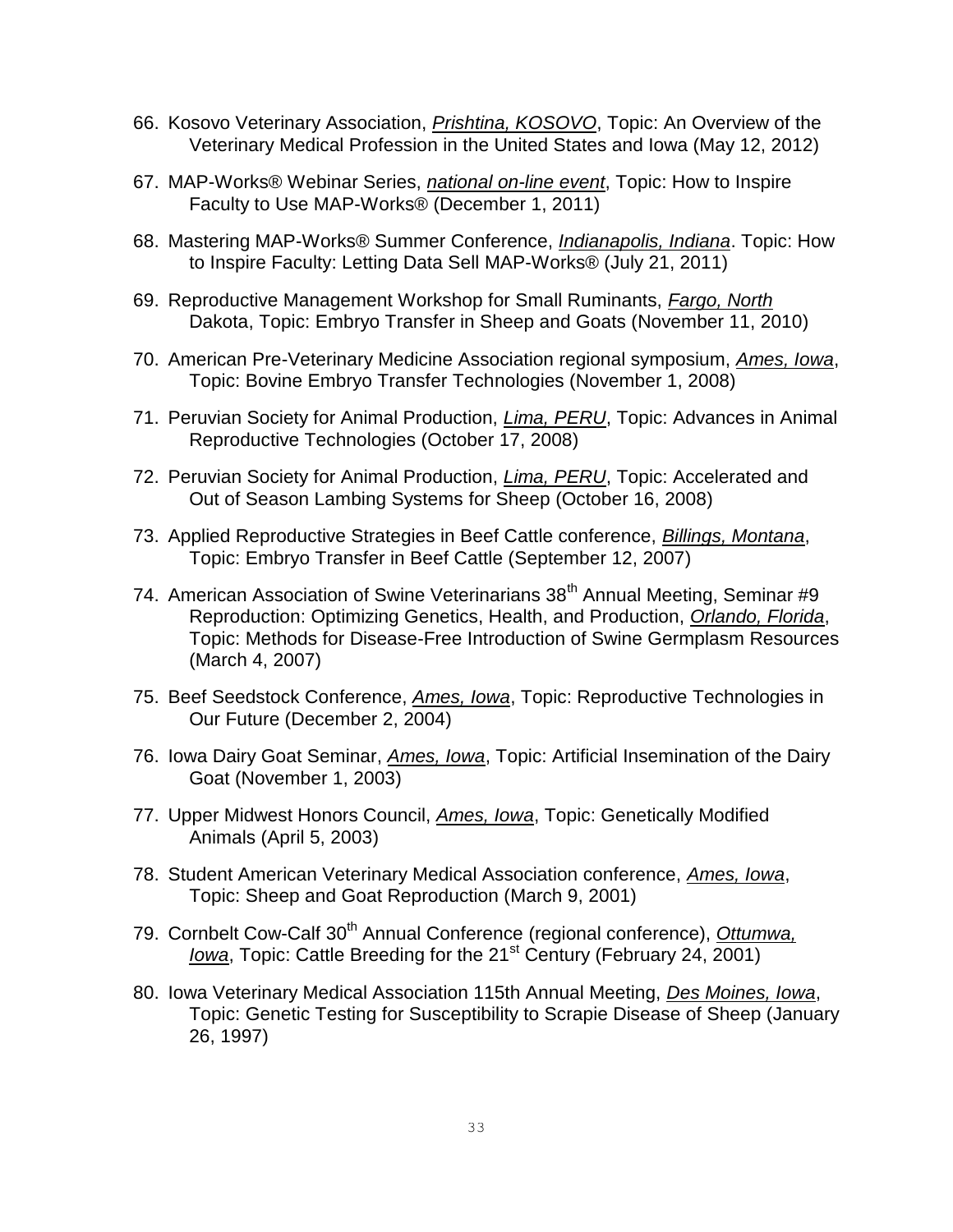- 81. Institute of Animal Science, *Kharkov,UKRAINE*, Topic: Advances in Cryopreservation of Porcine Embryos (August 8, 1996)
- 82. International Congress on Animal Reproduction, *Sydney, AUSTRALIA*, Topic: Differential Cell Staining of Porcine Embryos (July 3, 1996)
- 83. Symposium on Animal Biotechnology, *Tsukuba, JAPAN*, Topic: Use of Embryo Transfer to Identify a Potential Strategy for Increased Litter Size in the Pig (March 12, 1996)
- 84. International Embryo Transfer Society annual meeting, *Salt Lake City, Utah*, Topic: Embryo Transfer in the Pig (January 8, 1996)
- 85. STAFF Institute, *Tokyo, JAPAN*, Topic: Progress Toward Isolation of Embryonic Stem Cells from the Pig, Sheep, and Cow (February 10, 1995)
- 86. Kinki University, Nara, JAPAN, Topic: Progress Toward Isolation of Embryonic Stem Cells from the Pig, Sheep, and Cow (February 7, 1995)
- 87. Institute for Livestock Breeding , *Kharkov, UKRAINE*, Topic: Cryopreservation of Porcine Preimplantation Embryos: A Progress Report (May 20,1994)
- 88. Institute for Livestock Breeding , *Kharkov, UKRAINE*, Topic: An Introduction to Iowa State University (May 19,1994).
- 89. Nippon Institute for Biological Sciences, *Tokyo, JAPAN*, Topic: Progress Toward Isolation of Embryonic Stem Cells from Domestic Livestock Species (March 16, 1994)
- 90. Kagoshima University, *Kagoshima, JAPAN*, Topic: Prospects for Isolation of Embryonic Stem Cells from Livestock Species (March 12, 1993)
- 91. Iowa Veterinary Medical Association 111th Annual Meeting, *Des Moines, Iowa*, Topic: Progress Toward Eradication of Ovine Progressive Pneumonia from the Iowa State University Teaching Flock (January 23, 1993)
- 92. Out of Season Breeding Symposium (national conference), *Ames, Iowa*, Topic: Utilization of Norgestomet (Syncro Mate B®) Implants for Out Of Season Breeding of Sheep (June 19-20,1992)
- 93. Sheep Breeding and Feeding for Profit Symposium (regional conference), *Waterloo, Iowa*, Topic: Preparation for the Sheep Breeding Season (April 4, 1992)
- 94. Symposium: Recent Developments of Agricultural Biotechnology in the World, *Tsukuba, JAPAN*, Topic: Current Developments in Transgenic Research in Domestic Farm Animals (February 20, 1991)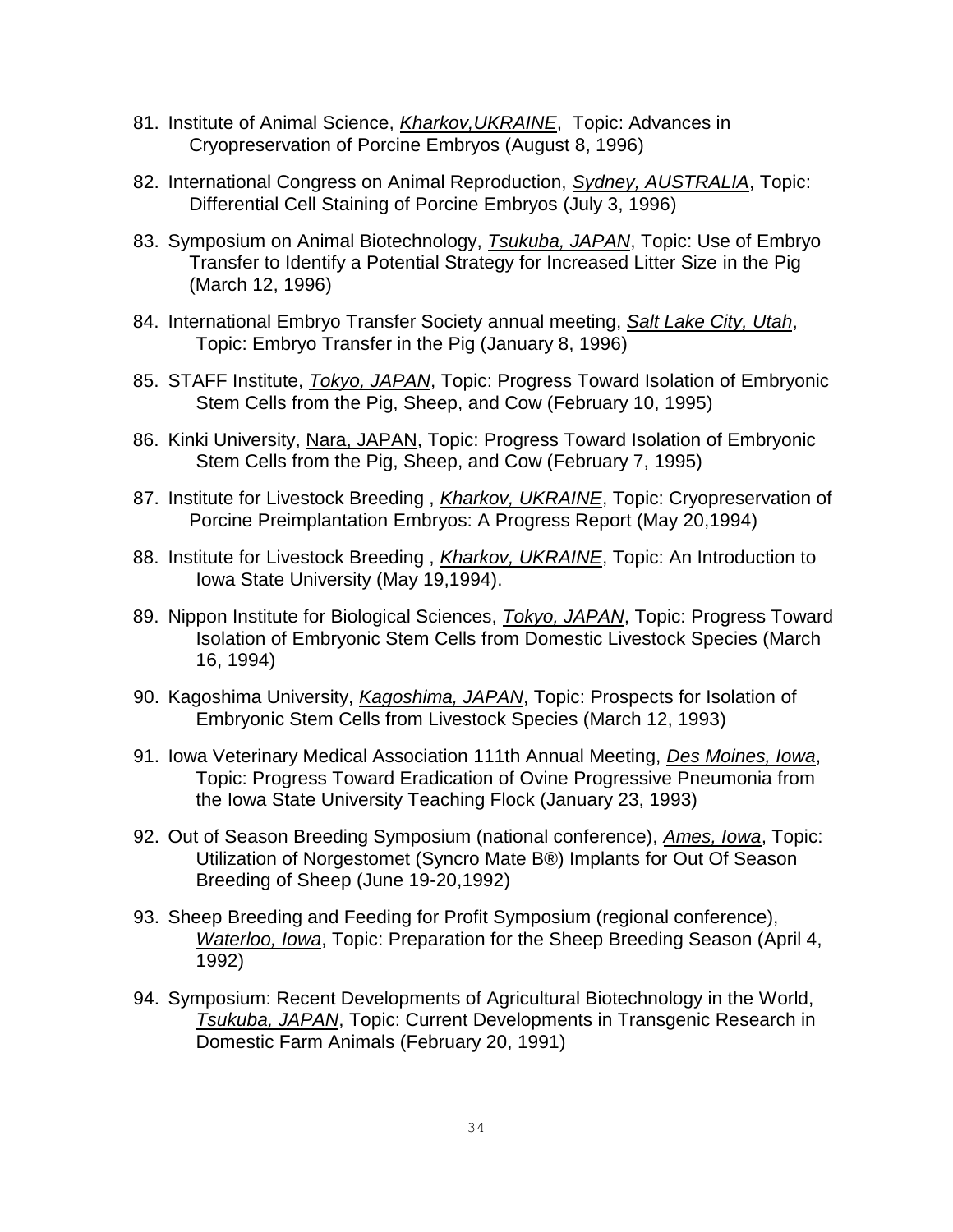- 95. Iowa Veterinary Medical Association 108th Annual Meeting, *Des Moines, Iowa*, Topic: Nutrition of the Ewe and Its Impact on Flock Health (January 29,1990)
- 96. Midwest Sheep Reproduction Symposium, *Waterloo, Iowa*, Topic: Factors Influencing Reproductive Efficiency in Sheep (June 9, 1990)
- 97. Idaho Academy of Sciences, *Moscow, Idaho*, Topic: Embryo Splitting to Produce Identical Twins (April 2-4,1987)

## **VII. GRANTS RECEIVED**

- 1. Can vaginal microbiota predict fertility of ewes? *Iowa Sheep and Wool Promotion Board,* (8/2018 – 5/2020)
- 2. Development of a study abroad course in Uganda for animal and dairy science students, *Iowa State University Council on International Programs*, (10/2018- 6/2019)
- 3. Embryo Cryopreservation Research, donation from private individual, (8/2018 open ended).
- 4. Reproductive Technologies for Indigenous Pigs. *United States Department of Agriculture (USDA) Foreign Agriculture Service (FAS) Borlaug Fellowship Program*. (8/2017 – 9/2019)
- 5. ISU-Uganda Program Education and Training Center Site Visit, *ISU Foreign Travel Grant,* (8/2017-12/2017)
- 6. Effect of Postpartum Meloxicam Administration to Twin-Lambing Ewes on Ewe Metabolic Status and Lamb Growth. *American Sheep Industry Association*. (8/2017-7/2018).
- 7. Characterization of Ovarian Follicular Dynamics, Superovulatory Response, and Quality of In Vivo Produced Embryos from Unimproved Boran (Bos indicus) and Boran X Friesian Cattle in Ethiopia. *Borlaug LEAP (Leadership Enhancement in Agriculture) Program*. (9/2014-8/2015)
- 8. Artificial Insemination and Embryo Transfer Training- Algeria. *United States Department of Agriculture (USDA) Foreign Agriculture Service (FAS) Borlaug Fellowship Program*. (7/2014 – 7/2016)
- 9. Supporting the Establishment of an Agriculture Faculty. *Georgian Technical University - Tbilisi, Republic of Georgia* (co-investigator with S. Mickelson and others). (4/2014-12/2014)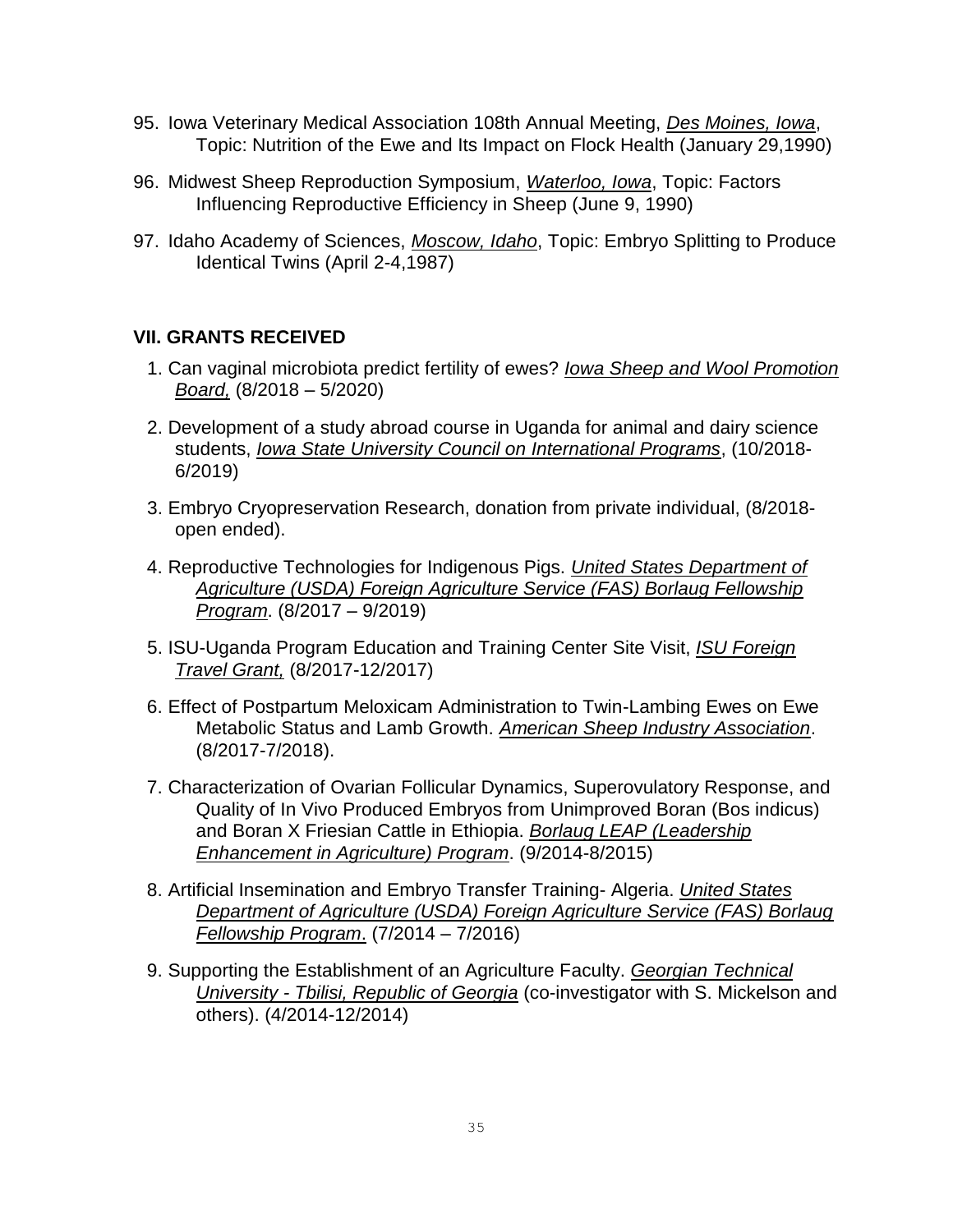- 10. Development of a Study Abroad Travel Course in Peru for Animal Science and Dairy Science Students. *Iowa State University Council on International Programs.* (2/2013-6/2013)
- 11. Development of Protocols for Slow Freezing and Vitrification of Alpaca Embryos in Peru. *Morris Animal Foundation*. (12/2012 – 11/2013)
- 12. Embryo Transfer Training Ethiopia. *United States Department of Agriculture (USDA) Foreign Agriculture Service (FAS) Borlaug Fellowship Program*.  $(8/2012 - 12/2013)$
- 13. Educational Seminar Funding for the 2012 National Goat Expo*. United States Department of Agriculture (USDA) Rural Development.* (12/2011 – 12/2012)
- 14. Embryo Transfer Training Kosovo. *United States Department of Agriculture (USDA) Foreign Agriculture Service (FAS) Borlaug Fellowship Program.*  $(8/2011 - 6/2013)$
- 15. Establishment of a MAP-Works® Users' Group for College of Agriculture and Life Sciences Advisers*. Intramural grant from Associate Dean David Acker* (co-investigator Denise Hix). (8/2011-6/2012)
- 16. Responses of Jersey Embryos to Cryoprotective Agents: Unlocking the Reasons for Reduced Cryotolerance of Jersey Preimplantation Embryos. *AJCC Research Foundation* (co-investigators J.K. West and M.M. Jahnke). (4/01/2007 - 6/30/2009)
- 17. Embryo Cryopreservation and Embryo Sexing Training Peru. *United States Department of Agriculture (USDA) Foreign Agriculture Service (FAS) Borlaug Fellowship Program.* (4/01/2007 - 6/30/2008)
- 18. Strategies to Increase the Number of FSH-Receptive Follicles at the Initiation of Superovulation in Cattle. *TransOva Genetics/IPRT*, (1/01/2004- 6/30/2005).
- 19. Transcervical Swine Artificial Insemination Using Frozen Semen and the Gourley Scope. *Elite Visions/CATD*, (12/98-6/99)
- 20. Analysis of the Sheep Prion Protein Gene. *Iowa Sheep and Wool Promotion Board*. (10/97-10/98).
- 21. Innnovative Teaching Grant: Enhancement of AnS 334 Embryo Transfer Laboratory. *Intramural grant from Associate Dean Eric Hoiberg*. (1/97- 6/97).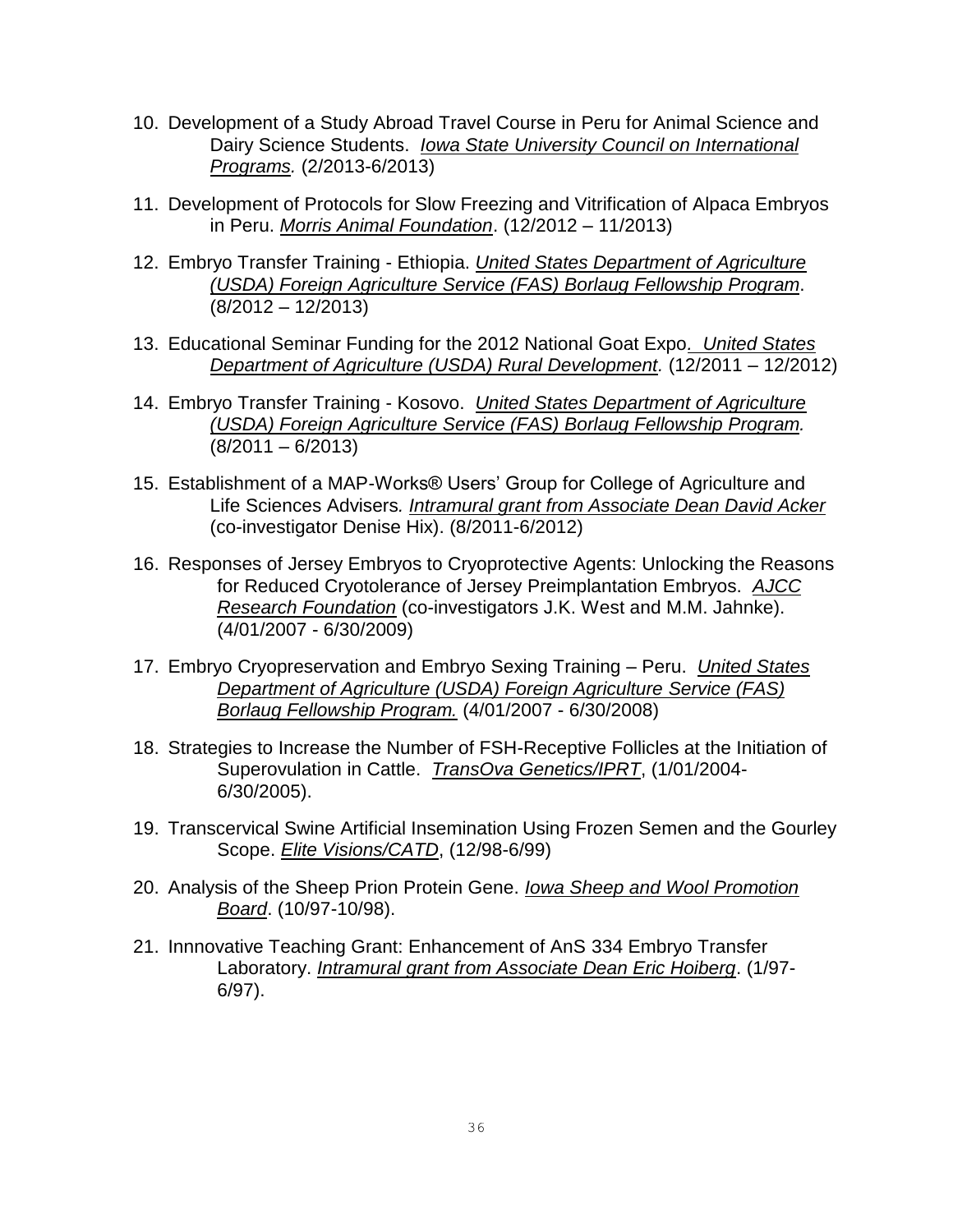- 22. A Survey of Hampshire Sheep to Determine Frequencies of the Prion Protein Alleles. *Iowa Sheep and Wool Promotion Board*, (07/95-06/96).
- 23. Increasing Prolificacy in Sheep and Its Impact on Nutritional Needs. *Iowa Sheep and Wool Promotion Board.* (co-investigator D.G. Morrical) (07/94-06/95)
- 24. A Comparison of Cryopreservation Techniques for Goat Semen. *Genzyme Transgenics Corporation*, (10/93-12/94).
- 25. Effect of Vitamin E and A Supplementation on Embryonic and Fetal Loss in Ewes. *Iowa Sheep and Wool Promotion Board* (co-investigator D.G. Morrical) (10/93-6/95).
- 26. Identification, Isolation and Transfer of Genes Regulating Embryo Survival and Litter Size in the Pig. *Japanese Ministry of Agriculture, Fisheries, and Forestry.* (co-investigator S.P. Ford), (4/93-3/96).
- 27. Animal Biotechnology: Technology Transfer and Industrial Needs. *United States Department of Agriculture (USDA) Cooperative State Research Service (CSRS)*. (04/92-03/93).
- 28. Determination of Fetal Loss Via Real-Time Ultrasound. *Iowa Sheep and Wool Promotion Board*. (co-investigator D.G. Morrical) (9/91-8/93).
- 29. Increasing Prolificacy in Sheep and Its Impact on Nutritional Needs. *Iowa Sheep and Wool Promotion Board*. (co-investigator D.G. Morrical) (08/91-08/92).
- 30. A Survey of Iowa Sheep Flocks for the Prevalence of Ram Epididymitis. *Iowa Sheep and Wool Promotion Board* (04/91 - 06/92).
- 31. Seroprevalence of Border Disease Virus and Other Pathogens Associated with Ewe Reproductive Performance. *Iowa Sheep and Wool Promotion Board*, (co-investigators P.G. Eness and T.P. Sanderson) (04/91 - 06/92).
- 32. Production of Useful Transgenic Farm Animals. *Japanese Ministry of Agriculture, Fisheries, and Forestry*, (co-investigators S.P. Ford, M. Nilsen-Hamilton, R.T. Hamilton) (9/90-3/93).
- 33. Development of Optimal In Vitro Embryo Culture Systems to Facilitate Gene Transfer Techniques in Swine. *Iowa Pork Producers Association*. (coinvestigator S.P. Ford) (06/90-06/91).
- 34. Development of Vitrification Techniques for Cryopreservation of Porcine Embryos. *Iowa State University Research Grants Program* (05/90-12/91).
- 35. Increasing Prolificacy in Sheep and Its Impact on Nutritional Needs. *Iowa Sheep and Wool Promotion Board.* (co-investigator D.G. Morrical) (04/90-12/91).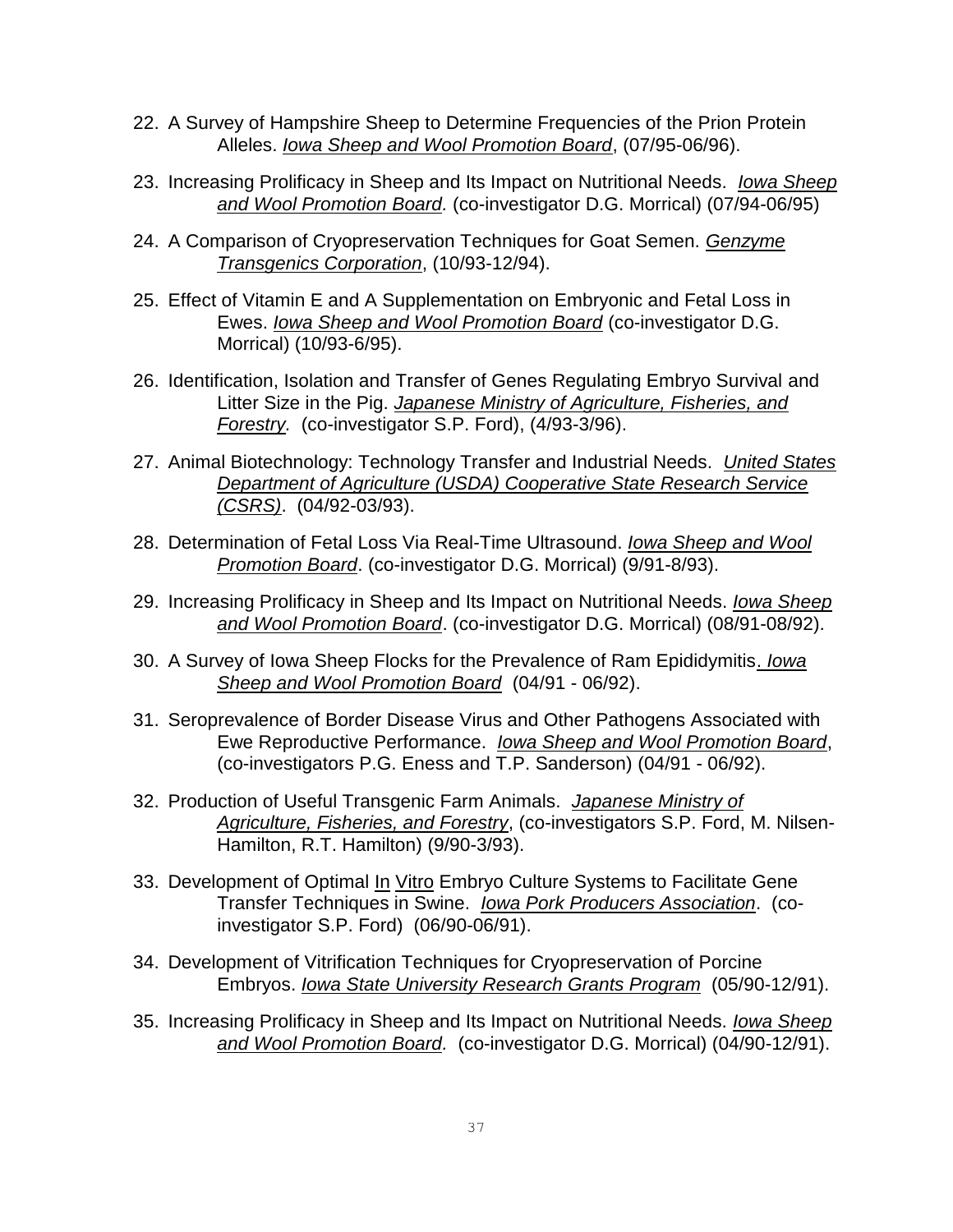- 36. Evaluation of Alternative Wool Marketing Methods. *Iowa Sheep and Wool Promotion Board.* (co-investigator D.G. Morrical) (11/89-12/90).
- 37. The Production of Gestationally Dated Ewes for Fetal Physiology Research. *University of Washington*, (1989).
- 38. The Use of Ethylene Glycol for Cryopreservation of Sheep Embryos. *Washington Wool Growers Association*, (1988).
- 39. The Use of Decoquinate Supplemented Trace Mineralized Salt for Control of Coccidiosis in Suckling Lambs. *Washington Wool Growers Association*. (co-investigator W.J. Foreyt) (1988).
- 40. Reproductive Efficiency in Columbia and Panama Sheep. *USDA/ARS (Dubois).* (1988).
- 41. The Use of an Image Analysis System for the Development of an Objective Method for Embryo Viability Assessment. *University of Idaho Research Council.* (1988).
- 42. Embryo Engineering to Enhance Idaho's Livestock Industry. *State Board of Education Economic Development* (1987).
- 43. Use of Pregnancy Specific Protein B (PSPB) to Determine Early Pregnancy and Fetal Numbers in Sheep. *Washington Wool Growers Association* (coinvestigator R.G. Sasser) (1987).
- 44. The Efficacy of Totalon® for Anthelmintic Control in Sheep. *Washington Wool Growers Association* (1987).
- 45. The Splitting of Morula versus Blastocyst Stage Sheep Embryos for the Production of Monozygotic Twins. *University of Idaho Research Council* (1987).

## **VIII. MENTORING OF VISITING SCIENTISTS, POST-DOCTORAL STUDENTS, PRE-DOCTORAL STUDENTS, AND RESEARCH TECHNICIANS**

- 1. Kayondo Fazhir, post-graduate student from Makerere University (Uganda), specialty: ruminant livestock production (9/2019-10/2019)
- 2. Xinyao Fan, pre-graduate student from Northeast Agricultural University (China), specialty: livestock and equine management (8/2019-10/2019; co-mentor with Nikki Ferwerda)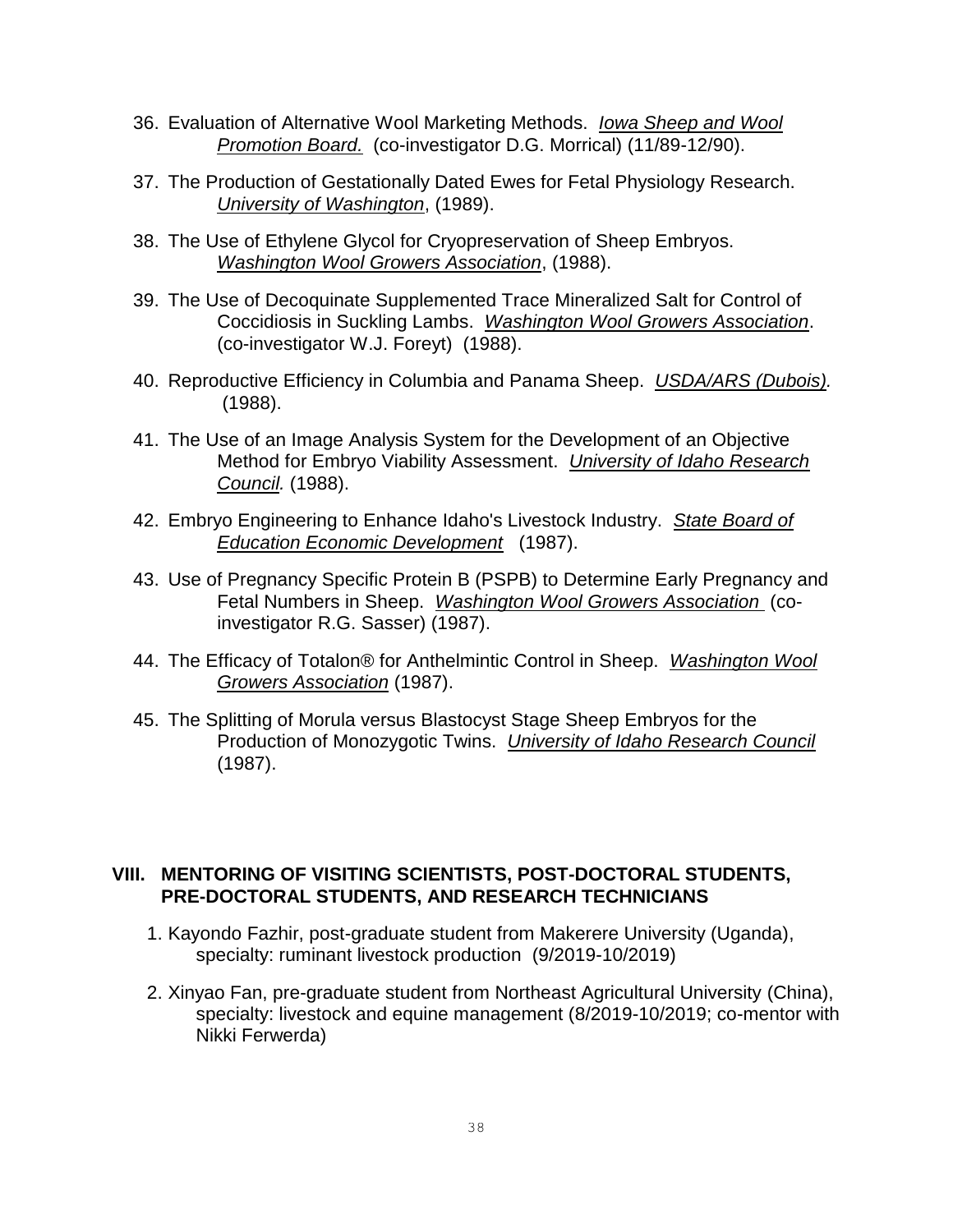- 3. Ana Maria Gabriela Perez Ancaya, pre-graduate student from Universidad Peruana Cayetano Heredia (Peru), specialty: dairy cattle and poultry management (4/2019)
- 4. Mohammed Hocine Benaissa, visiting researcher from the Scientific and Technical Research Centre for Arid Areas (CRSTRA), Biska, Algeria, speciality: small ruminant reproduction (9/2014-1/2014).
- 5. Tamrat Degafa Geleto, visiting scientist from Ethiopian Institute of Agricultural Research, Debre Zeit Research Center; specialty: embryo transfer (9/2012- 11/2012)
- 6. Behluli Behluli, visiting scientist from University of Prishtina (Kosovo); specialty: embryo transfer (9/2011-11/2011)
- 7. Amalia Gallegos Cardenas, visiting scientist from La Molina University (Peru); specialty: embryo cryopreservation and embryo sexing (6/2007-8/2007)
- 8. Jian Zhang, visiting researcher from Xinjiang Academy of Animal Science (China); specialty: embryo transfer (10/99-9/00)
- 9. Shoji Okutsu, visiting professor from Kagoshima University (Japan); specialty: embryo manipulation (3/98-12/98)
- 10. Galina V. Zhernoklyov, post-doctoral student from the Institute of Animal Science (Ukraine); specialty: embryo cryopreservation (9/97-12/97)
- 11. Almudena de Arriba Hervas, visiting scientist from the National Institute of Agricultural Investigations (Spain); specialty: pig reproduction (7/97-10/97)
- 12. Olexandre V. Medvedovsky, post-doctoral student from the Institute of Animal Science (Ukraine); specialty: embryo cryopreservation (2/97-7/97)
- 13. Masaya Geshi, post-doctoral student from Tohoku National Agricultural Experiment Station (Japan); specialty: reproductive biology (10/94-3/96)
- 14. Makoto Hirako, post-doctoral student from National Institute of Animal Industry (Japan); specialty: reproductive endocrinology (10/93-10/94)
- 15. Jae Woong Ryoo, post-doctoral student from Kyungpook National University (Korea); specialty: embryo manipulation (9/93-9/94)
- 16. Nickolay D. Bezugly, visiting scientist from the Institute for Livestock Breeding (Ukraine); specialty: embryo cryopreservation (9/93-12/93)
- 17. Yoshinori Tsuchiya, visiting scientist from National Institute of Animal Health (Japan); specialty: gene expression (10/92 - 9/93)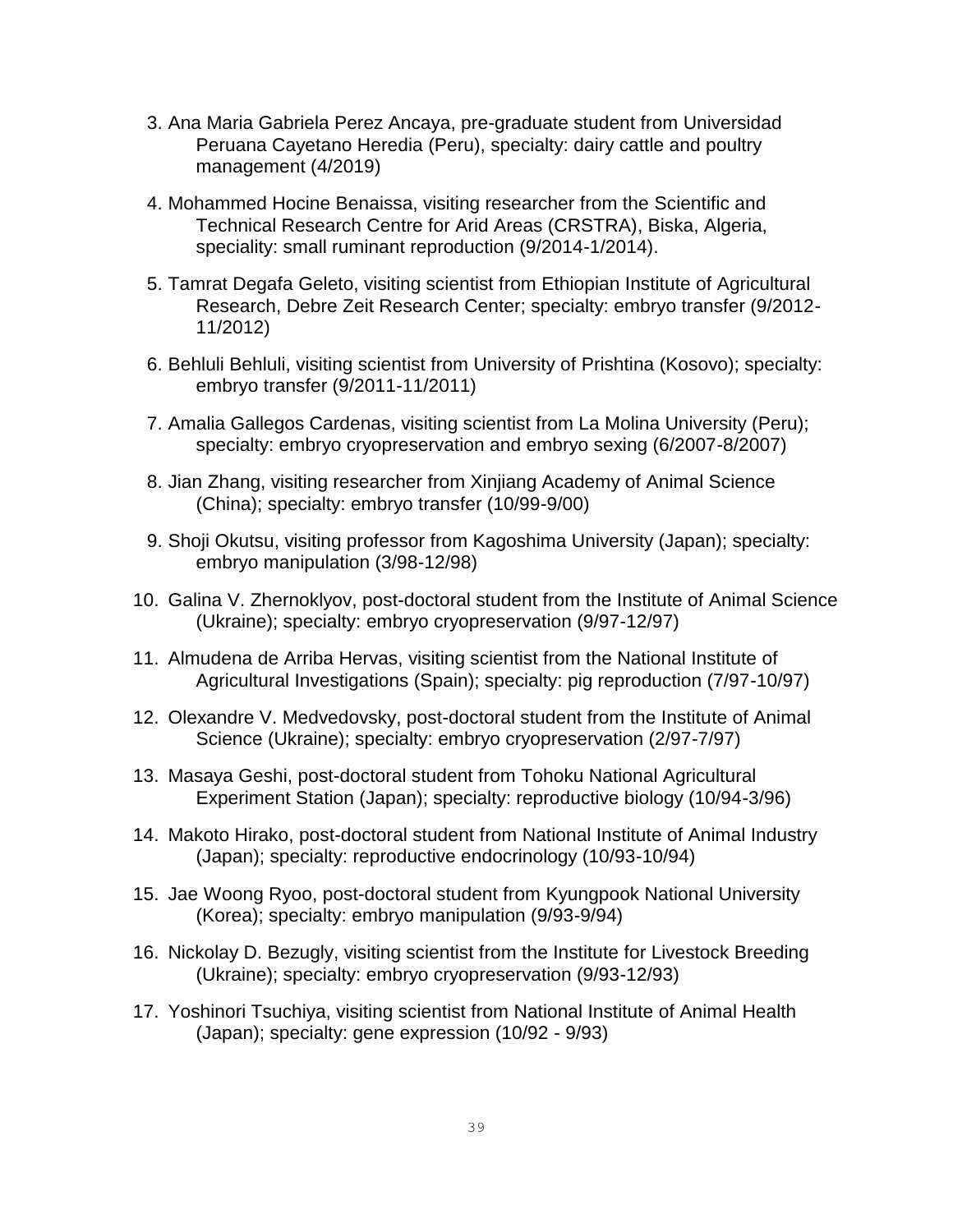- 18. Kazunori Mizoshita, visiting scientist from Kagoshima Prefecture Institute of Animal Science (Japan); specialty: embryo transfer (8/92 - 3/93)
- 19. Akira Onishi, visiting scientist from National Institute of Animal Industry (Japan); specialty: embryo manipulation (9/91 - 7/92)
- 20. Ann Darling, technician from USDA-Miles City; specialty: embryo culture (3/90)

## **IX. RESEARCH RESPONSIBILITIES**

A. GRADUATE STUDENT MENTORING Serving as major professor/co-major professor

*Iowa State University*

MacKenzie Cassas. MS degree in progress

- Tyler Mark Grussing. 2018. Effects of Initial GnRH Removal from 5-d CO-Synch + CIDR Protocol on Ovarian Parameters and Fixed Time Artificial Insemination Pregnancy Rates in Beef Cattle. MS in Animal Physiology
- Benjamin James Duran. 2018. Investigation into Factors Potentially Influencing the Success of Laparoscopic Artificial Insemination in Sheep, MS in Animal Science.
	- o Ben received a Graduate College Teaching Excellence Award (spring 2018)
	- o Ben received the Department of Animal Science Graduate Award for Outstanding Teaching (spring 2018)
	- o Ben was selected for a Wakonse Teaching Fellowship (May 2017)
- Jennifer Anne Ingwerson. 2007. Induction of ovulation and LH response in cyclic mares treated with gonadorelin diacetate tetrahydrate. M.S.in Animal Physiology
- Marianna deBarros Moreira. 2005. Strategies to Increase the Number of FSH-Receptive Follicles at the Initiation of Superovulation in Cattle. M.S. in Animal Physiology.
- Kristin R. Sieren. 2001. The Use of BoviPure™ for the Separation of X and Y Chromosome-Bearing Bovine Sperm Cells. M.S. in Animal Science (Physiology of Reproduction).
- Jennifer E. Armstrong. 1999. M.S. in Interdisciplinary Graduate Studies (nonthesis option).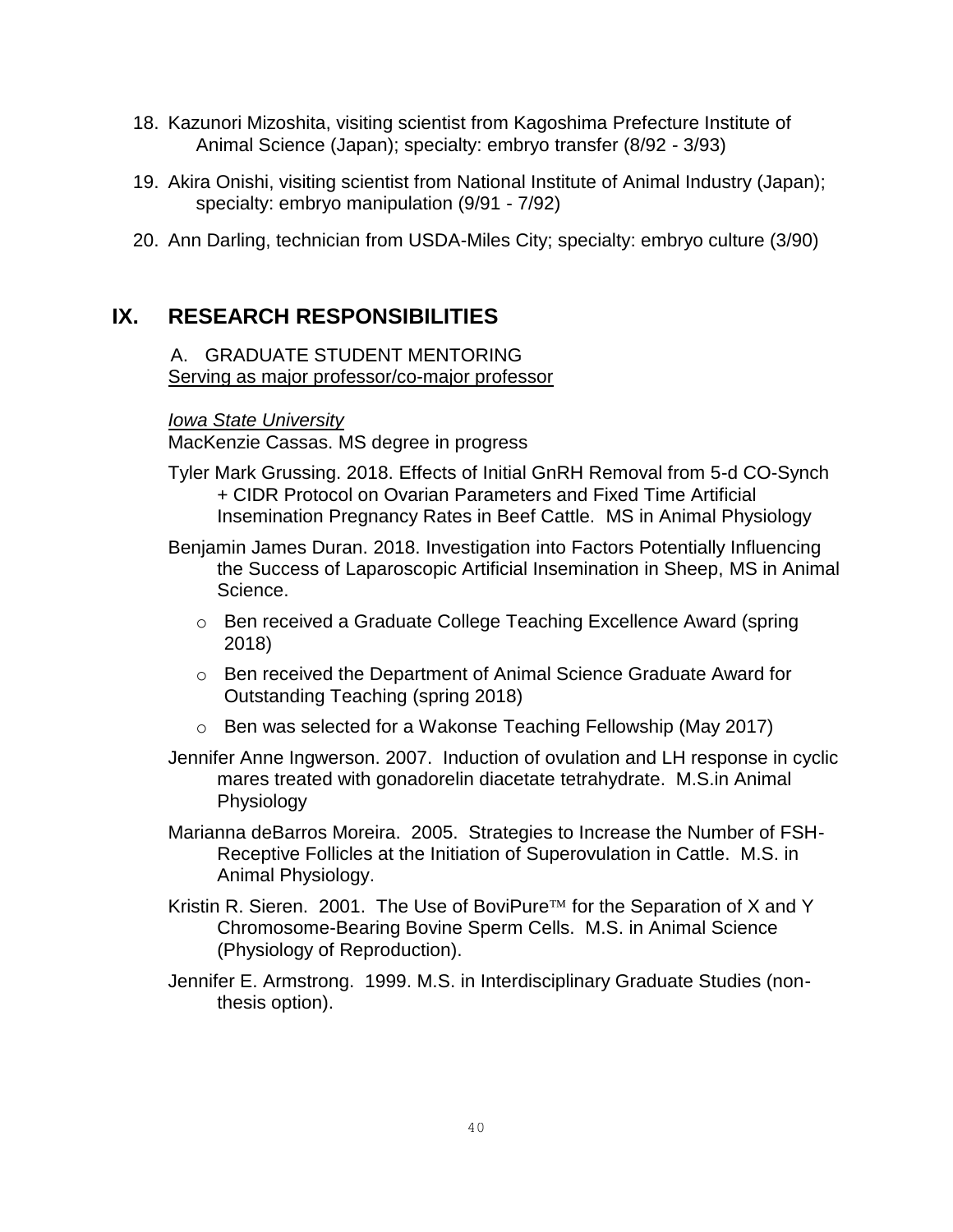- José Néstor Caamaño. 1999. Developmental Competence of Oocytes Recovered From Postpartum Cows Using Ultrasound-Guided Follicular Aspiration. PhD in Animal Science (Physiology of Reproduction).
- Michael L. Pugh. 1999. Use of a Vaginal Mucus Resistance Probe to Predict an Insemination Time for Altered Calf Sex Ratios in Beef and Dairy Heifers. M.S. in Animal Science (Animal Production).
- Greg A. Raasch. 1996. The Effect of Supplemental Vitamin E and A on Embryonic and Fetal Loss in Ewes. M.S. in Animal Science (Animal Production).
- José Néstor Caamaño. 1995. Effect of Antioxidants on In Vitro Development of IVM/IVF Bovine Embryos. M.S. in Animal Science (Physiology of Reproduction).
- Lynda K. McGinnis. 1990. In Vitro Culture of Ovine Embryos in CZB Medium. M.S. in Animal Science (Physiology of Reproduction).

### *University of Idaho*

- Samuel Clay Duplantis, Jr. 1989. Bisection of the Bovine Embryo: A Comparison Between Splitting at the Morula and the Blastocyst Stage of Development. M.S. in Animal Science, University of Idaho
- Kriss Anne Hoffman. 1987. The Effect of Follicle Stimulating Hormone in Twice Daily Versus Once Daily Treatments on Norgestomet Synchronized Ewes. M.S. in Animal Science, University of Idaho.

Serving as committee member

Sarah Jane Humke, PhD in Agricultural Education (in progress)

Stacey Jo Geerdes. 2019. MS in Agricultural Education

Colby Redifer. 2018. MS in Animal Science

Muhammed Walugembe. 2017. PhD in Animal Science

Elizabeth Ann Sample. 2017. M.S. in Agricultural Education

Tamrat Degefa Geleto. 2016. PhD in Veterinary Science, Addis Ababa University

Rungano "Stan" Dzikamunhenga, 2012. M.S. in Veterinary Microbiology & Preventive Medicine

Gary W. Clark. 2010. M.S. in Agricultural Education

Kristine A. Legler. 2010. M.S. in Agricultural Education

Amy Moreno Keiffer. 2010. M.Ed. in Higher Education

Gustavo Gutierrez. 2010. Ph.D. in Animal Breeding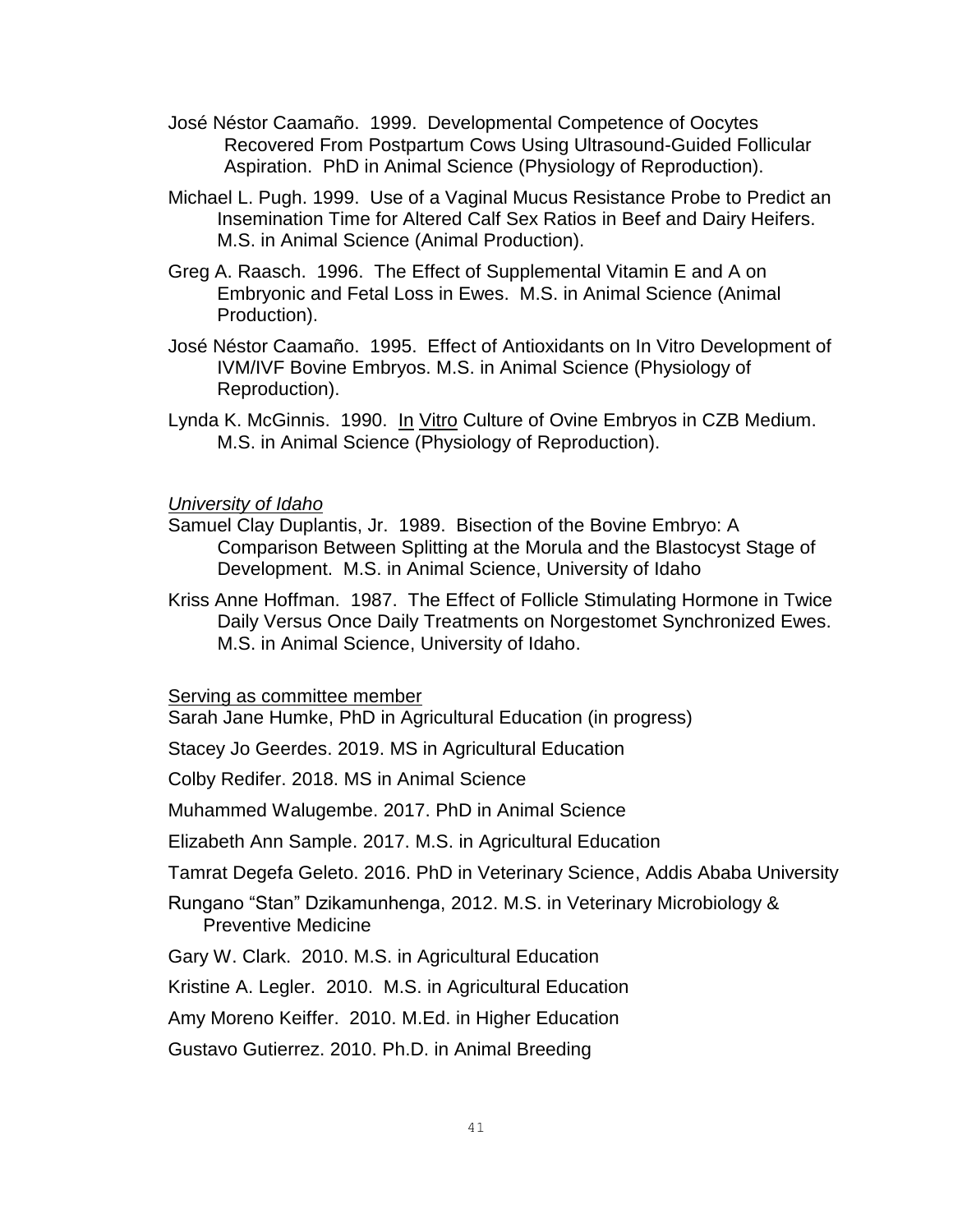James Johanson, Ph.D. in Animal Breeding (did not finish – took a teaching job)

Rebecca J. Jepsen, 2007. PhD in Veterinary Physiology

Russell T. Voigt. MS in Animal Production (did not finish - entered veterinary school)

Stephanie Danner. 2005. M.S. in Agricultural Education

Ann M. Carew. 2003. M.S. in Veterinary Microbiology

Arnold M. McClain, PhD in Agricultural Education & Studies (did not finish - died during graduate program)

Ricky L. Twedt. 1998. M.S. in Agricultural Education

Francisco I. Hernandez. 1996. PhD in Animal Science.

Domingo Carrion. 1995. Ph.D. in Animal Science.

Rocio M. Rivera. 1995. M.S. in Animal Science.

Kelly M. Powell. 1993. M.S. in Animal Ecology.

## B. EDITORIAL BOARDS – RESEARCH

Emirates Journal of Food and Agriculture (2016-present) Egyptian Journal of Sheep & Goat Sciences (2013 – present) ◆ associate editor (2018-present) Encyclopedia of Biotechnology in Agriculture and Food (2007 - present)

# **X. TEACHING**

## **A. PRIMARY COURSE RESPONSIBILITIES**

Iowa State University – current

AnS 333 Embryo Transfer and Related Technologies† (fall: 1995-present; spring: 1998-2009)

AnS 334 Embryo Transfer Laboratory† (fall: 1996 - present; spring: 1998-2005) AnS 441 International Animal Agriculture (spring: 2017-present)

GLOBE 211 Feeding the World: Are We Making Progress (co-taught; fall 2020 present)

† denotes course I developed

Iowa State University - previous

AnS 210 Career Preparation in Animal Science (spring: 2013- 2014; fall 2012 - 2013)

AnS 229 Sheep Science† (spring: 2006-present)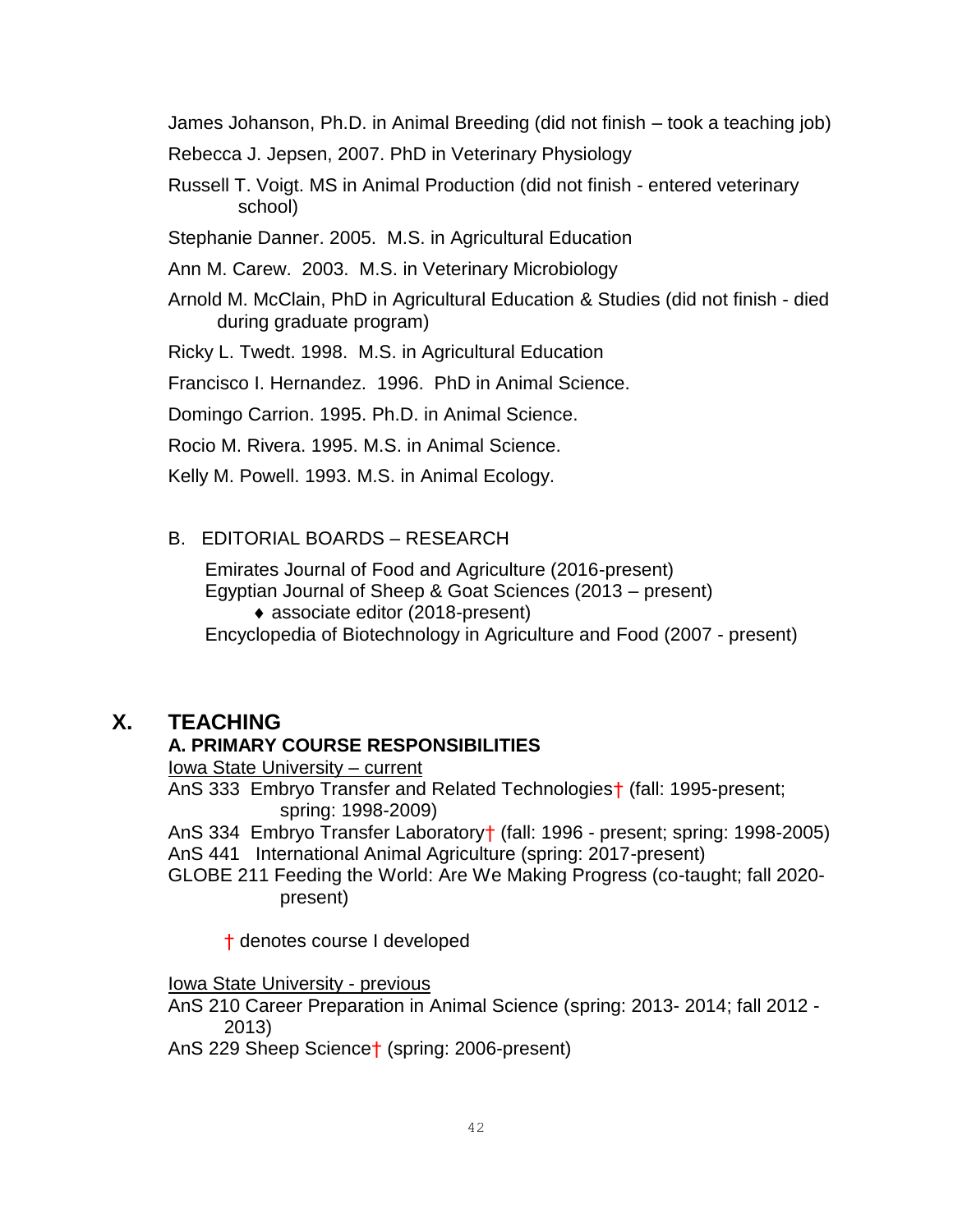- AnS 311 Career Preparation in Animal Science (spring: 2010-2012; fall: 2010- 2011)
- AnS 331 Animal Reproduction (spring: 2004, 2008-2009; fall: 2003-2008)
- AnS 331 Domestic Animal Reproduction (fall: 2009 present; spring: 2010 present)
- AnS 332 Laboratory Methods in Animal Reproduction (fall 2014 present)

*Courses taught on an "as needed" basis- Iowa State University*

AnS 490A Independent Study

- AnS 490H Independent Study Honors
- AnS 497 Undergraduate Teaching Experiences in Animal Science
- AnS 590C Special Topics in Animal Production
- AnS 590F Special Topics in Reproductive Physiology
- AnS 590L Special Topics in Teaching
- AnS 699C Meat Animal Production Research
- AnS 699F Reproductive Physiology Research
- Hon 32X Assisted Reproductive Technologies: Biological and Ethical Considerations†
- USt 290H Special Problems Honors (spring: 1990, 91, 93)

University of Idaho

- AnSc 176 Sheep Management Laboratory† (spring 1989)
- AnSc 320 Animal Breeding (spring 1987-1989; cross-listed as Genetics 320)
- AnSc 322 Sheep Science (spring 1987-1989; cross-listed as Washington State University AS 476; course broadcast via microwave satellite to WSU)
- AnSc 415 Laboratory Methods for the Animal Sciences‡ (team taught; fall 1988) AnSc 499 Directed Study (fall and spring: 1986-1989)
	- † denotes course I developed
	- ‡ denotes course I co-developed

## **B. TEAM TEACHING ASSIGNMENTS**

Iowa State University

- AnS 214 Basic Concepts of Animal Science (team taught; spring and fall: 1992- 1997)
- AnS 224 Companion Animal Science (team taught; spring: 2003-2005)
- AnS 331 Animal Reproduction & Lactation (team taught; spring: 1990-1995, fall: 1990-1992, 1994, summer: 1993)
- AnS 331 Animal Reproduction (team taught: spring 2001 fall 2004)
- AnS 352 Livestock Improvement Through Animal Breeding (team taught) (summer 1992)
- AnS 451X Biotechnology in Animal Science‡ (team taught) (fall: 1991)
- VCS481R/VDPAM 486 Small Ruminant Production Medicine (fall: 1998-2002)
	- ‡ denotes course I co-developed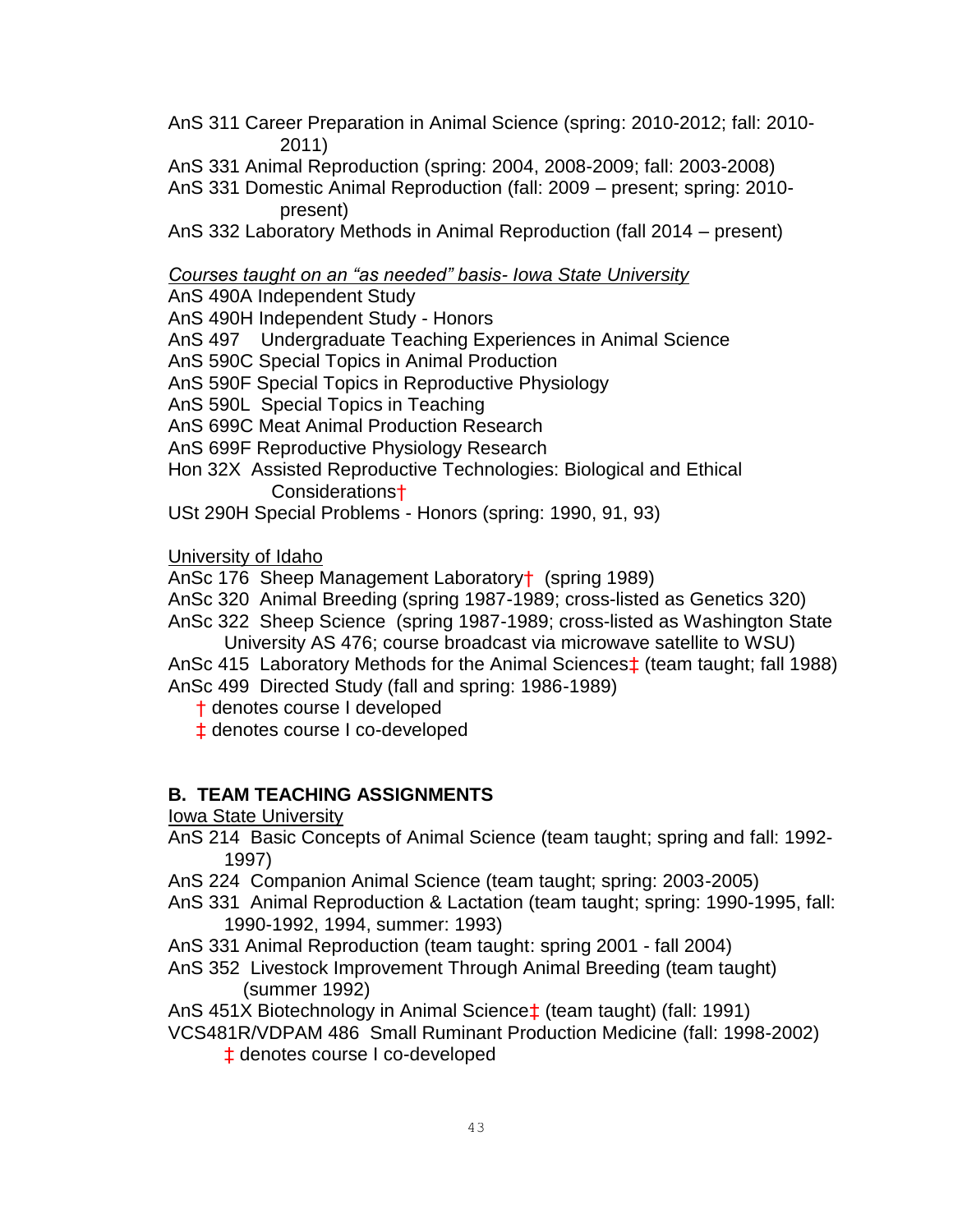University of Idaho

AnSc 222 Animal Reproduction and Breeding (team taught; spring 1988) AnSc 450 Proseminar (team taught; fall 1986)

University of Minnesota

AnSc 5232 Applied Meat Animal Breeding (team taught; spring 1984)

#### **C. EDITORIAL BOARDS/GRANT REVIEW PANELS – TEACHING**

Iowa State University

NACTA Journal (2010 – 2020)

USDA/NIFA Hispanic-Serving Institutions Education Grants Program (2010 – 2012)

USDA/NIFA 1890s Institutions Capacity Building Grants Program-Teaching (2012, 2014)

USDA/NIFA Veterinary Medical Loan Repayment Program (2012 - 2014)

### **D. COMMITTEE SERVICE RELATED TO TEACHING**

#### Iowa State University

### *University:*

Central Steering Committee, MAP-Works® Assessment subcommittee Faculty Involvement subcommittee, chair (2012-present) High Failure Rate Task Force Faculty Senate Curriculum Committee (fall 2011 – present)

#### *College:*

Academic Affairs (fall 2011 – spring 2013) Advising Academy (fall 2011 – present) Curriculum (fall 2005 – spring 2010; fall 2011 – spring 2015) Chair (fall 2011-spring 2015) Environmental-intensive requirement subcommittee, 1993

#### *Department of Animal Science:*

Academic quadrathalon, 1990-present Academic support units, 1989-present Advising committee (chair), 2011-present American Society of Animal Science meeting registration, 1990 Animal science biotechnology course, 1990-91 ASAS/ADSA student competition selection, 1996 Assessment committee, 2005-2010 Awards and recognition committee, fall 2012-present Departmental club liaison, 1990-91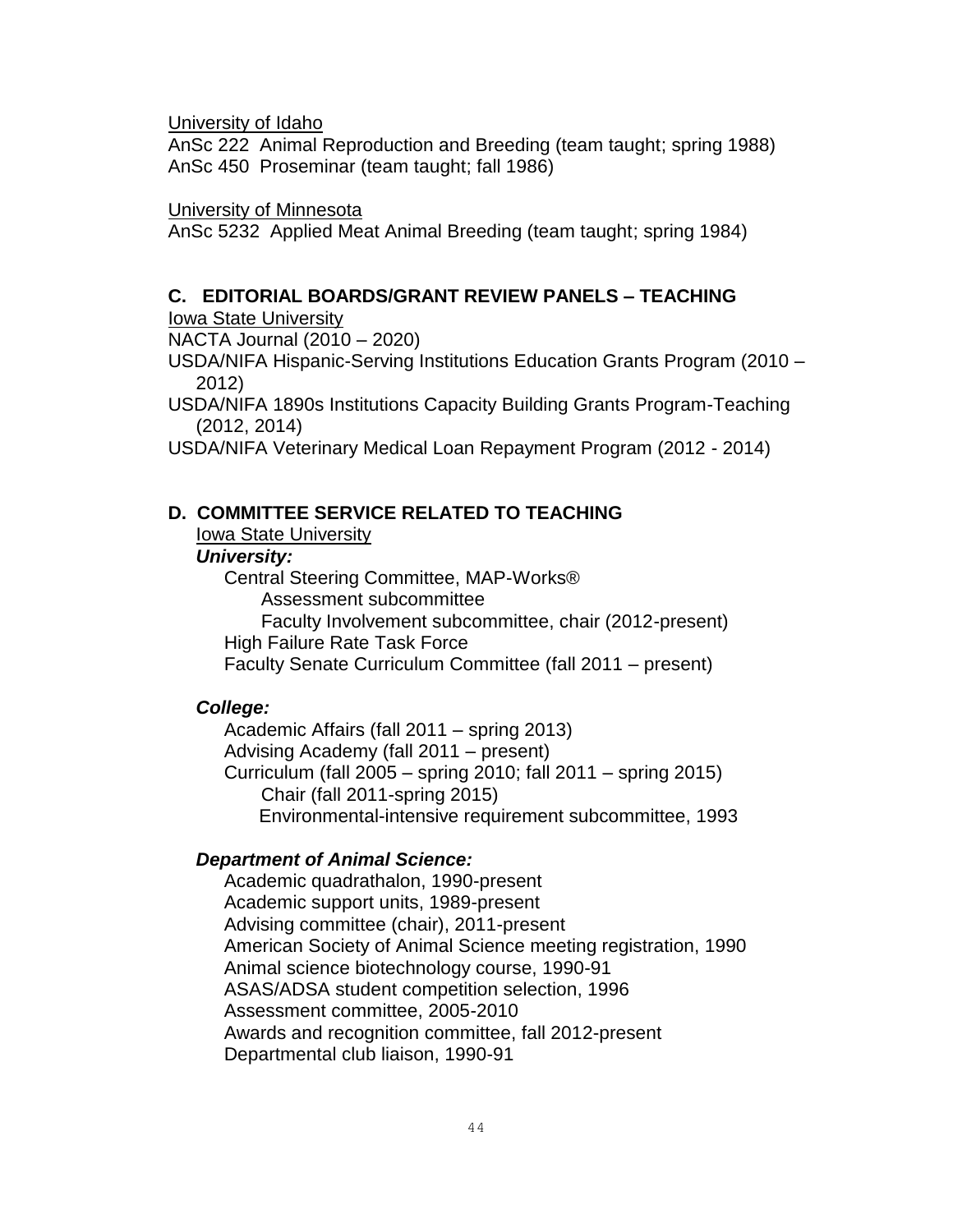Sheep teaching farm renovation, 1994 Study abroad program planning, 2013-present Thomas Sutherland Graduate Excellence Award, 1997 Undergraduate curriculum, 1989-2010 4-H Round-Up, 2013-present

### *Other - Hawkeye Community College (Waterloo, Iowa)*

Curriculum Advisory Board, Agriculture and Food Technology Program (1995-96)

University of Idaho Department of Animal Science: Academic quadrathalon, 1987-89 Graduate curriculum committee, 1986-89 Undergraduate curriculum committee, 1986-89

University of Minnesota Graduate Studies Committee, Department of Animal Science, 1984-1985

### **E. PROFESSIONAL SOCIETY SERVICE - TEACHING**

American Society of Animal Science (Midwest section) Academic Quadrathalon Lab Practical (1991, 1993, 1995) Undergraduate student paper competition (2009) Graduate student paper competition (1997, 2013) Outstanding Teacher Award committee (1999-2000) Teaching Program committee (2002-2005) Chairman (2004-2005) Gamma Sigma Delta (Iowa State University chapter): departmental liaison (1995-1999) vice-president (1999-2000; 2012-2013) president (2000-2001; 2013-2014) membership selection committee (2009 – present)

International Embryo Transfer Society Foundation Education committee chairperson (1999-2005)

NACTA (North American Colleges and Teachers of Agriculture)

conference planning committee (1996-1997) global engagement committee (2019-present) governmental affairs committee (1997-1998) state membership coordinator (1998-2000) teacher recognition committee (1999-2003)